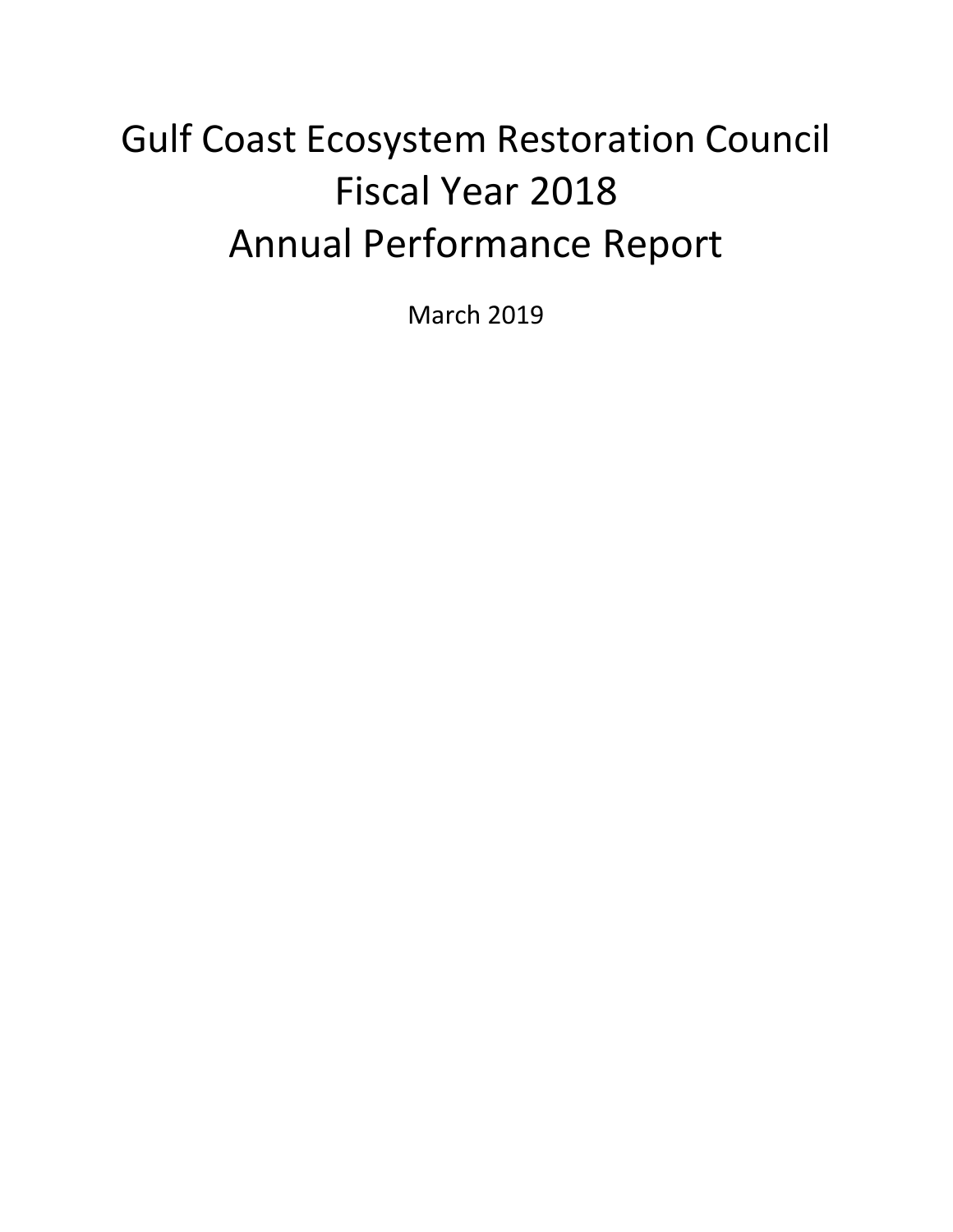## Table of Contents

| 1. |      |                                                                                 |  |  |  |  |  |
|----|------|---------------------------------------------------------------------------------|--|--|--|--|--|
|    | 1.1. |                                                                                 |  |  |  |  |  |
| 2. |      |                                                                                 |  |  |  |  |  |
| 3. |      |                                                                                 |  |  |  |  |  |
| 4. |      | PERFORMANCE METRICS FOR INDIVIDUAL COUNCIL-FUNDED PROGRAMS AND PROJECTS 10      |  |  |  |  |  |
| 5. |      |                                                                                 |  |  |  |  |  |
|    | 5.1. | PERFORMANCE GOAL 1: PROMOTE A GULF-WIDE COMPREHENSIVE APPROACH TO RESTORATION10 |  |  |  |  |  |
|    | 5.2. |                                                                                 |  |  |  |  |  |
|    | 5.3. |                                                                                 |  |  |  |  |  |
|    | 5.4. |                                                                                 |  |  |  |  |  |
|    | 5.5. |                                                                                 |  |  |  |  |  |
|    | 5.6. |                                                                                 |  |  |  |  |  |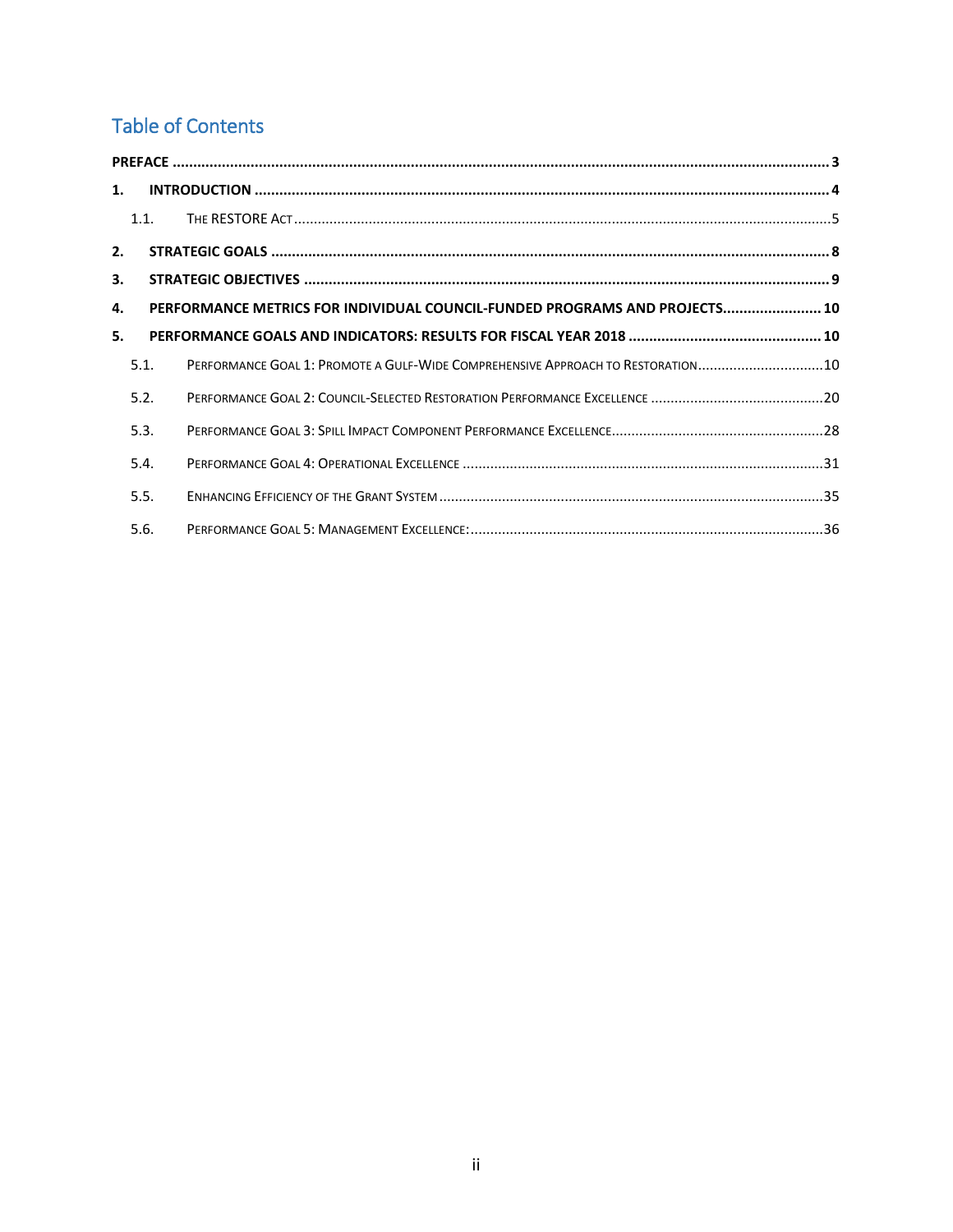## <span id="page-2-0"></span>**Preface**

Established by the Resources and Ecosystems Sustainability, Tourist Opportunities, and Revived Economies of the Gulf Coast States Act of 2012, or the RESTORE Act, codified at 33 U.S.C. § 1321 (t), the Gulf Coast Ecosystem Restoration Council (Council) is comprised of five Governors from the Gulf Coast States of Alabama, Florida, Louisiana, Mississippi and Texas (States), the Secretaries from the U.S. Departments of the Interior, Army, Commerce, Agriculture, and Homeland Security, and the Administrator of the U.S. Environmental Protection Agency. The Administrator of the Environmental Protection Agency currently serves as the Council's Chairperson. In cooperation with our restoration partners, the Council is striving to establish a benchmark for collaborative work while facilitating efficient and responsible implementation of large-scale restoration projects across the Gulf. The Council recognizes its unique and unprecedented opportunity to implement a restoration effort in a way that restores and protects the Gulf Coast environment, reinvigorates local economies and creates jobs in the region. Further, the Council is committed to working with Gulf communities and partners to invest in actions, projects, and programs that will ensure the long-term environmental health and economic prosperity of the Gulf Coast region.

The Council has oversight over the expenditure of 60% of the funds made available from the Gulf Coast Restoration Trust Fund established by the RESTORE Act (Trust Fund). Under the Council-Selected Restoration Component of the RESTORE Act, 30% of available funding will be administered for Gulfwide ecosystem restoration and protection according to a Comprehensive Plan developed by the Council. Another 30% will be allocated to the States under the Spill Impact Component according to a formula established by the Council through a regulation, and spent according to individual State Expenditure Plans (SEPs) to contribute to the overall economic and ecological recovery of the Gulf. The SEPs must adhere to four basic criteria and are subject to approval by the Council.

The Council has awarded approximately 40 ecosystem restoration projects and programs, totaling \$139.6 million to its members through the Initial Funded Priorities List under the Council-Selected Restoration Component to support an array of restoration activities across the Gulf Coast, including investments in habitat conservation, oyster restoration, water quality, planning, science and more. These investments, though substantial, represent only a portion of the total funding available to the Council in the coming years. The Council also approved State Expenditures Plans totaling approximately \$823 million for activities under the Spill Impact Component of the RESTORE Act. Over \$55 million has been awarded by the Council for these activities to date.

Foundational to the Council's success during 2018, funds were provided to its members through the Commitments and Planning Support Funded Priority List (CPS FPL) to enhance collaboration, planning and public engagement in support of future funding decisions under the Council-Selected Restoration Component of the RESTORE Act. In concomitance with the CPS FPL, an internal Council collaboration strategy was adopted by the Council as the foundation for the development of the 2020 and subsequent Funded Priority Lists.

*This report is available on the internet at th[e RESTORE Council Website](http://www.restorethegulf.gov/)*.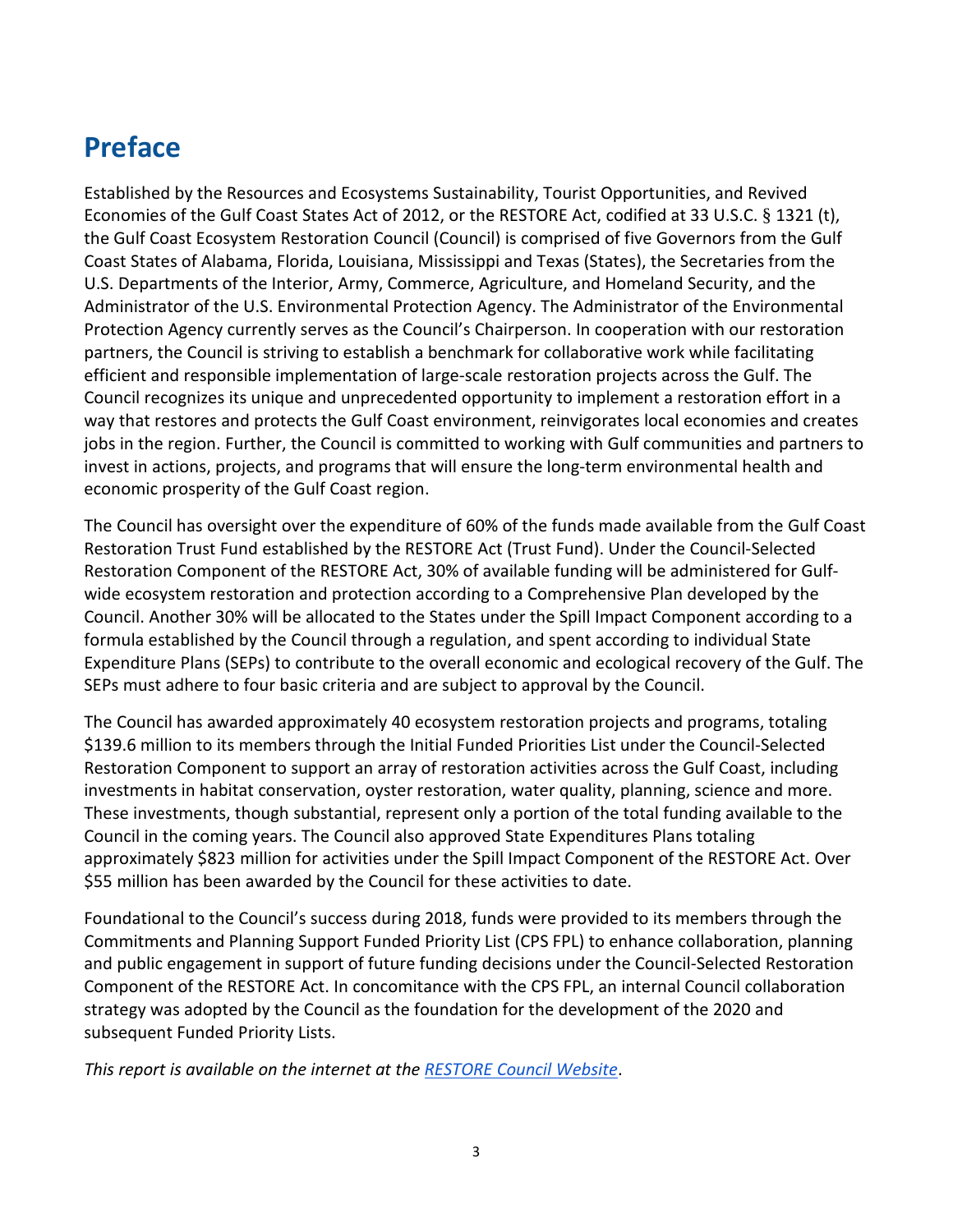## <span id="page-3-0"></span>**1. Introduction**

The Gulf Coast region is vital to our Nation and our economy, providing valuable energy resources, abundant seafood, extraordinary beaches and recreational activities, and a rich cultural heritage. Its waters and coasts are home to one of the most diverse environments in the world—including over 15,000 species of sea life. More than 22 million Americans live in Gulf coastal counties and parishes, working in crucial U.S. industries like commercial seafood, recreational fishing, tourism, and oil and gas production. The region also boasts of a significant shipping industry with 10 of America's 15 largest ports accounting for nearly a trillion dollars in trade each year.

Despite the tremendous economic, social and ecological importance of the Gulf Coast region, the health of the region's ecosystem has been significantly impacted, most recently by the *Deepwater Horizon* oil spill, as well as by chronic and acute harm caused by other past and ongoing human actions. Restoring an area as large and complex as the Gulf Coast region is a costly and multi-generational undertaking. Over the past several decades, the Gulf Coast region has experienced loss of critical wetlands, erosion of barrier islands, imperiled fisheries, water quality degradation leading to, among many other impacts, one of the world's largest hypoxic zones every year, alteration of hydrology, and other cumulative environmental impacts. While hurricanes, subsidence and other natural forces are also key factors in land loss, this may be exacerbated by human actions which have greatly reduced ecosystem resilience and thus made coastal wetlands more vulnerable to these natural stressors.

The cumulative impacts of chronic (e.g., water quality, sea level rise) and acute (e.g., hurricanes and floods) stressors to the Gulf ecosystems have resulted in increased storm risk, land and habitat loss, depletion of natural resources, altered hydrology and compromised water quality and quantity, which are imperiling coastal communities' natural defenses and ability to respond to natural and man-made disruptions. These problems not only endanger the natural systems but also the economic vitality of the Gulf Region.

In addition, the Gulf of Mexico experienced extensive and severe water quality and habitat impacts resulting from the *Deepwater Horizon* oil spill including excess nutrients, altered sediment resources, pathogens, mercury, remaining *Deepwater Horizon* oil and other pollutants. Eight years after the spill, living coastal and marine systems still show signs of stress, such as depleted species populations and degraded habitats.

The Council is playing a key role in helping to ensure that the Gulf's natural resources are sustainable and available for future generations. Use of the Gulf restoration funds represent a great responsibility. The ongoing involvement of the people who live, work and play in the Gulf region is critical to ensuring that these monies are used wisely and effectively.

The Council was formally established in 2015 as a new, independent Federal Agency with a clear mission to implement a long-term, comprehensive plan for the ecological and economic recovery of the Gulf Coast region. This document represents the Council's submission of the Annual Performance Plan (APP) for Fiscal Year 2018. Unlike most federal agencies, the Council does not receive funds through the annual federal appropriations process (all funds are received through the Trust Fund (Trust Fund); however the Council does appear in the Appendix to the President's Budget.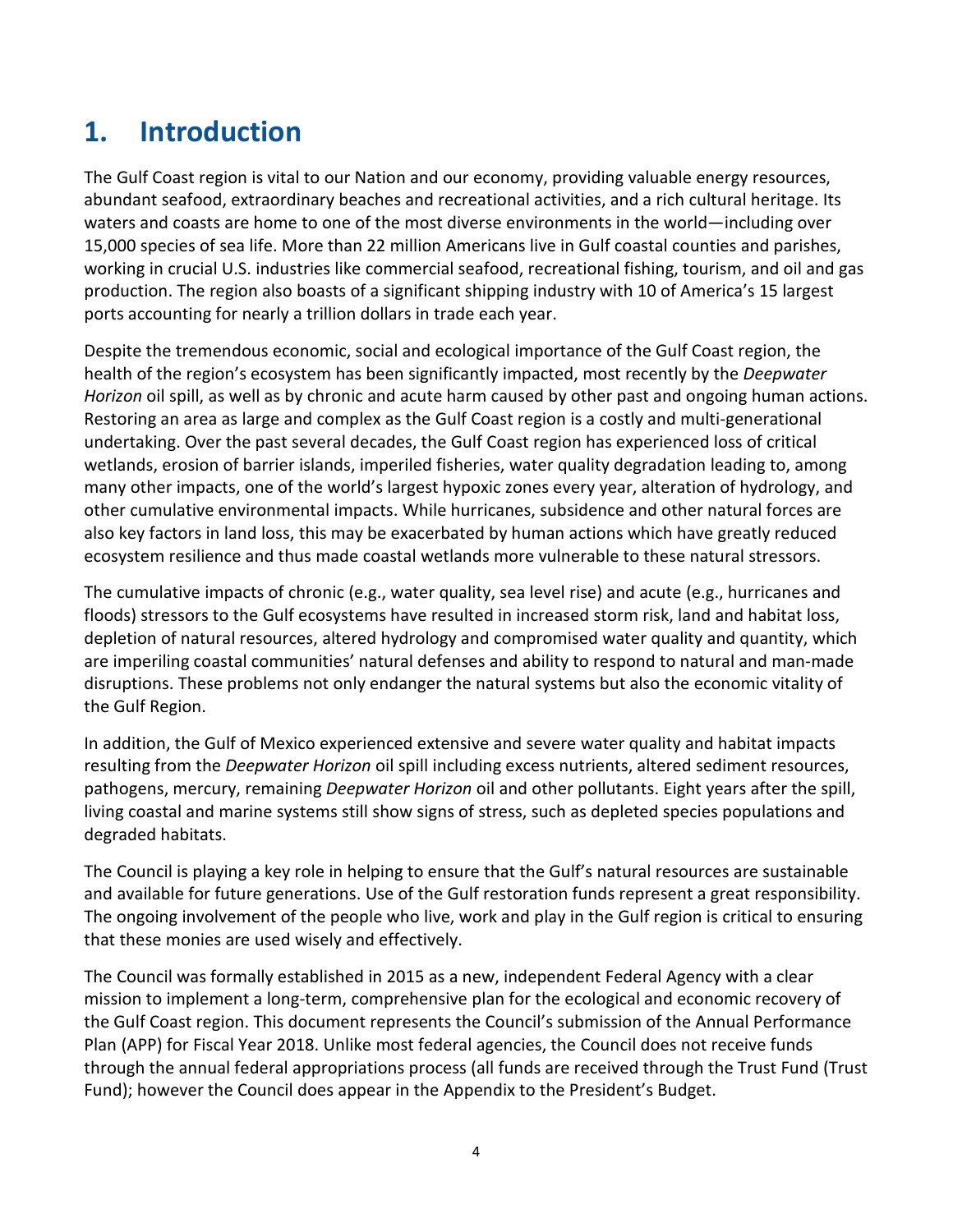## **1.1. The RESTORE Act**

<span id="page-4-0"></span>Spurred by the *Deepwater Horizon* oil spill, the RESTORE Act was signed into law on July 6, 2012. The RESTORE Act envisions a regional approach to restoring the long-term health of the valuable natural ecosystems and economy of the Gulf Coast region. The RESTORE Act dedicates 80 percent of civil and administrative penalties paid under the Clean Water Act, after the date of enactment, by responsible parties in connection with the *Deepwater Horizon* oil spill to the Trust Fund for ecosystem restoration, economic recovery, and tourism promotion in the Gulf Coast region. This effort is in addition to the restoration of natural resources injured by the spill that is being accomplished through a separate Natural Resource Damage Assessment (NRDA) under the Oil Pollution Act. A third and related Gulf restoration effort is being administered by the National Fish and Wildlife Foundation using funds from the settlement of criminal charges against BP and Transocean.

In addition to creating the Gulf Coast Restoration Trust Fund, the RESTORE Act established the Council. The Council is currently chaired by the Secretary of the U.S. Department of Agriculture and includes the Governors of the States of Alabama, Florida, Louisiana, Mississippi and Texas and the Secretaries of the U.S. Departments of Agriculture, Army, Homeland Security and the Interior, and the Administrator of the U.S. Environmental Protection Agency.

One of the Council's primary responsibilities is to develop a Comprehensive Plan to restore the ecosystem and the economy of the Gulf Coast region, and to update the Plan at least every five years. State Expenditure Plans, developed under the Spill Impact Component, are also submitted to the Council for approval in accordance with the RESTORE Act. Pursuant to the RESTORE Act, the Council approved the initial Comprehensive Plan in August 2013, which outlines an overarching framework for an integrated and coordinated approach for region-wide Gulf Coast restoration. The Council updated the Comprehensive Plan in December 2016 in recognition that future success depends upon collaboration among Council members, other Gulf restoration funding partners and the public. Collaboration is needed to break down potential bureaucratic stovepipes and leverage resources to ensure the greatest possible benefit from the Council's investments. Congress established the structure for this collaboration by creating a Council comprised of the States and six federal agencies.

#### **The Gulf Coast Restoration Trust Fund**

The RESTORE Act directs the Council to use the best available science and give highest priority to ecosystem projects and programs that meet one or more of the following four Priority Criteria. The Council will use these criteria to evaluate proposals and select the best projects and programs to achieve comprehensive ecosystem restoration.

- Projects that are projected to make the greatest contribution to restoring and protecting the natural resources, ecosystems, fisheries, marine and wildlife habitats, beaches, and coastal wetlands of the Gulf Coast region, without regard to geographic location within the Gulf Coast region.
- Large-scale projects and programs that are projected to substantially contribute to restoring and protecting the natural resources, ecosystems, fisheries, marine and wildlife habitats, beaches, and coastal wetlands of the Gulf Coast ecosystem.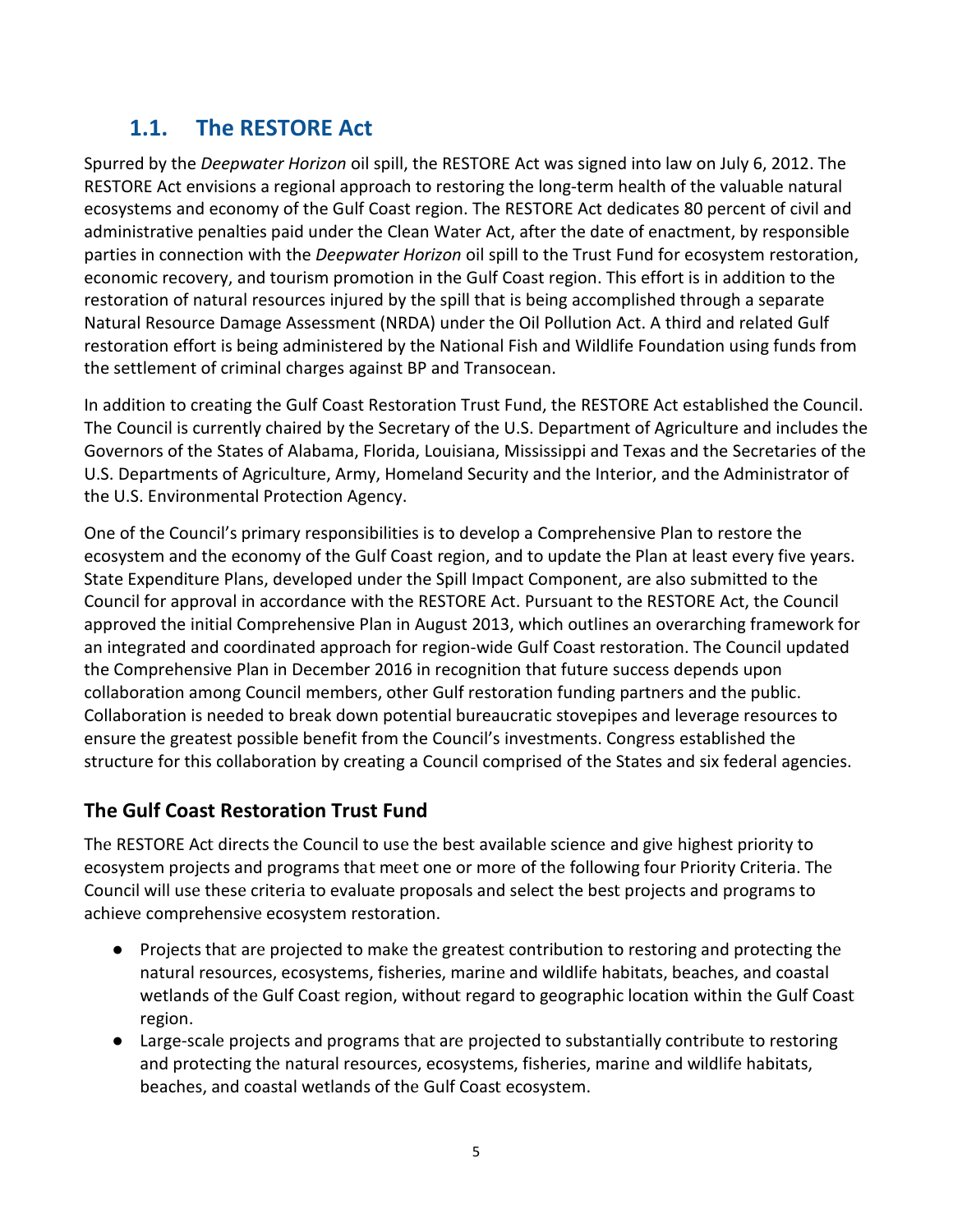- Projects contained in existing Gulf Coast State comprehensive plans for the restoration and protection of natural resources, ecosystems, fisheries, marine and wildlife habitats, beaches, and coastal wetlands of the Gulf Coast region.
- Projects that restore long-term resiliency of the natural resources, ecosystems, fisheries, marine and wildlife habitats, beaches, and coastal wetlands most impacted by the *Deepwater Horizon*  oil spill.

The funds supporting the Council's efforts are defined by the RESTORE Act, which divides funds made available from the Trust Fund into five components, colloquially referred to as "buckets," and sets parameters for how these funds will be spent.

The Council is directly responsible for two of the five components, as follows:

- *Council-Selected Restoration Component*: 30 percent of the funds (plus 50 percent of interest earned) will be administered for ecosystem restoration and protection according to the Comprehensive Plan developed by the Council. The Council approved and published an Initial Comprehensive Plan in August 2013.
- *Spill Impact Component*: 30 percent of the funds are dedicated to the States based on a formula set forth in the RESTORE Act and established by the Council through a regulation. This allocation formula is based on a weighted allocation of the number of miles of shoreline of each State that experienced oiling as a result of the *Deepwater Horizon* oil spill; the inverse proportion of distance from *Deepwater Horizon* drilling rig to the middle of oiled shoreline in each State; and the average coastal county population in each State as of the 2010 Census. Each State will be required to have a State Expenditure Plan (SEP) in place for the use of these funds. The SEPs must be consistent with the Goals and Objectives of the Comprehensive Plan and are subject to Council approval in accordance with criteria set forth in the RESTORE Act. More information regarding SEP guidelines can be found on the [RESTORE Council website.](https://www.restorethegulf.gov/our-work/spill-impact-component)

On January 3, 2013, the United States announced that Transocean Deepwater Inc. and related entities had agreed to pay \$1 billion (plus interest) in civil penalties for violating the Clean Water Act in relation to their conduct in the *Deepwater Horizon* oil spill. In accordance with the consent decree, Transocean has paid all three of its installments of civil penalties plus interest to the U.S. Department of Justice. The U.S. Department of Justice has transferred 80 percent of these funds to Treasury for deposit into the Gulf Coast Restoration Trust Fund, totaling \$816 million. On November 20, 2015 the federal court for the Eastern District Court of Louisiana ordered Anadarko Petroleum Corp. to pay a \$159.5 million civil fine; of this amount, \$128 million, including interest, has been deposited in the Trust Fund. Anadarko was the last defendant in the *Deepwater Horizon* spill Clean Water Act litigation.

On April 4, 2016, a federal court in New Orleans entered a consent decree resolving civil claims against BP arising from the *Deepwater Horizon* oil spill [\(United States vs. BPXP et al.\)](https://www.justice.gov/enrd/file/838066/download). The resolution of civil claim totals for entities held responsible for the *Deepwater Horizon* oil spill will yield more than \$20 billion, the largest civil penalties ever awarded under any environmental statute, and the largest recovery of damages for injuries to natural resources of The United States. Of these penalties, the RESTORE Act will provide \$5.33 billion (80 percent of \$6.659 billion) to the Trust Fund, based on the following: \$1 billion (plus interest) in civil penalties from Transocean Deepwater Inc. and related entities for violating the Clean Water Act in relation to their conduct in the *Deepwater Horizon* oil spill;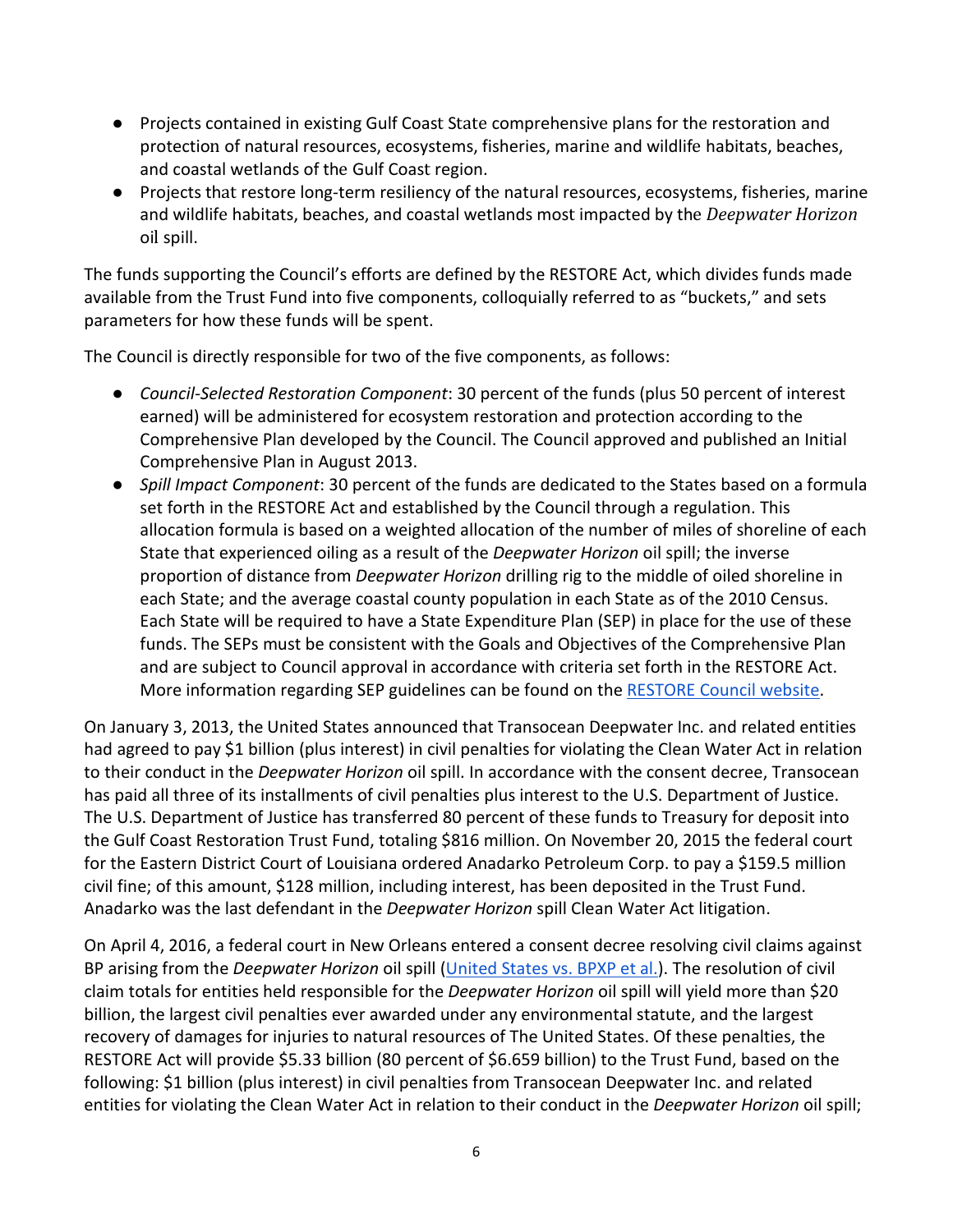\$159.5 million from a civil fine paid by Anadarko Petroleum Corporation; and \$5.5 billion (plus interest) from BP Exploration and Production, Inc. (BP) for a Clean Water Act civil penalty under the April 4, 2016 consent decree, payable over a fifteen-year period.



Figure 1. *Allocation of the Gulf Coast Restoration Trust Fund based on settlements with BP, Transocean and Anadarko; RESTORE Council oversight components are highlighted in green.*

#### **Council-Selected Restoration Component**

The RESTORE Act requires creation of a funded priorities list (FPL) that includes the projects and programs the Council intends to fund through the Council-Selected Restoration Component. The Council completed its Initial FPL during the first quarter of fiscal year 2016 [\(RESTORE Council's Initial](https://www.restorethegulf.gov/council-selected-restoration-component/funded-priorities-list)  [Funded Priority List\)](https://www.restorethegulf.gov/council-selected-restoration-component/funded-priorities-list) using a process that emphasized public input, transparency, coordination with other restoration programs, and rigorous science review.

#### **Spill Impact Component**

Spill Impact Component funds will be invested in projects, programs, and activities developed by the States and identified in approved State Expenditure Plans (SEPs). The RESTORE Act allocates 30 percent of the Trust Fund to the Gulf Coast States under a formula established by the Council through a regulation, and spent according to individual SEPs. Each State will develop one or more SEPs describing how it will disburse the amounts allocated to it under the Spill Impact Component. These projects and programs will be implemented through grants to the States in a manner that is consistent with the requirements of the RESTORE Act as well as the goals and objectives of the Comprehensive Plan.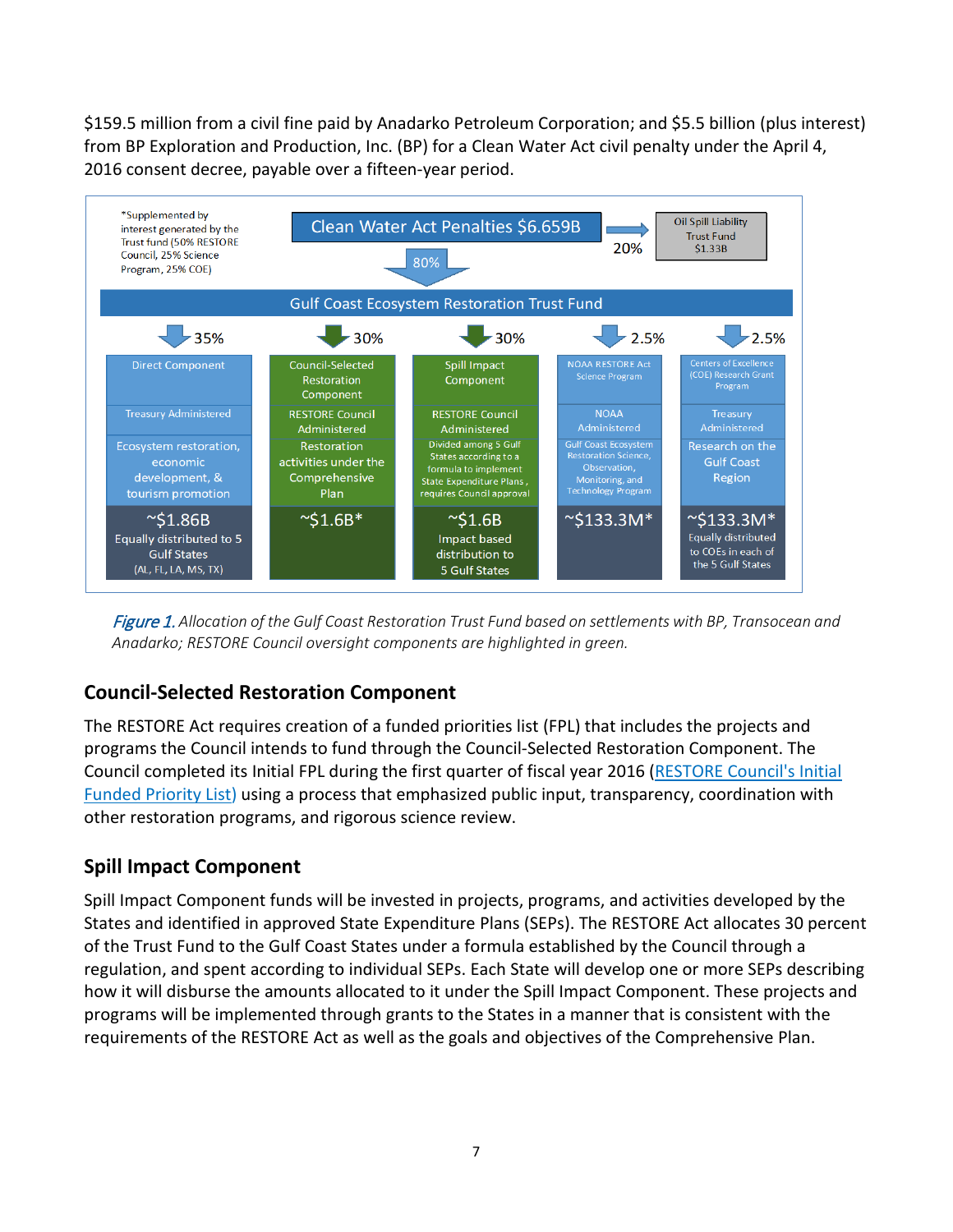## <span id="page-7-0"></span>**2. Strategic Goals**

The task of restoring the Gulf environment is a multi-generational undertaking. A comprehensive approach to Gulf restoration must include the engagement of a wide and diverse array of stakeholders, including federal, state and local governments, Tribes, private businesses, non-governmental organizations (NGOs) and the general public. By working closely with our restoration partners, the Council believes it can make significant progress towards comprehensive Gulf restoration and provide substantial environmental and economic benefits to current and future generations.

A significant component in assisting the Council achieve ecosystem restoration of the Gulf is through its Comprehensive Plan. The Council updated its 2013 Initial Comprehensive Plan [\(2013 Initial](https://www.restorethegulf.gov/sites/default/files/Initial%20Comprehensive%20Plan%20Aug%202013.pdf)  [Comprehensive Plan\)](https://www.restorethegulf.gov/sites/default/files/Initial%20Comprehensive%20Plan%20Aug%202013.pdf) during 2016 with the intention to provide strategic guidance that will help the Council more effectively address complex and critical challenges inherent to ecosystem restoration in the Gulf of Mexico by:

- Ensuring consistency with the Priority Criteria referenced in the Act;
- Reinforcing the Council's goals, objectives and commitments;
- Setting forth a Ten-Year Funding Strategy, including a Council vision for ecosystem restoration;
- Increasing collaboration among Council members and partner restoration programs;
- Refining the process for ensuring that the Council's decisions are informed by the best available science; and
- Improving the efficiency, effectiveness and transparency of Council actions.

Following an extensive public feedback effort, the Council approved the 2016 Comprehensive Plan [Update](https://www.restorethegulf.gov/sites/default/files/CO-PL_20161208_CompPlanUpdate_English.pdf) on December 16, 2016. The Comprehensive Plan Update takes a holistic approach to restoration recognizes the interconnected nature of coastal and marine ecosystems, a fundamental organizational principle of watersheds/estuaries, and the importance of addressing system-wide stressors that reduce ecosystem integrity. The Council's selections for the FPL were therefore based on a variety of factors, including the need to respond to widely-recognized ecological stressors, foundational investment needs, substantial public input, support for certain high-value areas, and socioeconomic and cultural considerations. Moving forward, the Council will work to use this holistic approach before, during, and after the proposal development, review, and selection processes in order to maximize project benefits and track outcomes.

To provide the overarching framework for an integrated and coordinated approach for region-wide Gulf Coast restoration and help guide the collective actions at the local, state, tribal and federal levels, the Council has adopted five Strategic Goals as follows in the 2013 Comprehensive Plan, recommitting to them (with the addition of Water Quantity to Strategic Goal 2) in the 2016 Comprehensive Plan Update:

- **Strategic Goal 1:** Restore and Conserve Habitat Restore and conserve the health, diversity, and resilience of key coastal, estuarine, and marine habitats;
- **Strategic Goal 2:** Restore Water Quality and Quantity Restore and protect water quality of the Gulf Coast region's fresh, estuarine, and marine waters;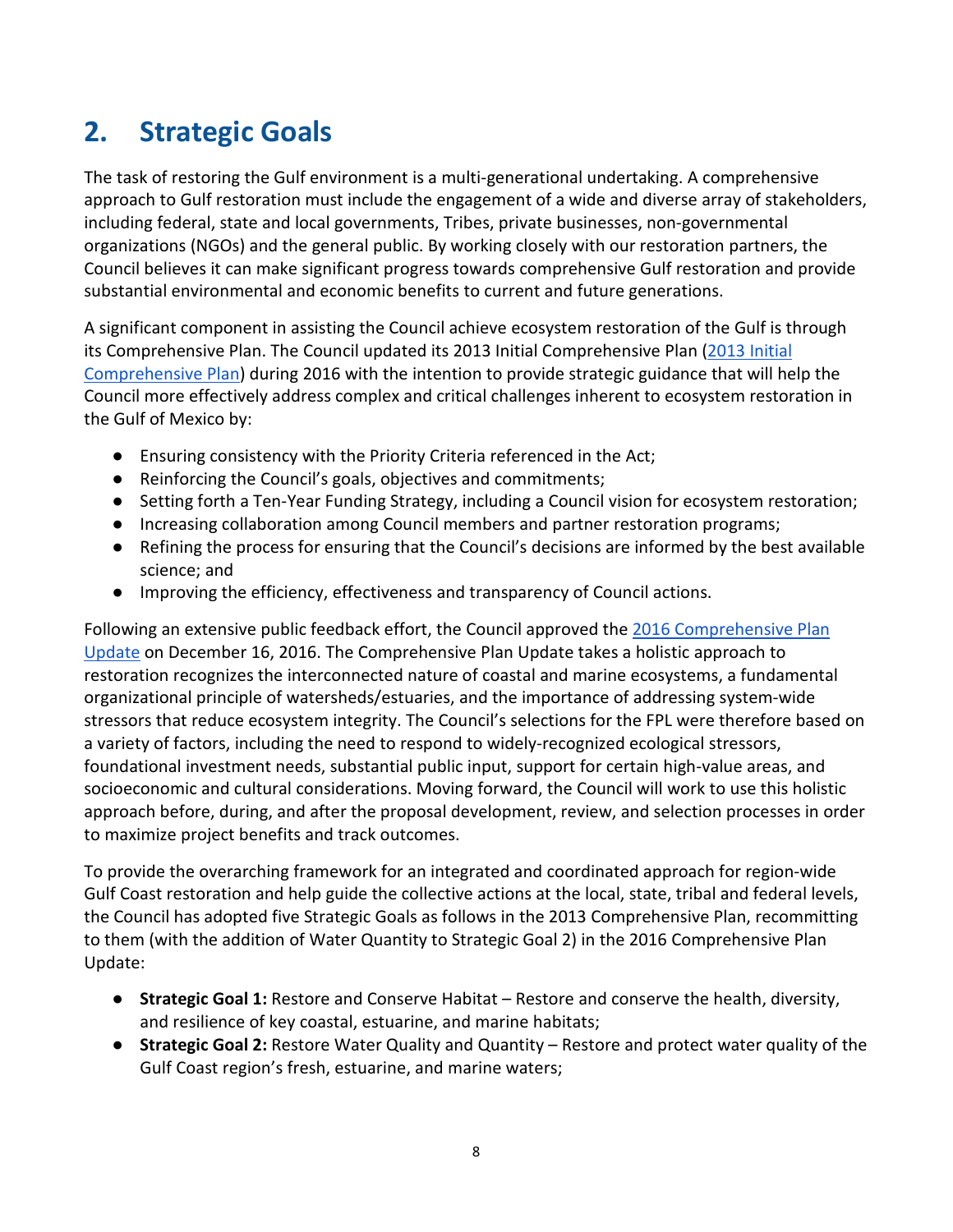- **Strategic Goal 3:** Replenish and Protect Living Coastal and Marine Resources Restore and protect healthy, diverse, and sustainable living coastal and marine resources;
- **Strategic Goal 4:** Enhance Community Resilience Build upon and sustain communities with capacity to adapt to short- and long-term changes;
- **Strategic Goal 5:** Restore and Revitalize the Gulf Economy Enhance the sustainability and resiliency of the Gulf economy. The fifth goal focuses on reviving and supporting a sustainable Gulf economy to ensure that those expenditures by the Gulf Coast States authorized in the RESTORE Act under the Direct Component (administered by the Department of the Treasury) and the Spill Impact Component can be considered in the context of comprehensive restoration.

To achieve all five goals, the Council will support ecosystem restoration that can enhance local communities by giving people desirable places to live, work, and play, while creating opportunities for new and existing businesses of all sizes, especially those dependent on natural resources. In addition, the Council will support ecosystem restoration that builds local workforce capacity.

## <span id="page-8-0"></span>**3. Strategic Objectives**

The Council will select and fund projects and programs that restore and protect the natural resources, ecosystems, water quality, fisheries, marine and wildlife habitats, beaches, and coastal wetlands of the Gulf Coast region. Projects and programs not within the scope of these Strategic Objectives for ecosystem restoration will not be funded under the Council-Selected Restoration Component. The Strategic Objectives are not listed in any particular order, and the Council does not anticipate that restoration efforts funded under the Council-Selected Restoration Component will be equally distributed among these objectives. Further, restoration projects and programs are likely to achieve multiple objectives simultaneously.

- **Strategic Objective 1:** Restore, Enhance, and Protect Habitats Restore, enhance, and protect the extent, functionality, resiliency, and sustainability of coastal, freshwater, estuarine, wildlife, and marine habitats. These include barrier islands, beaches, dunes, coastal wetlands, coastal forests, pine savannahs, coastal prairies, submerged aquatic vegetation, oyster reefs, and shallow and deep water corals.
- **Strategic Objective 2:** Restore, Improve, and Protect Water Resources Restore, improve, and protect the Gulf Coast region's fresh, estuarine, and marine water resources by reducing or treating nutrient and pollutant loading; and improving the management of freshwater flows, discharges to and withdrawals from critical systems.
- **Strategic Objective 3:** Protect and Restore Living Coastal and Marine Resources Restore and protect healthy, diverse, and sustainable living coastal and marine resources including finfish, shellfish, birds, mammals, reptiles, coral, and deep benthic communities.
- **Strategic Objective 4:** Restore and Enhance Natural Processes and Shorelines Restore and enhance ecosystem resilience, sustainability, and natural defenses through the restoration of natural coastal, estuarine, and riverine processes, and/or the restoration of natural shorelines.
- **Strategic Objective 5:** Promote Community Resilience Build and sustain Gulf Coast communities' capacity to adapt to short- and long-term natural and man-made hazards,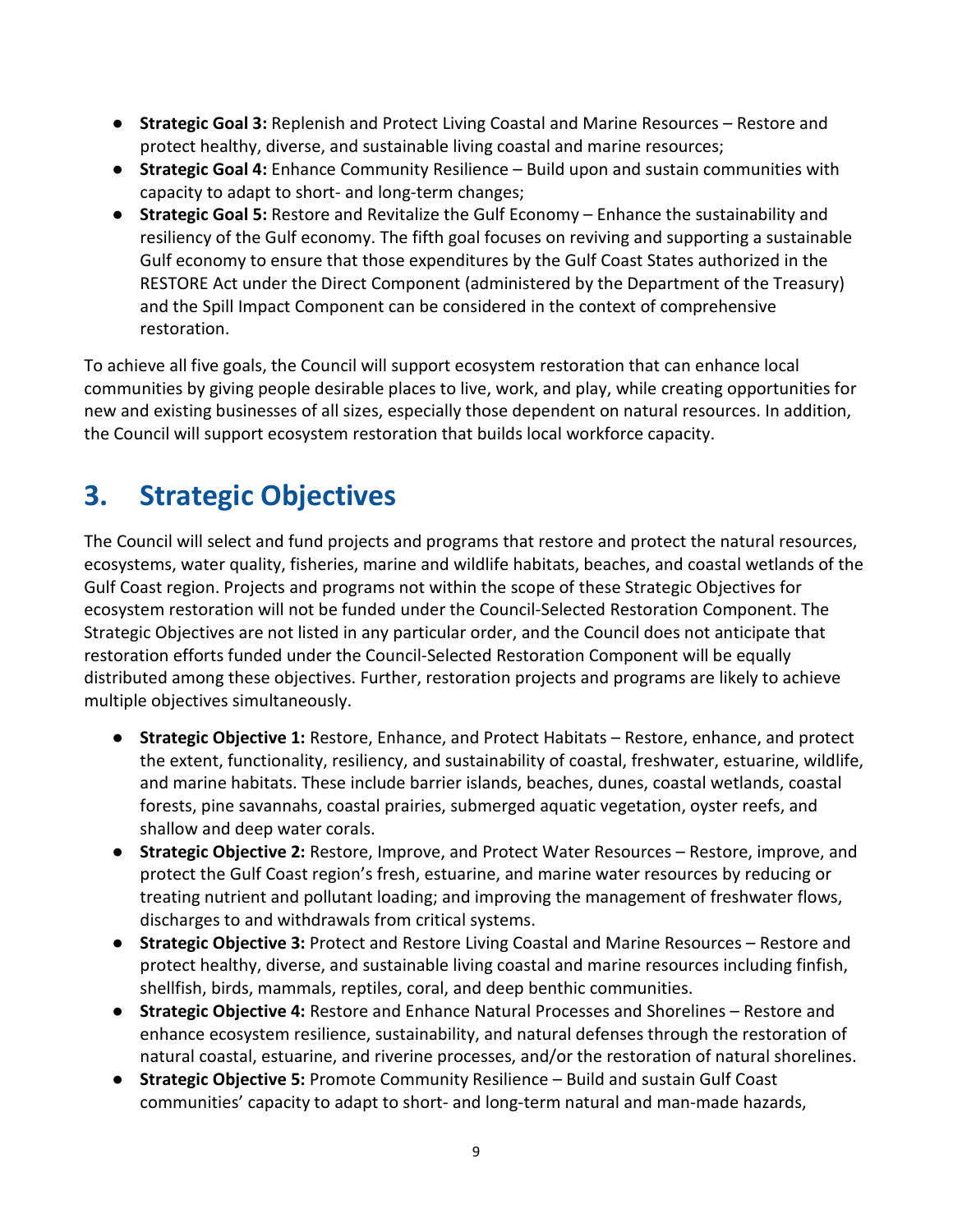particularly increased flood risks associated with sea-level rise and environmental stressors. Promote ecosystem restoration that enhances community resilience through the reestablishment of non-structural, natural buffers against storms and flooding.

- **Strategic Objective 6:** Promote Natural Resource Stewardship and Environmental Education Promote and enhance natural resource stewardship efforts that include formal and informal educational opportunities, professional development and training, communication, and actions for all ages.
- **Strategic Objective 7:** Objective Improve Science-Based Decision-Making Processes Improve science-based decision-making processes used by the Council.
- **Management Focused Strategic Objective:** Organizational Excellence Council staff will provide exceptional service to Council members, partner state and federal agencies, and public, private, and other stakeholders to support the Council's efforts to achieve integrated and coordinated efforts for region-wide Gulf Coast restoration.

## <span id="page-9-0"></span>**4. Performance Metrics for Individual Council-Funded Programs and Projects**

The Council has currently identified 56 performance-level metrics for grants to states and Interagency Agreements (IAA) with the federal members funded through the Council-Funded Component ("Bucket 2"), and for grants funded under the Spill Impact Component ("Bucket 3") of the RESTORE Act. These metrics are used to monitor and evaluate the efficacy of projects and programs in meeting mission goals and objectives of the Council and track annual performance. For each of the performance metrics, the associated Strategic Objective supported by that metric is provided, along with the supporting activity/outcomes, metric description, and the overarching concomitant approach to support ecosystem restoration.

## <span id="page-9-1"></span>**5. Performance Goals and Indicators: Results for Fiscal Year 2018**

The Council's 2018 Annual Performance Plan (APP) described the specific actions the Council planned to take during fiscal year 2018 in furtherance of its long-term effort to restore the Gulf of Mexico ecosystem as laid out by the Council's 2013 and Updated 2016 Comprehensive Plan which serves as its strategic framework.

## <span id="page-9-2"></span>**5.1. Performance Goal 1: Promote a Gulf-Wide Comprehensive Approach to Restoration**

The Council is moving forward with an integrated and coordinated approach to Gulf Coast restoration. This approach strives to both restore the Gulf Coast region'senvironment and, at the same time, revitalize the region's economy because the Council recognizes that ecosystem restoration investments may also improve economic prosperity and quality of life. In addition, this approach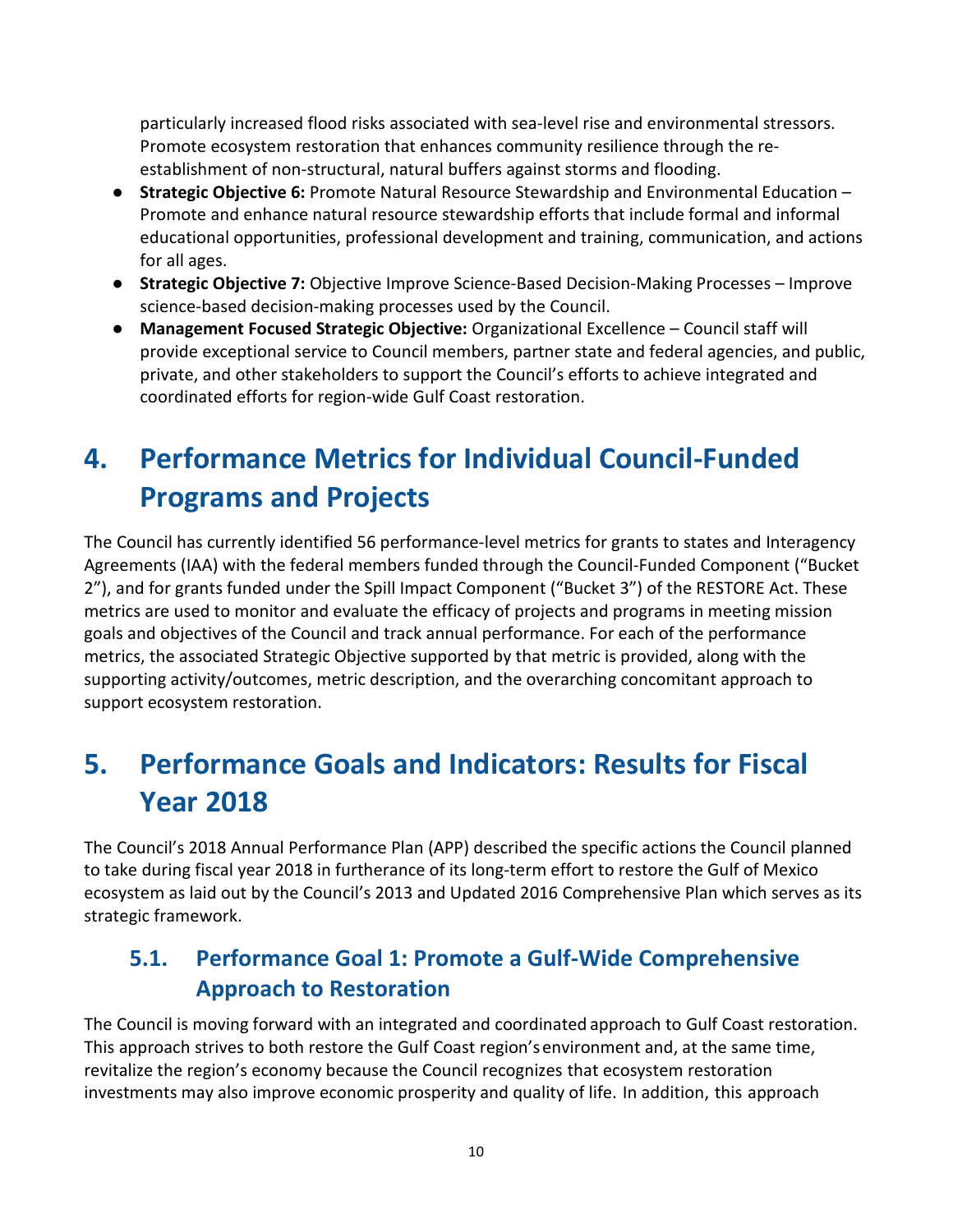acknowledges that coordinated action with other partners is important to successfully restore and sustain the health of the Gulf Coast region. This coordination is particularly important because diverse funding sources and decision-making bodies are simultaneously investing in Gulf Coast restoration.

#### **Performance Indicator 1:**

**Promote gulf-wide restoration efforts on a watershed-estuary scale rather than random acts of restoration through examination of stressors and environmental drivers with Council members, the NGO community, interested stakeholders and public during fiscal year 2018. The Council will consider the extent to which projects will substantially improve the restoration or conservation of key watersheds without regard to political boundaries, or that provide foundational support for future efforts towards gulf-wide restoration.**

On December 9, 2015, the Council voted to approve the Initial FPL. The Initial FPL is organized around ten key watersheds/estuaries across the Gulf to concentrate and leverage available funds to address critical ecosystem needs in high priority locations (Figure 2). The Council identified activities for the Initial FPL that would either complement each other or have synergistic effects with other restoration projects. Taking a holistic approach to restoration recognizes the interconnected nature of coastal and marine ecosystems, a fundamental organizational principle of watersheds/estuaries, and the importance of addressing system-wide stressors that reduce ecosystem integrity. The Council's selections for the Initial FPL were therefore based on a variety of factors, including the need to respond to widelyrecognized ecological stressors, foundational investment needs, substantial public input, support for certain high-value areas, and socioeconomic and cultural considerations. Moving forward, the Council will work to use this holistic approach in order to maximize project benefits and track outcomes.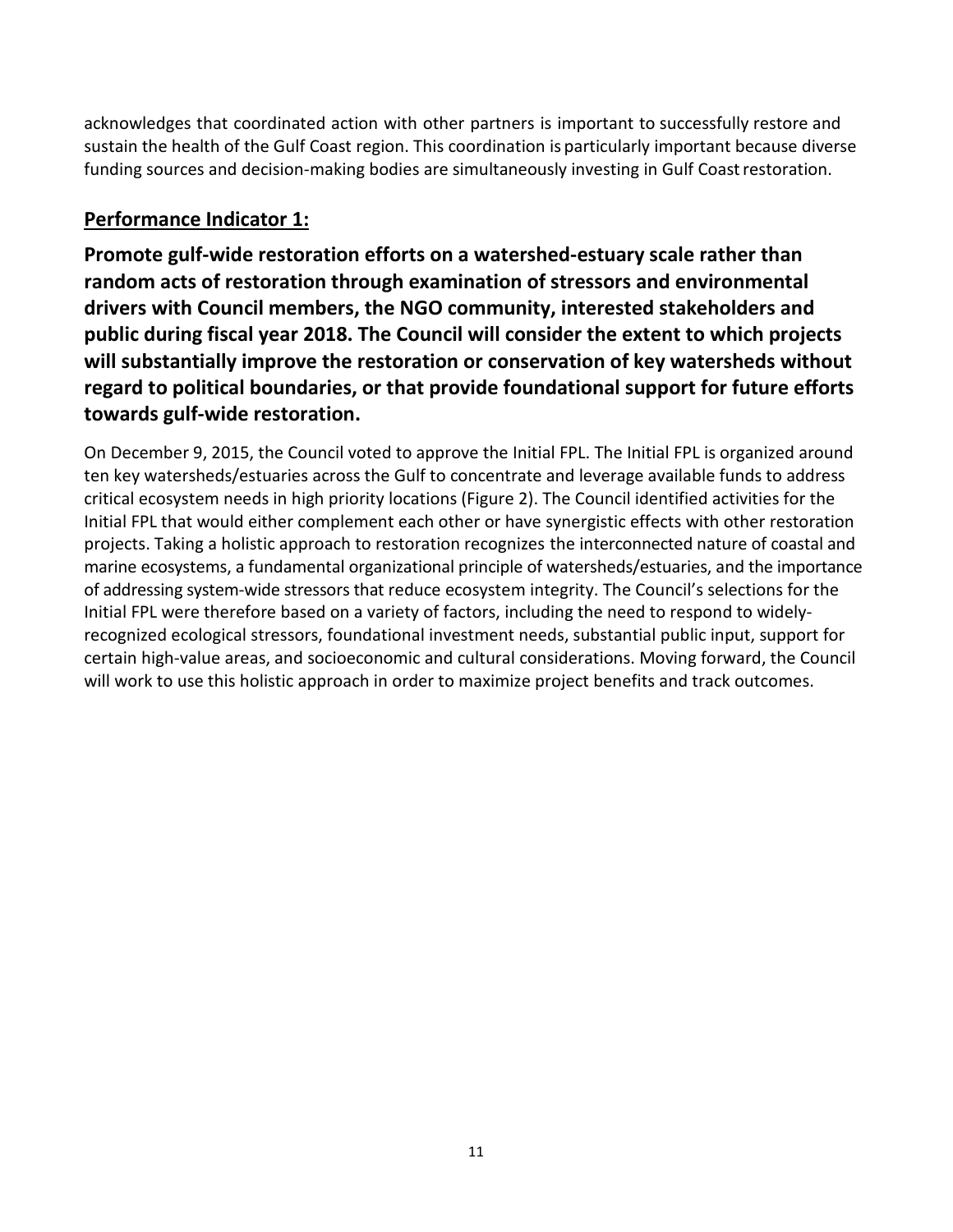

Figure 2. *Ten key watershed/estuaries identified in the Initial Funded Priorities List.*

The Council determined that a watershed/estuary approach would be an effective tool for guiding the selection of projects and programs in a way that advances comprehensive restoration. By identifying and focusing on watersheds, the Council was able to make difficult funding decisions in a way that leverages limited restoration resources for maximum effectiveness, while also supporting planning, science and other activities that can set the stage for future success. All activities in the Initial FPL came from the original member submissions. In some cases, the activities are a component or smaller increment of an original submission. Many stakeholders cautioned the Council against distributing the available funds in a way that supports disconnected (although beneficial) restoration projects; the Council was asked not to engage in "random acts of restoration." The Council shares that perspective and believes that focusing on key watersheds and other foundational activities will ensure that the funds are spent in a way that contributes to comprehensive Gulf restoration.

The Council approved the Comprehensive Plan Update on December 16, 2016. The Comprehensive Plan Update takes a holistic approach to restoration recognizes the interconnected nature of coastal and marine ecosystems, a fundamental organizational principle of watersheds/estuaries, and the importance of addressing system-wide stressors that reduce ecosystem integrity.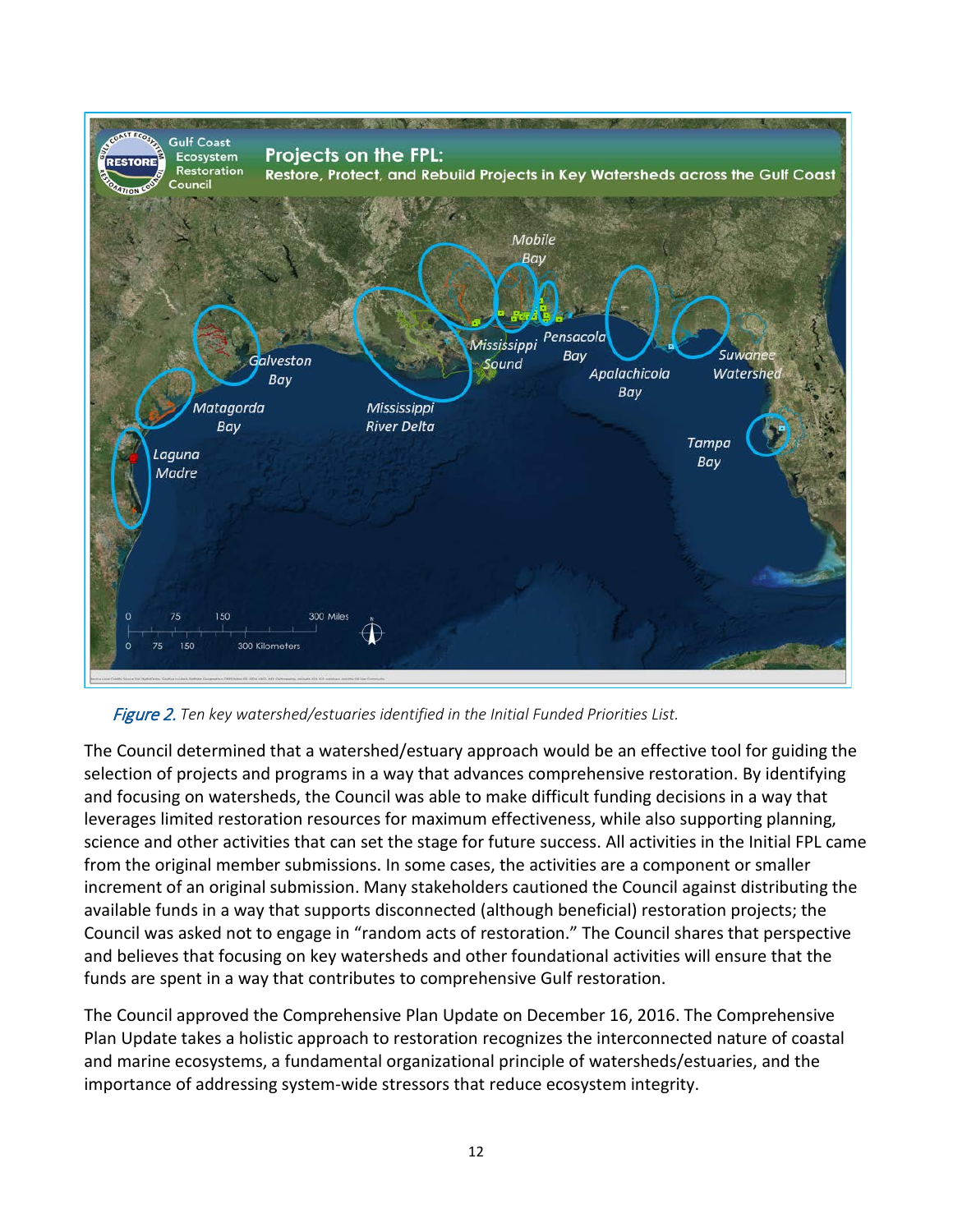As part of the Comprehensive Plan Update, the Council recognized that a clear and concise vision statement can help direct and shape future funding decisions. The Council believes that its vision statement for the Ten-Year Funding Strategy should include reference to both the desired environmental outcome and the process used to get there. Furthermore, the Council will build upon the tremendous restoration experience, science expertise, and other capabilities of its diverse membership of state and federal agencies. The Council's collective wisdom is greater than the sum of its individual parts.

The Council sought to capture this sentiment as well as other key elements as it developed the following vision statement:

#### *A healthy and productive Gulf ecosystem achieved through collaboration on strategic restoration projects and programs.*

During Fiscal Year 2018, the Council has continued to fund the projects and programs approved in the Initial FPL. The following section provides progress report summaries for the twenty-three projects funded during Fiscal Years 2016 and 2017, totaling \$89,463,243, along with links to additional information (including the projected duration of each project). A summary of the fifteen projects from FPL 1 funded during Fiscal Year 2018 is found under the section: Performance Goal 2 Council-Selected Restoration Performance Excellence, Performance Indicators 4 and 5 (below). It is important to note that Project Start Dates may be earlier than the award date in those instances where work commenced prior to the award being finalized.

#### *Project Title: [Matagorda Bay System Priority Landscape Conservation](https://www.restorethegulf.gov/sites/default/files/FPL_forDec9Vote_Errata_04-07-2016.pdf#page=47)*

**Council Member(s):** State of Texas **FAIN:** GNTCP17TX0009 **Award Date:** 12/27/2016 **Project Start Date:** 04/28/2016 **Project End Date:** 11/30/2019 **Award Amount:** \$6,012,000 *Project Title: [Bahia Grande Coastal Corridor](https://www.restorethegulf.gov/sites/default/files/FPL_forDec9Vote_Errata_04-07-2016.pdf#page=31)* **Council Member(s):** State of Texas **FAIN:** GNTCP17TX0010 **Award Date:** 11/28/2016 **Project Start Date:** 04/28/2016 **Project End Date:** 08/31/2019 **Award Amount:** \$4,378,500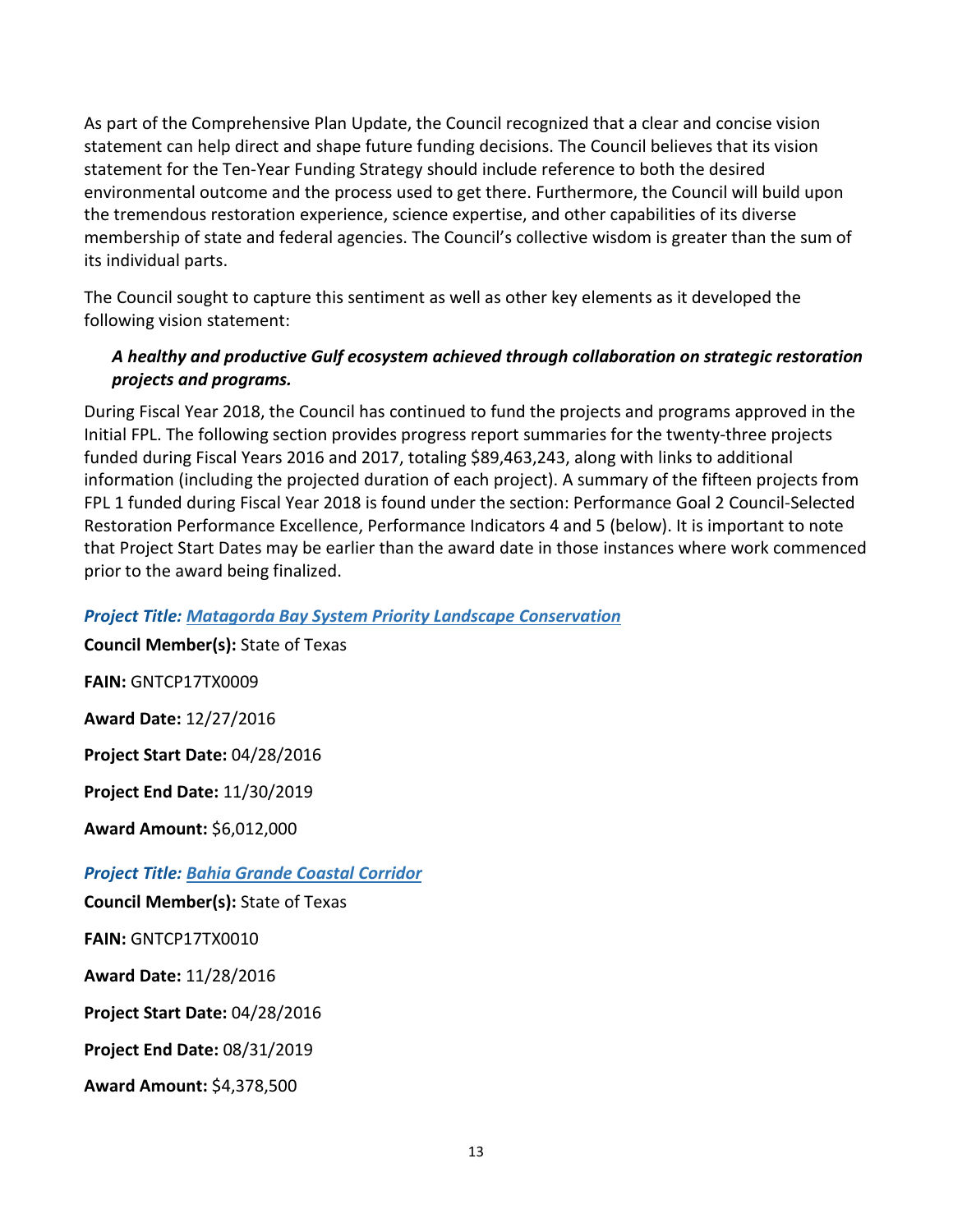*Project Title: [Gulf of Mexico Habitat Restoration via Conservation Corps Partnerships/Youth](https://www.restorethegulf.gov/sites/default/files/FPL_forDec9Vote_Errata_04-07-2016.pdf#page=254)  [Conservation Corps \(BIA\)](https://www.restorethegulf.gov/sites/default/files/FPL_forDec9Vote_Errata_04-07-2016.pdf#page=254)*

**Council Member(s):** Department of Interior, Bureau of Indian Affairs

**FAIN:** IAACP16DI0002

**Award Date:** 5/10/2016

**Project Start Date:** 05/15/2016

**Project End Date:** 12/30/2018

**Award Amount:** \$500,000

*Project Title: [West Grand Terre Beach Nourishment and Stabilization \(Planning\)](https://www.restorethegulf.gov/sites/default/files/FPL_forDec9Vote_Errata_04-07-2016.pdf#page=66)*

**Council Member(s):** State of Louisiana, Coastal Protection and Restoration Authority (CPRA)

**FAIN:** GNTCP16LA0024

**Award Date:** 9/28/2016

**Project Start Date:** 10/6/2016

**Project End Date:** 6/19/2019

**Award Amount:** \$7,259,216

*Project Title: [Biloxi Marsh Living Shoreline \(Planning\)](https://www.restorethegulf.gov/sites/default/files/FPL_forDec9Vote_Errata_04-07-2016.pdf#page=75)*

**Council Member(s):** State of Louisiana, Coastal Protection and Restoration Authority (CPRA)

**FAIN:** GNTCP17LA0025

**Award Date:** 10/31/2016

**Project Start Date:** 11/01/2016

**Project End Date:** 5/31/2019

**Award Amount:** \$3,220,460

*Project Title: [Golden Triangle Marsh Creation \(Planning\)](https://www.restorethegulf.gov/sites/default/files/FPL_forDec9Vote_Errata_04-07-2016.pdf#page=70)*

**Council Member(s):** State of Louisiana, Coastal Protection and Restoration Authority (CPRA)

**FAIN:** GNTCP17LA0013

**Award Date:** 10/26/2016

**Project Start Date:** 11/01/2016

**Project End Date:** 5/1/2020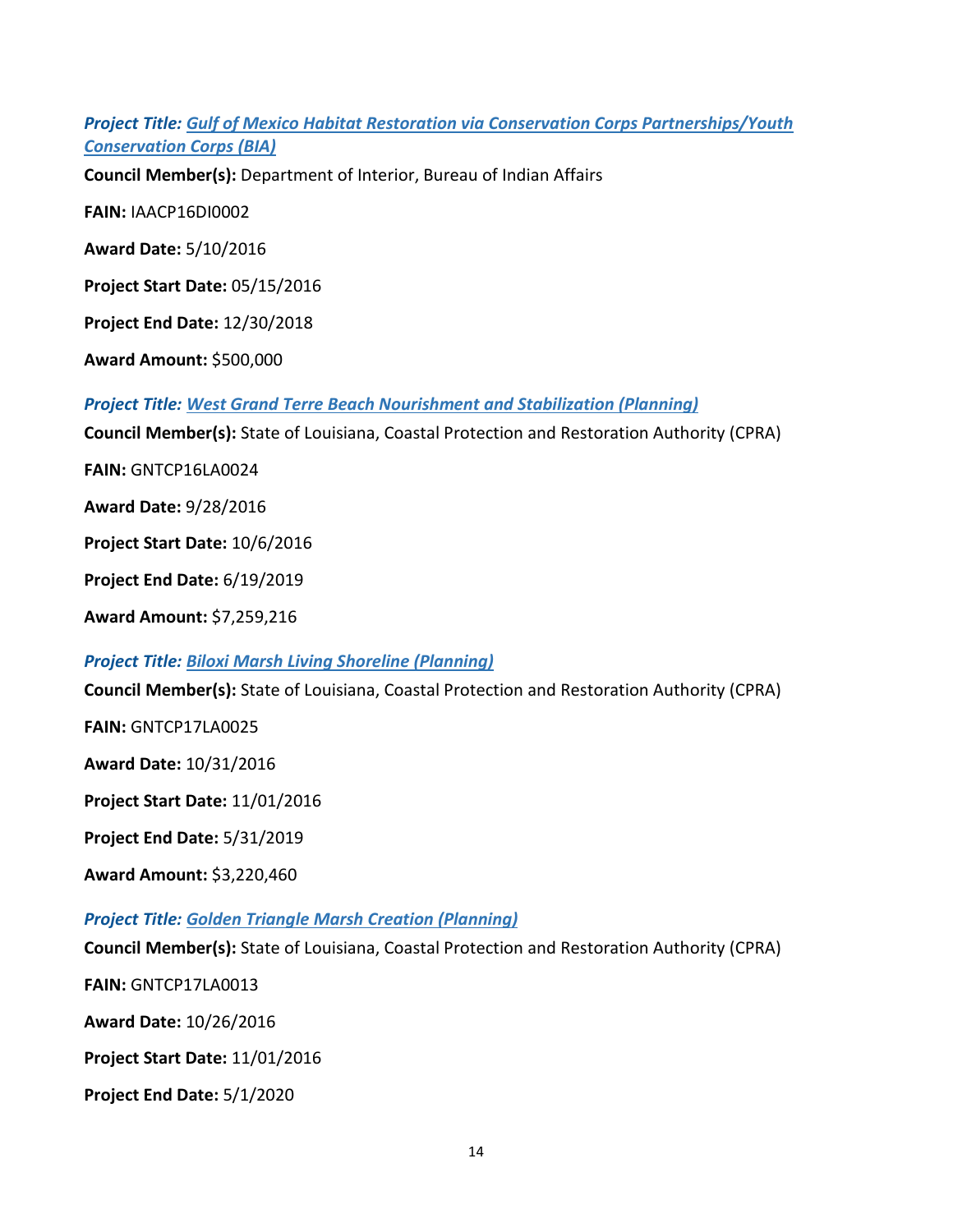**Award Amount:** \$4,347,733

*Project Title: [Enhancing Opportunities for Beneficial Use of Dredge Sediments \(Planning\)](https://www.restorethegulf.gov/sites/default/files/FPL_forDec9Vote_Errata_04-07-2016.pdf#page=254)*

**Council Member(s):** State of Mississippi, Mississippi Department of Environmental Quality (MDEQ)

**FAIN:** GNTCP17MS0022

**Award Date:** 11/16/2016

**Project Start Date:** 12/01/2016

**Project End Date:** 11/30/2019

**Award Amount:** \$2,178,847

#### *Project Title: [Sea Grant Education and Outreach](https://www.restorethegulf.gov/sites/default/files/FPL_forDec9Vote_Errata_04-07-2016.pdf#page=103)*

**Council Member(s):** State of Mississippi, Mississippi Department of Environmental Quality (MDEQ)

**FAIN:** GNTCP17MS0020

**Award Date:** 11/16/2016

**Project Start Date:** 12/01/2016

**Project End Date:** 11/30/2019

**Award Amount:** \$750,000

*Project Title: [Baseline Flow, Gage Analysis & On-Line Tool to Support Restoration](https://www.restorethegulf.gov/sites/default/files/FPL_forDec9Vote_Errata_04-07-2016.pdf#page=240)* **Council Member(s):** Department of Interior, US Geological Survey (USGS) **FAIN:** IAACP17DI0001 **Award Date:** 11/21/2016 **Project Start Date:** 12/01/2016 **Project End Date:** 11/30/2023 **Award Amount:** \$5,549,800 *Project Title: [Pensacola Bay Living Shoreline -](https://www.restorethegulf.gov/sites/default/files/FPL_forDec9Vote_Errata_04-07-2016.pdf#page=165) Phase 1 (Planning)* **Council Member(s):** State of Florida, Department of Environmental Protection (FDEP)

**FAIN:** GNTCP17FL0040

**Award Date:** 12/15/2016

**Project Start Date:** 01/01/2017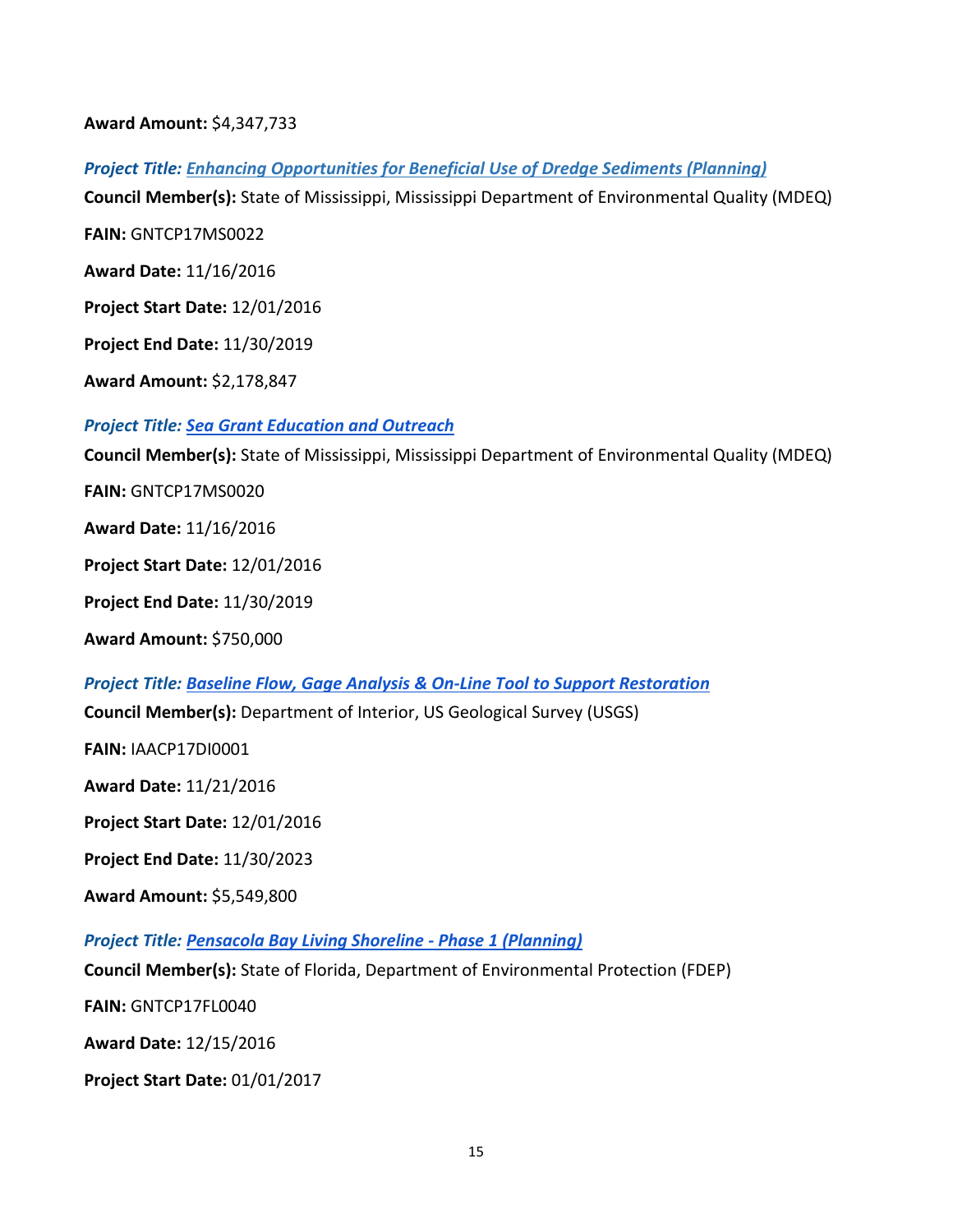**Project End Date:** 03/31/2019

**Award Amount:** \$231,314

*Project Title: [Bayou DuLarge Ridge, Marsh and Hydrologic Restoration \(Planning\)](https://www.restorethegulf.gov/sites/default/files/FPL_forDec9Vote_Errata_04-07-2016.pdf#page=87)*

**Council Member(s):** U.S. Department of Agriculture, Natural Resources Conservation Service (NRCS)

**FAIN**: IAACP17DA0007

**Award Date:** 02/23/2017

**Project Start Date:** 02/23/2017

**Project End Date:** 12/31/2019

**Award Amount:** \$5,162,084

#### *Project Title: [Apalachicola Bay Oyster Restoration \(Implementation\)](https://www.restorethegulf.gov/sites/default/files/FPL_forDec9Vote_Errata_04-07-2016.pdf#page=179)*

**Council Member(s):** State of Florida, Department of Environmental Protection (FDEP)

**FAIN:** GNTCP17FL0039

**Award Date:** 03/30/2017

**Project Start Date:** 04/01/2017

**Project End Date:** 07/01/2020

**Award Amount:** \$4,680,000

*Project Title: [Bayou Chico Contaminated Sediment Removal-Planning, Design and Permitting](https://www.restorethegulf.gov/sites/default/files/FPL_forDec9Vote_Errata_04-07-2016.pdf#page=173)* **Council Member(s):** State of Florida, Department of Environmental Protection (FDEP)

**FAIN:** GNTCP17FL0018

**Award Date:** 04/13/2017

**Project Start Date:** 04/14/2017

**Project End Date:** 01/15/2020

**Award Amount:** \$356,850

*Project Title: [Mobile Bay National Estuary Program -](https://www.restorethegulf.gov/sites/default/files/FPL_forDec9Vote_Errata_04-07-2016.pdf#page=138) Planning*

**Council Member(s):** Environmental Protection Agency (EPA)

**FAIN:** IAACP17EP0028

**Award Date:** 05/23/2017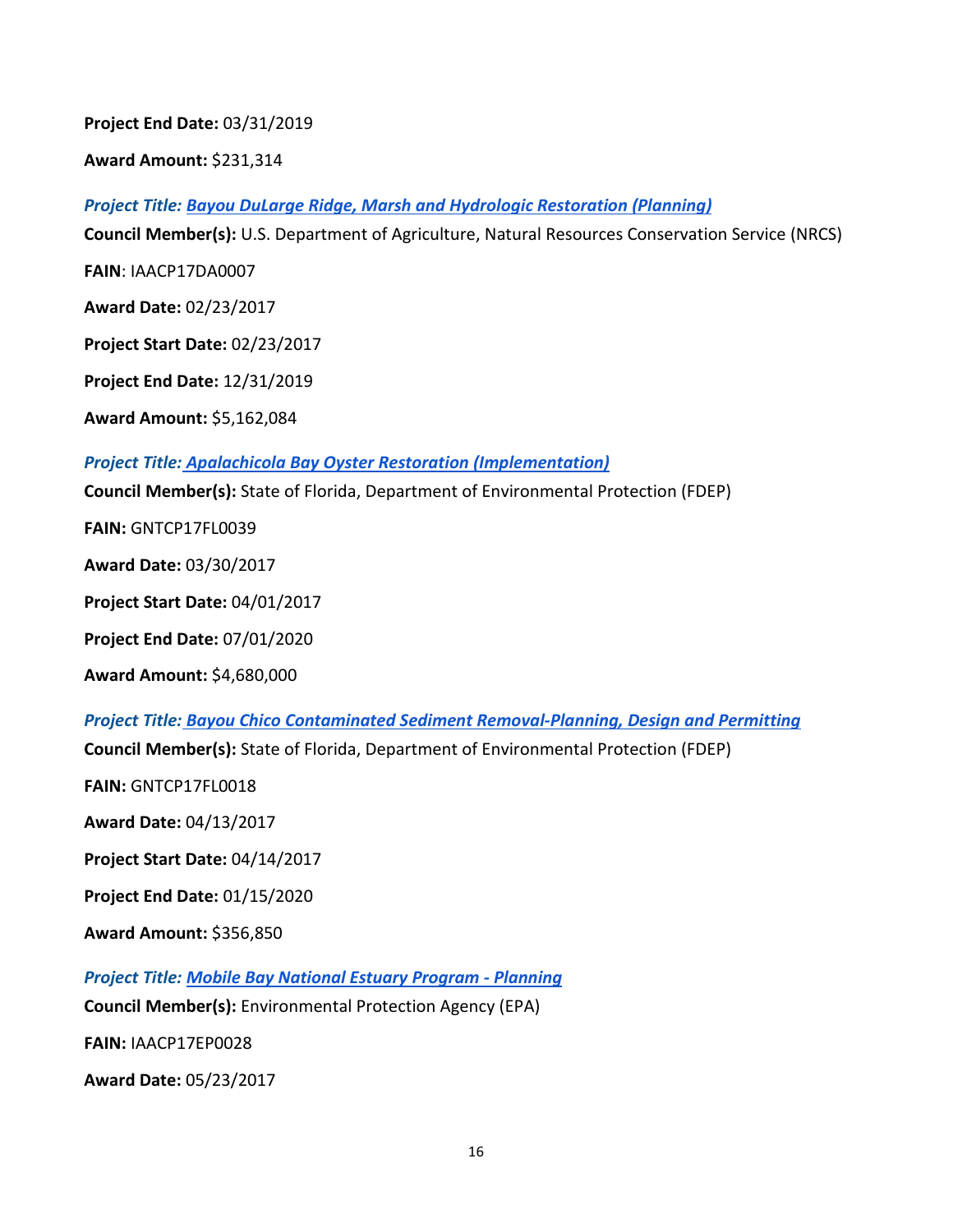**Project Start Date:** 06/01/2017

**Project End Date:** 09/30/2019

**Award Amount:** \$358,000

*Project Title: Beach Haven – [Joint Stormwater & Wastewater Improvement Project Phase II](https://www.restorethegulf.gov/sites/default/files/FPL_forDec9Vote_Errata_04-07-2016.pdf#page=169)*

**Council Member(s):** State of Florida, Department of Environmental Protection (FDEP)

**FAIN:** GNTCP17FL0026

**Award Date:** 06/14/2017

**Project Start Date:** 06/15/2017

**Project End Date:** 12/31/2022

**Award Amount:** \$5,967,000

#### *Project Title: [Council Monitoring & Assessment Program Development](https://www.restorethegulf.gov/sites/default/files/FPL_forDec9Vote_Errata_04-07-2016.pdf#page=228) (2 Interagency Agreements)*

**Council Member(s):** Department of Commerce, National Oceanic and Atmospheric Administration (NOAA) and Department of Interior, US Geological Survey (USGS)

**FAIN:** IAACP17DC0038

**Award Date:** 06/14/2017

**Project Start Date:** 06/15/2017

**Project End Date:** 06/14/2020

**Award Amount:** \$1,700,000

**FAIN:** IAACP17DI0006

**Award Date:** 03/08/2017

**Project Start Date:** 03/08/2017

**Project End Date:** 06/14/2020

**Award Amount:** \$1,700,000

*Project Title: [Gulf of Mexico Habitat Restoration via Conservation Corps Partnership](https://www.restorethegulf.gov/sites/default/files/FPL_forDec9Vote_Errata_04-07-2016.pdf#page=254)*

**Council Member(s):** Department of Commerce, National Oceanic and Atmospheric Administration (NOAA)

**FAIN**: IAACP17DC0030

**Award Date:** 06/14/2017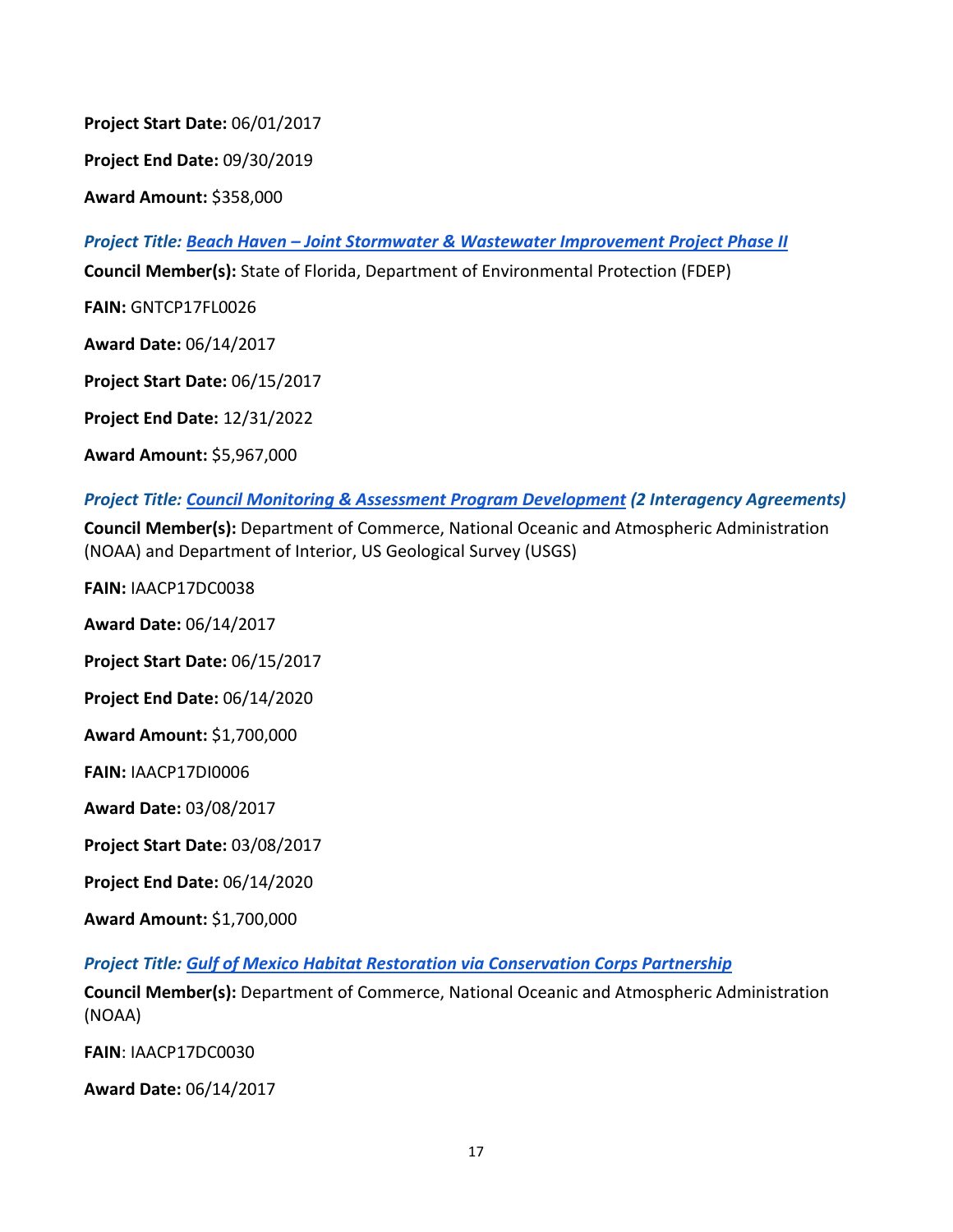**Project Start Date:** 06/15/2017

**Project End Date:** 09/30/2020

**Award Amount:** \$7,500,000

*Project Title: [Strategic Conservation Assessment of Gulf Coast Landscapes](https://www.restorethegulf.gov/sites/default/files/FPL_forDec9Vote_Errata_04-07-2016.pdf#page=237)*

**Council Member(s):** Department of Interior, Fish and Wildlife Service (FWS)

**FAIN:** IAACP17DI0005

**Award Date:** 06/20/2017

**Project Start Date:** 06/20/2017

**Project End Date:** 04/30/2020

**Award Amount:** \$1,842,583

#### *Project Title: [Tate's Hell Strategy 1](https://www.restorethegulf.gov/sites/default/files/FPL_forDec9Vote_Errata_04-07-2016.pdf#page=183)*

**Council Member(s):** U.S. Department of Agriculture, US Forest Service (USFS) and Natural Resources Conservation Service (NRCS)

**FAIN:** IAACP17DA0041

**Award Date:** 06/20/2017

**Project Start Date:** 06/20/2017

**Project End Date:** 10/15/2022

**Award Amount:** \$7,000,000

*Project Title: [Apalachicola Watershed Agriculture Water Quality Improvements](https://www.restorethegulf.gov/sites/default/files/FPL_forDec9Vote_Errata_04-07-2016.pdf#page=179)*

**Council Member(s):** State of Florida, Department of Environmental Protection (FDEP)

**FAIN:** GNTCP17FL0008

**Award Date:** 07/10/2017

**Project Start Date:** 07/10/2017

**Project End Date:** 07/10/2022

**Award Amount:** \$2,219,856

*Project Title: [Suwannee River Partnership Irrigation Water Enhancement Program \(Implementation\)](https://www.restorethegulf.gov/sites/default/files/FPL_forDec9Vote_Errata_04-07-2016.pdf#page=204)* **Council Member(s):** State of Florida, Department of Environmental Protection (FDEP)

**FAIN:** GNTCP17FL0015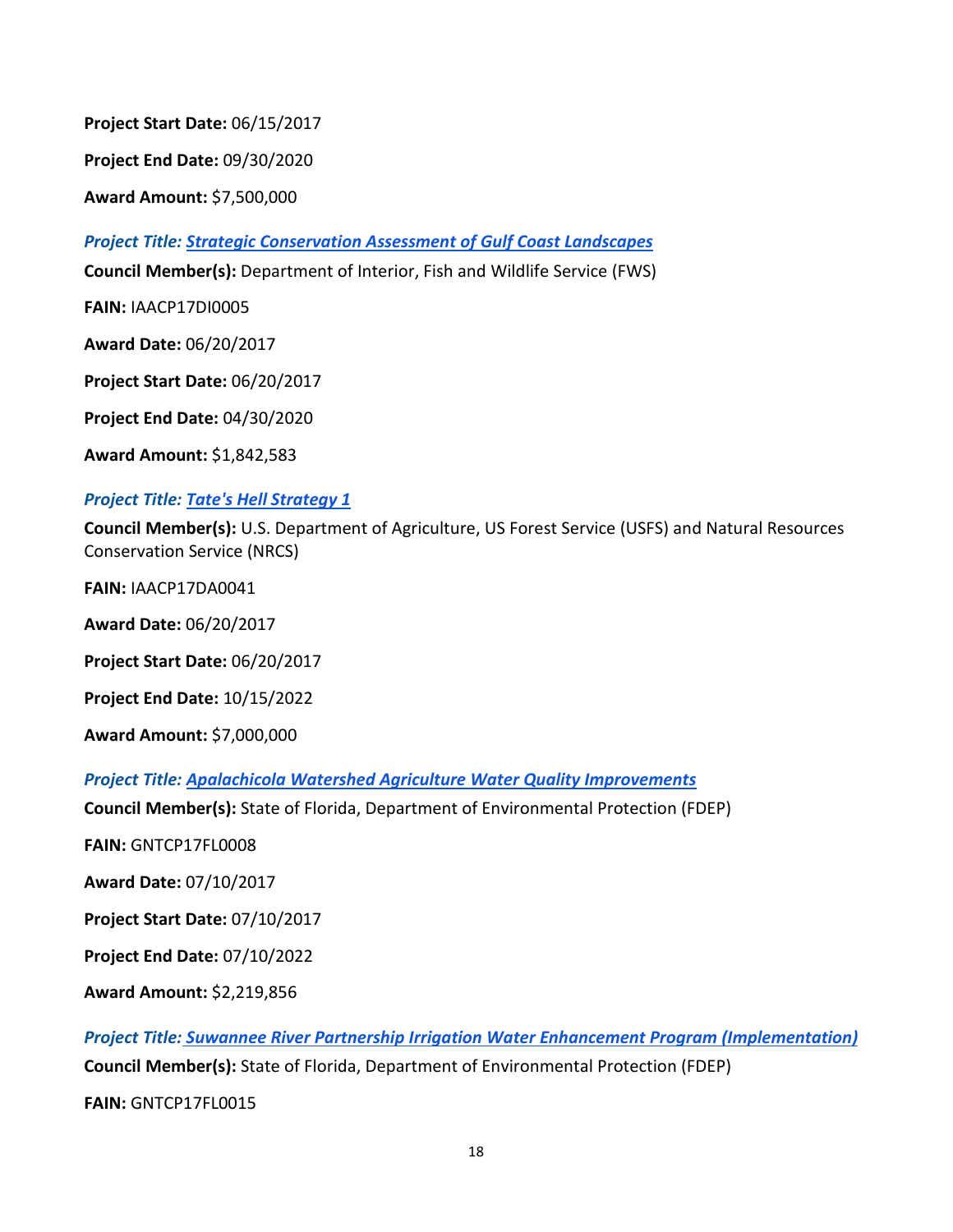**Award Date:** 08/22/2017

**Project Start Date:** 08/25/2017

**Project End Date:** 08/25/2022

**Award Amount:** \$2,884,000

*Project Title: [Mississippi River Reintroduction into Maurepas Swamp \(Planning\)](https://www.restorethegulf.gov/sites/default/files/FPL_forDec9Vote_Errata_04-07-2016.pdf)*

**Council Member(s):** State of Louisiana

**FAIN:** GNTCP17LA0044

**Award Date:** 9/13/2017

**Project Start Date:** 09/22/2017

**Project End Date:** 9/21/2020

**Award Amount:** \$14,190,000

#### **Performance Indicator 2:**

#### **Promote coordination and collaboration among members and other restoration efforts of Gulf restoration to maximize the Council's "return on investment."**

*The following are elements of this Performance indicator:*

- *a) This will be accomplished by strengthened partnerships, identifying leveraging expertise and opportunities toward encouraging projects that comprise a holistic approach to ecosystem-wide restoration through development of a Council Collaboration Strategy by the end of fiscal year 2017.*
- *b) Facilitate coordination, collaboration, and connection of Gulf Restoration Activities coordination and collaboration among members and our restoration partners, critical to the success of Gulf restoration, through regular meetings with the state and Gulf wide Technical Implementation Groups of the Natural Resource Damage Assessment, and Gulf Environmental Benefit Fund to find inter-program efficiencies through fiscal year 2018.*
- *c) Facilitate dialogue among Gulf restoration partners by identifying potential gaps that limit our collective ability to achieve large-scale restoration and by serving as the connector between funding sources through regional and state collaboration meetings sponsored by the Council during fiscal years 2018.*

The 2016 [Comprehensive Plan Update,](https://www.restorethegulf.gov/sites/default/files/CO-PL_20161208_CompPlanUpdate_English.pdf) developed from a comprehensive evaluation of the Initial FPL process emphasizes the importance of coordination and collaboration among the Council members and with other programs in order to leverage resources and maximize the effectiveness of available restoration funding. During 2018, the Council approved the Funded Priorities List: Comprehensive Plan Commitment and Planning Support (CPS FPL). A major challenge to Gulf-wide ecosystem restoration is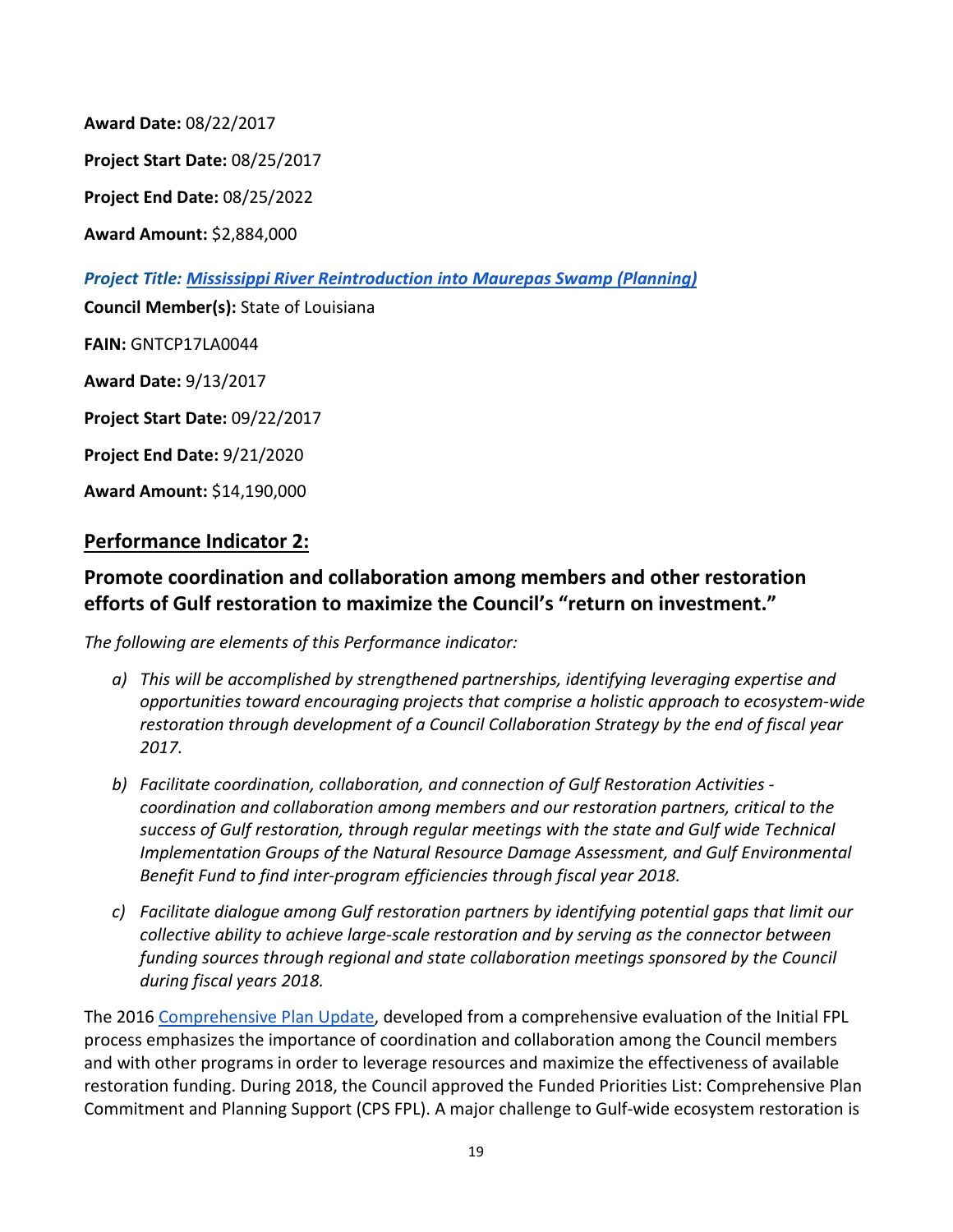coordinating efforts within each state, among Council members, among stakeholders, and across the Gulf restoration efforts. Prior to the CPS FPL, there was no designated funding stream to support Council member efforts to plan and coordinate restoration activities under the Council-Selected Restoration Component. Historically, Council members had to rely upon general, tax-generated or appropriated funds to support their work on matters such as FPL development and the Comprehensive Plan update.

The CPS FPL funding provides the necessary resources for Council members to stimulate and encourage the coordination and collaboration necessary to achieve the commitments of the Comprehensive Plan. Specifically, the CPS FPL funding will provide funds necessary for members to:

- Strengthen ecosystem restoration proposals for future FPL(s) under the Council-Selected Restoration Component;
- Enhance the efficiency of future FPL development processes; and
- Facilitate long-term planning and leveraging efforts across funding streams.

The CPS FPL is intended to ensure the Council members have the resources needed to develop highly effective projects and programs for future funding under the Council-Selected Restoration Component. Under the CPS FPL, each of the eleven Council members may apply for up to \$500,000 per year for up to three years and up to \$300,000 per year for two years thereafter. This equals up to \$23.1 million, or 1.44% of the total funds available (not including interest) in the Council-Selected Restoration Component. As with the Initial FPL, the CPS FPL includes a clause that incentivizes savings and efficiency by enabling the Council to apply unused planning funds to projects and programs sponsored by the member that achieves the savings.

The Council believes that investing a relatively small amount of resources in planning can ensure that restoration projects selected for funding will yield greater ecosystem benefits in the future. The Council will review the effectiveness of this CPS FPL funding at year four and consider whether extending planning and commitment support efforts beyond the five-year period is needed to continue to meet the Comprehensive Plan commitments.

In approving the CPS FPL, the Council provided the opportunity for its members to receive the necessary funds to enhance collaboration, coordination, public engagement and use of best available science in developing and selecting restoration projects. Council members began using these CPS FPL funds to support the collaboration and other planning activities needed to develop effective project and program proposals for the next round of funding decisions, which is scheduled to take place in early 2020. Nine CPS awards providing \$18.7 million over the next five years, were awarded to members in 2018 for CPS activities.

## <span id="page-19-0"></span>**5.2. Performance Goal 2: Council-Selected Restoration Performance Excellence**

The RESTORE Act requires creation of a funded priorities list (FPL) that includes the projects and programs the Council intends to fund through the Council-Selected Restoration Component. The Council completed its Initial FPL during the first quarter of Fiscal Year 2016 [\(RESTORE Council's Initial](https://www.restorethegulf.gov/council-selected-restoration-component/funded-priorities-list)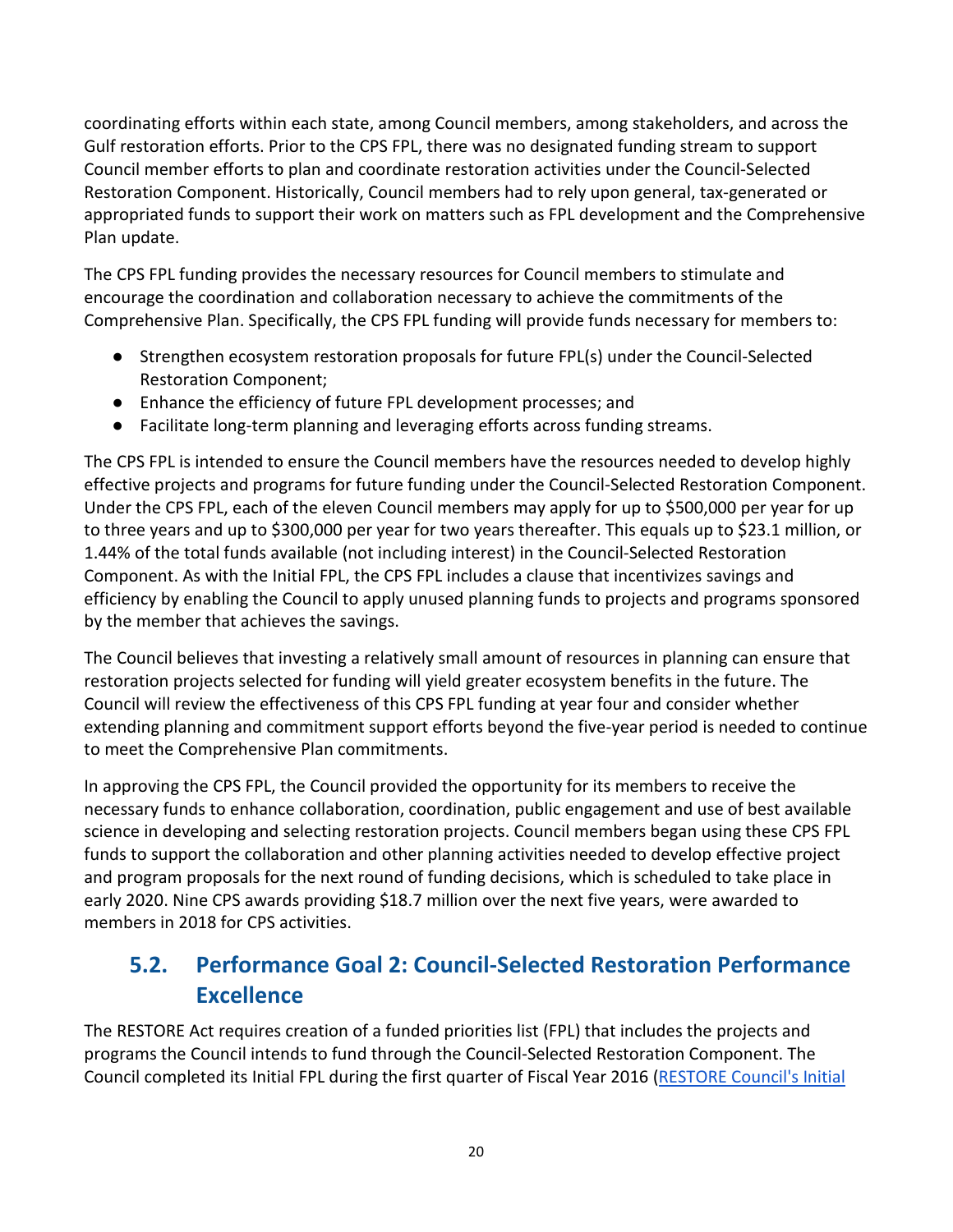[Funded Priority List\)](https://www.restorethegulf.gov/council-selected-restoration-component/funded-priorities-list) using a process that emphasized public input, transparency, coordination with other restoration programs, and rigorous science review.

### **Performance Indicator 1:**

### **Draft improved Grant and Interagency Agreement Submission Guidelines to facilitate the development of effective and coordinated proposals by evaluating the efficacy of concepts, lessons learned and best practices for potential inclusion in the next FPL development process.**

In fiscal year 2018, Council staff continued the development of improved Grant and Interagency Agreement Submission Guidelines to facilitate the development of effective and coordinated proposals by evaluating the efficacy of concepts, lessons learned and best practices through execution of a 360 evaluation of the Council's Restoration Assistance and Awards Management System. This effort included both Council Staff (reviewers and processors) and federal and state RESTORE Council members (applicants) to garner a complete evaluation of all aspects of grant and Interagency Agreement submissions. At this time, the next scheduled Funded Priority List will be developed during FY2019 and finalized in FY2020. Submission Guidelines will continue to evolve with concurrence of the Council until the next funding availability announcement is made, likely in mid-2019.

#### **Performance Indicator 2:**

**Update and improve the process for applying best available science to FPL proposals by the end of fiscal year 2018 to ensure Council decisions are informed by the best scientific information available which will include updating the review process questions, continuing the use of external science reviewers, and exploring the use of one or more science review panels.**

Under the RESTORE Act, proposals and grant/interagency agreement (IAA) applications for Gulf Coast Ecosystem Restoration Council (Council)-Selected Restoration Component funds and Spill Impact Component funds must be based on and conducted according to "best available science" (BAS). BAS is defined in the RESTORE Act as science that "maximizes the quality, objectivity, and integrity of information, including statistical information; uses peer-reviewed and publicly available data; and clearly documents and communicates risks and uncertainties in the scientific basis for such projects" (see 33 U.S.C. 1321(a)(27)). The Council supports a process for external independent scientific review of project proposals and applicable project and program grant/IAA applications to address this requirement. Following the identification by Council Science Staff of the need for BAS review, each proposal/application is independently reviewed by at least three external expert science reviewers. In general, one reviewer is from the Gulf state most directly linked to the proposal/application, and the other two are from another state in the Gulf of Mexico region (the states of Florida, Alabama, Mississippi, Louisiana, and Texas), or from outside of the Gulf of Mexico region.

In 2018, the Council engaged in a variety of activities that promote enhanced application of BAS at all stages of project/program development, including: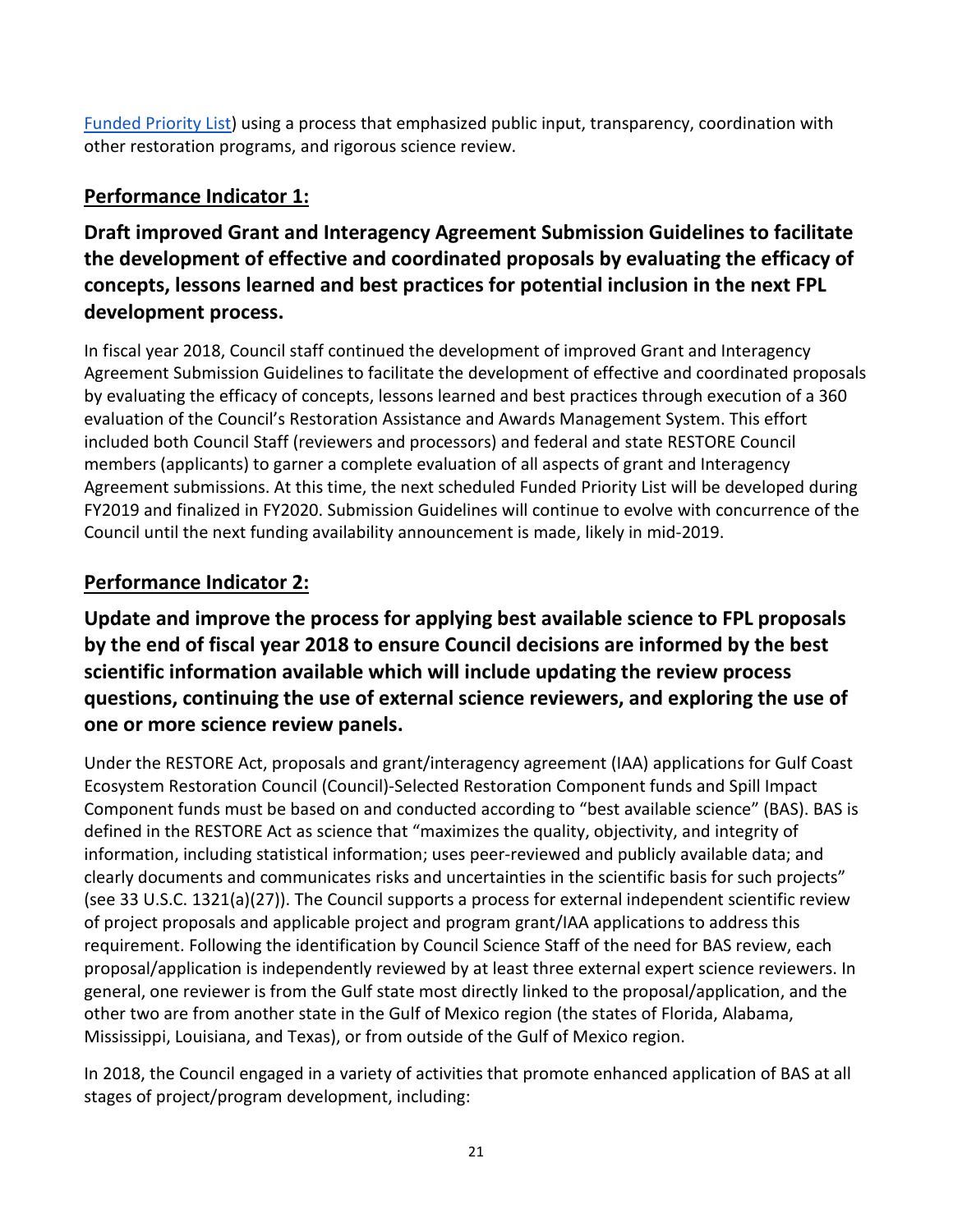- *a) Best Available Science Reviews. The Council's Initial Funded Priorities List utilized voluntary, confidential and external mail-in reviews to ensure all proposals were developed using Best Available Science. To follow through with the Council's comprehensive plan commitments to revise this process for Funded Priority List 3, Council staff developed an updated BAS Review Process that incorporates an internal BAS Proposal Review Panel in addition to external mail-in reviews. This panel, comprised of technical experts from each Council-member agency, will also review proposal application materials, including the external mail-in reviews.*
- *b) Monitoring Progress, Success, & Performance. In its Comprehensive Plans, the Council has committed to delivering results, measuring impacts, and implementing/improving adaptive management. Ongoing coordination around science and monitoring has already reaped tangible benefits such as: alignment of overlapping tasks across entities, shared work products, and plans for future leveraging of shared resources.*

*Funded under the initial FPL, the Council Monitoring and Assessment Program (CMAP) is a network of diverse experts who collaborate around Gulf-wide regional monitoring to measure impacts of investments in restoration. The Council Monitoring and Assessment Workgroup (CMAWG), comprised of technical staff from each Council member agency, is partially supported by CMAP funds and will largely be responsible for developing monitoring standards and protocol recommendations for RESTORE Council approval. In 2018, Council Staff and CMAWG members updated the Observational Data Plan Guidance to assist projects and programs in providing the Council with a plan for data collection and compilation. Data will be used to evaluate if funded projects are meeting or exceeding project goals and restoration targets.*

*c) Enhanced Access to Information through Data Systems. Data collected for Council-funded activities can only be useful for reporting and evaluation if users are able to find the data, assess its utility, and understand how it was generated. To enhance current and future use of data, Council staff and partners developed the Council Metadata Records Library and Information Network (MERLIN) in 2018. MERLIN is an online metadata records tool developed in partnership with US Geological Survey and NOAA's National Centers for Environmental Information. MERLIN houses metadata-- records that describe information about data. The development of this tool supports the Council's 2018 approval of the use of the ISO 19115 metadata standard for all Council funded projects to promote consistency in the data collection for Council-funded activities.*

#### **Performance Indicator 3: Advance efficiency of the Environmental Compliance processes to support Council actions.**

*The following are elements of this Performance Indicator:*

- *a) In support of evaluating the efficacy of moving Category 2 projects under the Initial FPL to Category 1. Evaluate and propose effective processes for the determination of environmental compliance of Category 2 projects for funding consideration by the Council.*
- *b) Participate in interagency regulatory efficiency team to collaborate with partners, share efficiency tools/practices, and enhance efficiency and effectiveness of Council environmental*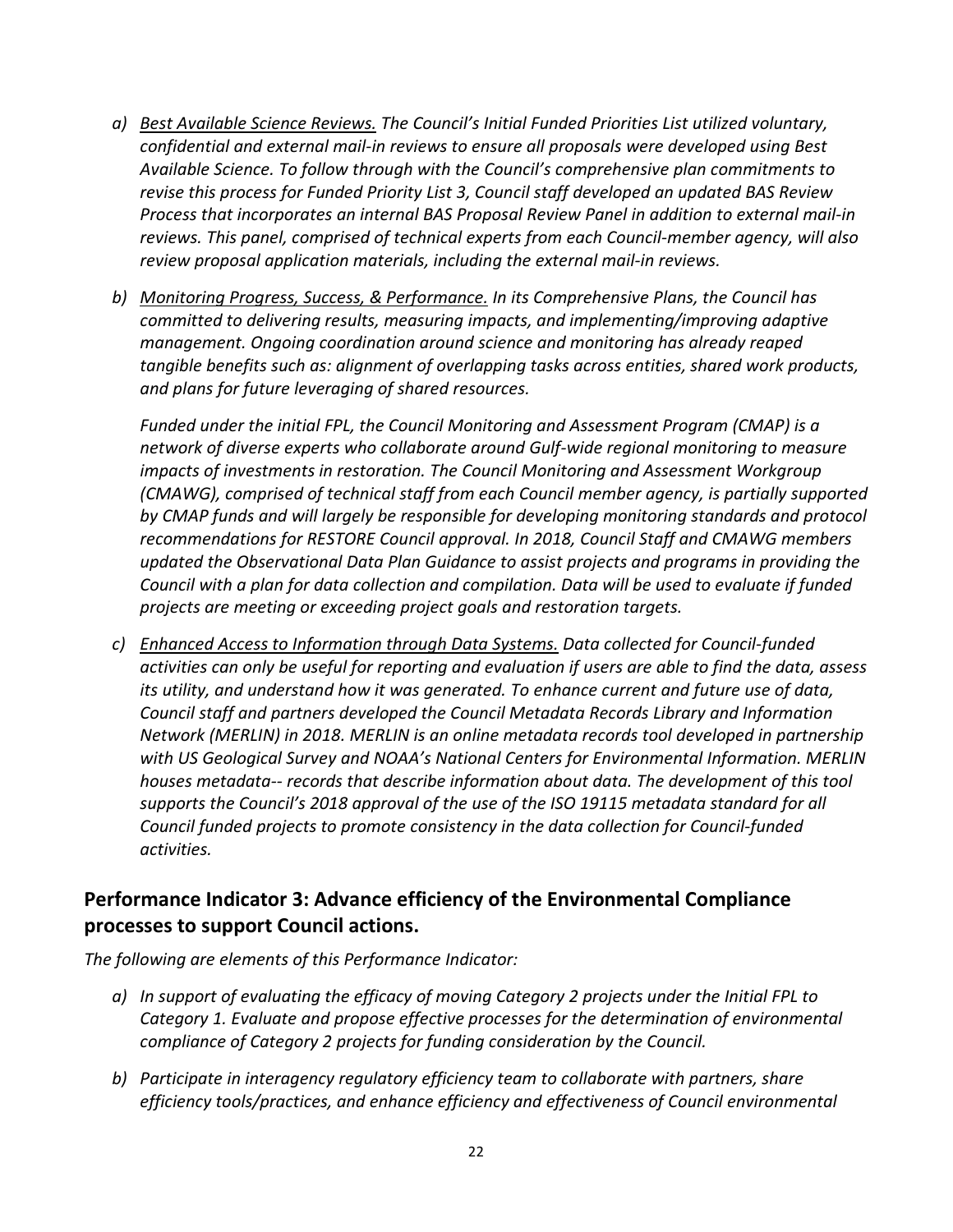*compliance. Identify, develop and/or adopt tools and approaches to enhance efficiency and effectiveness of Council environmental compliance.*

In addition to approving funds for specific projects and programs, the Initial FPL also lists activities the Council has identified as priorities for potential future funding. This category of activities (referred to as Category 2 activities) are projects and programs the Council believes have merit, but which were not ready for implementation funding because the requisite environmental compliance had not been completed. The Council set aside a pool of available funds for potential use on Category 2 activities, pending Council approval. The Council also approved planning funds to address the environmental laws applicable to these Category 2 activities. Once these laws have been addressed for a Category 2 activity, the Council can vote to approve funding for that activity through an amendment to the Initial FPL. Such a vote only occurs after public comments have been considered by the Council.

The Council is committed to efficient, effective and transparent environmental compliance processes for its activities, including those in Category 2. With major federal regulatory agencies among its members, the Council was well positioned to efficiently address the environmental compliance needs for Category 2 projects in 2018. By reviewing and adopting existing environmental clearances developed by member agencies, the Council has been able to approve implementation funding for one Category 2 project- in 2018.

#### *Project title: [Robinson Preserve Wetlands Restoration](https://www.restorethegulf.gov/sites/default/files/Robinson_Preserve_FPL_Appendix_Amended_Approved_Jan_2018.pdf)*

**Location:** Florida

**Sponsor:** National Oceanic and Atmospheric Administration

#### **Funding approved:** \$1,790,546

The RESTORE Council is an active member of the Gulf Coast Interagency Environmental Restoration Working Group's (GCIERWG), which was formed to help achieve more effective and efficient environmental reviews of Gulf ecosystem restoration projects. Improved environmental reviews should then result in more timely restoration implementation. Formed in recognition of the critical need for increased regulatory collaboration through early and consistent interagency coordination and prioritization of restoration work across funding streams, GCIERWG coordinates through standing monthly interagency conference calls and is currently led by the National Oceanic and Atmospheric Administration (NOAA) assisted by Council staff. Until this fiscal year the workgroup was comprised of only federal members including representation from the U.S. Departments of Army, Agriculture, Commerce, the Interior, and the Environmental Protection Agency. In mid-2018, the Gulf states were invited to participate in GCIERWG to increase the group's utility and inclusiveness moving forward.

In 2018, GCIERWG continu[e](https://www.restorethegulf.gov/sites/default/files/FPL_forDec9Vote_Errata_04-07-2016.pdf#page=165)d two interagency regulatory clearinghouse pilots (the Pensacola Bay [Living Shoreline –](https://www.restorethegulf.gov/sites/default/files/FPL_forDec9Vote_Errata_04-07-2016.pdf#page=165) Phase 1 project sponsored by the Florida Department of Environmental Protection) and th[e](https://www.restorethegulf.gov/sites/default/files/FPL_forDec9Vote_Errata_04-07-2016.pdf#page=70) [Golden Triangle Marsh Creation project](https://www.restorethegulf.gov/sites/default/files/FPL_forDec9Vote_Errata_04-07-2016.pdf#page=70) sponsored by the Coastal Protection and Restoration Authority of Louisiana. These pilot efforts are demonstrating both the utility and efficiency of early, field-level collaborative technical review during restoration project planning. Both Florida and Louisiana have expressed that the assistance of GCIERWG proved to be very valuable, and they have an interest in working to potentially expand this pilot approach. Also in 2018, NOAA elected to dedicate a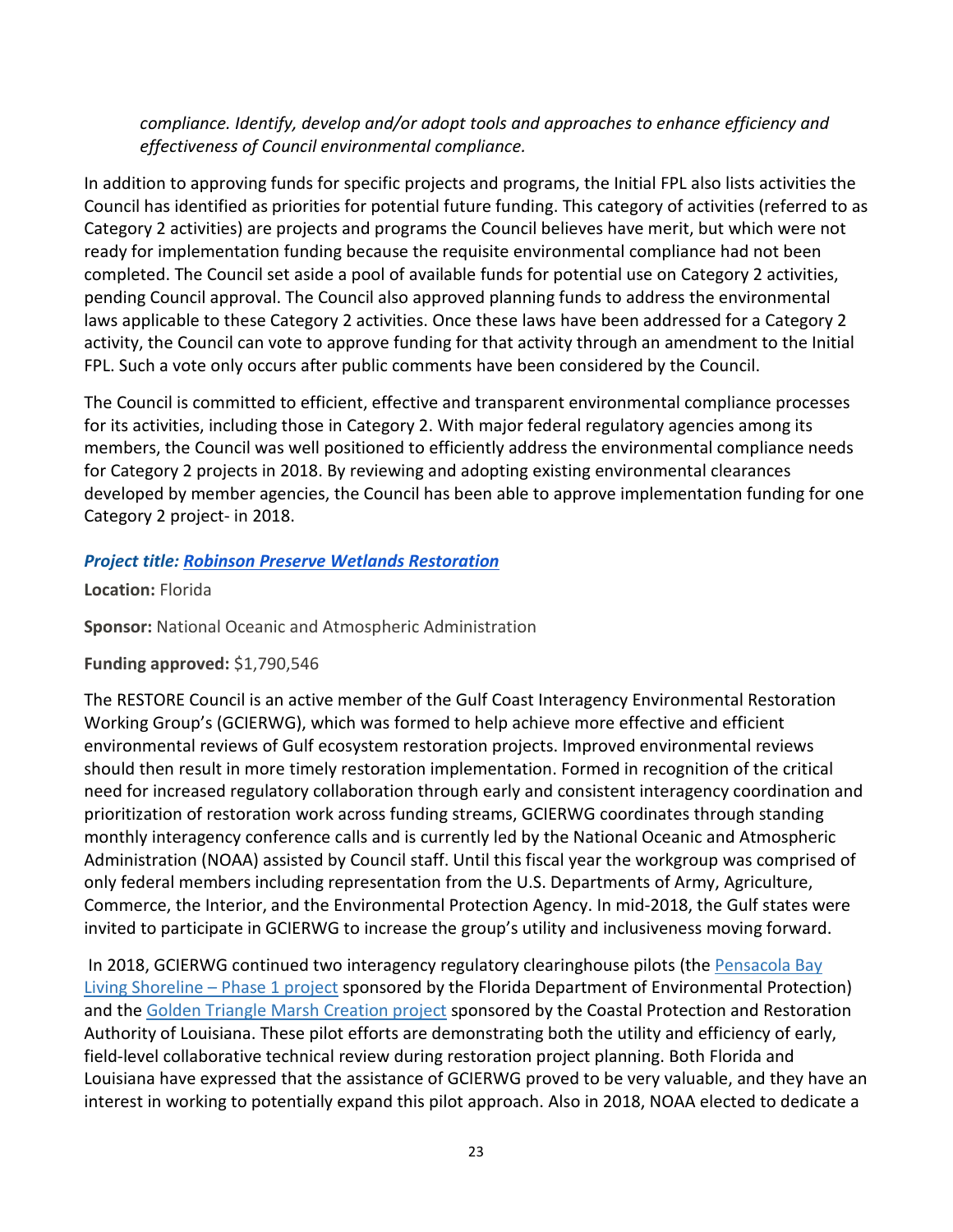portion of its upcoming CPS FPL funding over the next several years to work with GCIERWG to identify, refine and utilize tools and approaches to enhance the efficiency, effectiveness and transparency of environmental compliance to accelerate achievement of ecosystem benefits.

#### **Performance Indicator 4:**

**Programmatic Review of Grant and Interagency Agreements. The programmatic component of the Council staff will review all grant and Interagency Agreement applications for funding under the Initial FPL meeting timelines established by the RESTORE Act, Council Guidelines and the Notice of Funds Availability. This will include review of submissions for best available science and environmental compliance with NEPA and other environmental federalregulations;** *and*

#### **Performance Indicator 5:**

**Compliance Review of Grant and Interagency Agreements. The grants and compliance component of the Council staff will review all grant and Interagency Agreement applications for funding under the Initial FPL meeting timelines established by the RESTORE Act, Council Guidelines and the Notice of Funds Availability. The review will ensure compliance with all administrative and regulatory requirements under the RESTORE Act, Part 200, the Uniform Administrative Requirements, Cost Principles, and Audit Requirements for Federal Awards, and other federal regulatoryrequirements.**

Foundational to funding of projects and programs selected under the Initial FPL, staff of the RESTORE Council worked with the members who submitted applications during fiscal year 2018 (state members through grants and Interagency Agreements with federal members) to ensure compliance with programmatic (Performance Indicator 4*)* and federal compliance reviews (Performance Indicator 5). As a result of the completion of these programmatic and compliance reviews during 2018, the Council awarded funds for fifteen Initial FPL projects, totaling \$34.21 million. The Initial FPL activities awarded funds in 2018 are listed below, along with links to additional information (including the projected duration of each activity). These projects and programs support planning, implementation and science activities that will provide on-the-ground ecological benefits to key Gulf watersheds, develop shovelready projects, and help build a strong science foundation for future decision-making. It is important to note that Project Start Dates may be earlier than the award date in those instances where work commenced prior to the award being finalized.

*Project Title: [Bayou Greenways \(Planning and Implementation\)](https://www.restorethegulf.gov/sites/default/files/FPL_forDec9Vote_Errata_04-07-2016.pdf#page=31)*

**Council Member(s):** State of Texas

**FAIN:** GNTCP18TX0011

**Award Date:** 10/24/17

**Project Start Date:** 04/28/2016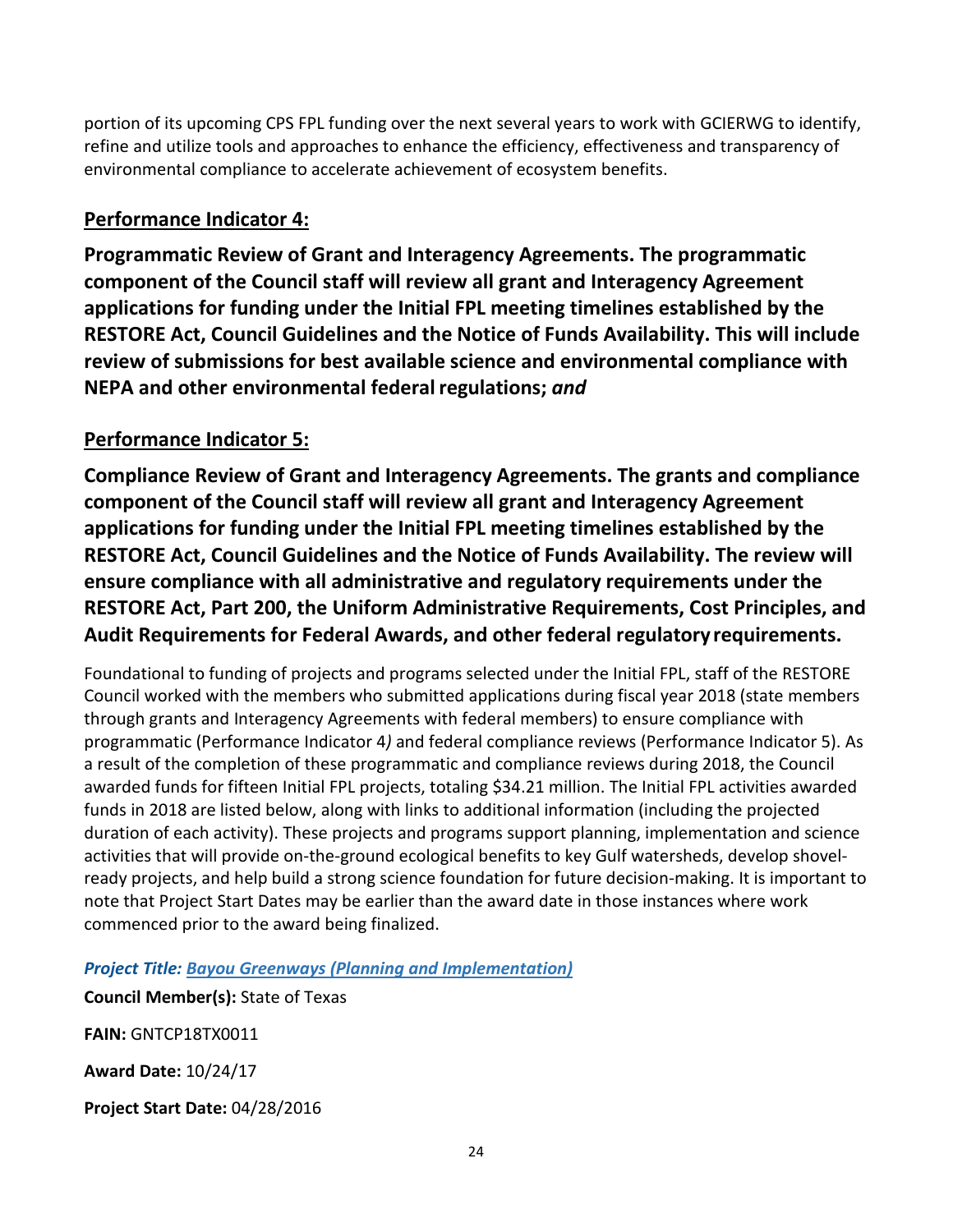#### **Project End Date:** 11/30/2019

**Award Amount:** \$7,109,000

*Project Title: [Gulf Coast Conservation Reserve Program \(GCCRP\) \(Planning & Implementation\) -](https://www.restorethegulf.gov/sites/default/files/FPL_forDec9Vote_Errata_04-07-2016.pdf#page=246) [Mississippi](https://www.restorethegulf.gov/sites/default/files/FPL_forDec9Vote_Errata_04-07-2016.pdf#page=246)*

**Council Member(s):** U.S. Department of Agriculture, Natural Resource Conservation Service

**FAIN:** GNTCP18DA0014

**Award Date:** 02/15/2018

**Project Start Date:** 1/5/2018

**Project End Date:** 2/3/2023

**Award Amount:** \$1,500,000

*Project Title: [Gulf Coast Conservation Reserve Program \(GCCRP\) \(Planning & Implementation\) -](https://www.restorethegulf.gov/sites/default/files/FPL_forDec9Vote_Errata_04-07-2016.pdf#page=246) [Alabama](https://www.restorethegulf.gov/sites/default/files/FPL_forDec9Vote_Errata_04-07-2016.pdf#page=246)*

**Council Member(s):** U.S. Department of Agriculture, Natural Resource Conservation Service

**FAIN:** GNTCP18DA0016

**Award Date:** 01/05/2018

**Project Start Date:** 2/15/2018

**Project End Date:** 9/30/2026

**Award Amount:** \$1,500,000

*Project Title: [Tampa Bay National Estuary Program \(Implementation\)](https://www.restorethegulf.gov/sites/default/files/FPL_forDec9Vote_Errata_04-07-2016.pdf#page=215)*

**Council Member(s):** Environmental Protection Agency

**FAIN:** IAACP18EP0017

**Award Date:** 02/22/2018

**Project Start Date:** 2/22/2018

**Project End Date:** 1/31/2023

**Award Amount:** \$1,544,960

*Project Title: [Lowermost Mississippi River Management Program \(Planning\)](https://www.restorethegulf.gov/sites/default/files/FPL_forDec9Vote_Errata_04-07-2016.pdf#page=83)* **Council Member(s):** State of Louisiana, Coastal Protection and Restoration Authority

**FAIN:** GNTCP18LA0035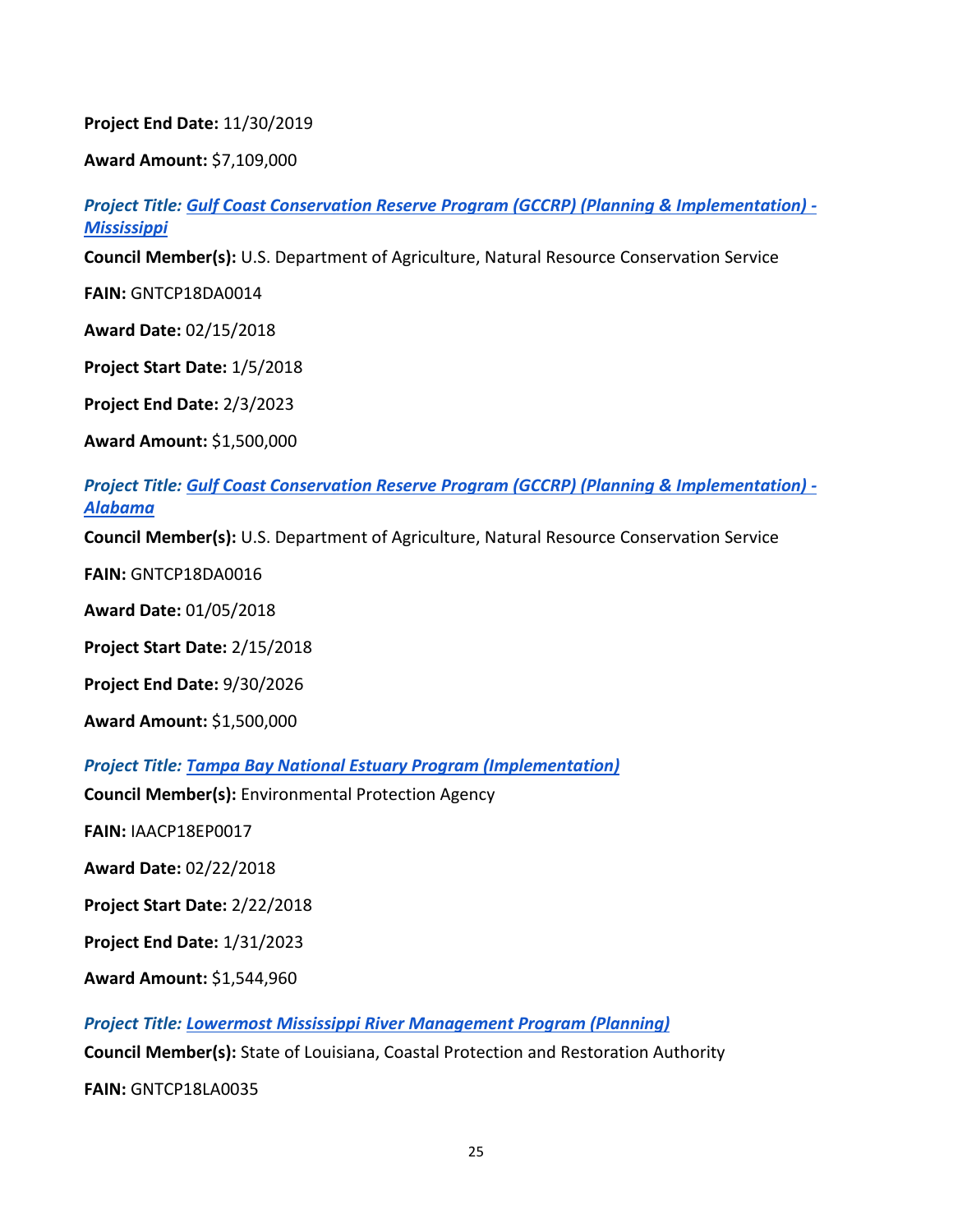**Award Date:** 04/18/2018

**Project Start Date:** 3/6/2018

**Project End Date:** 9/30/2021

**Award Amount:** \$9,300,000

*Project Title: [Palm River Restoration Project Phase II, East McKay Bay \(Implementation\)](https://www.restorethegulf.gov/sites/default/files/FPL_forDec9Vote_Errata_04-07-2016.pdf#page=208)* **Council Member(s):** State of Florida, Department of Environmental Protection **FAIN:** GNTCP18FL0047 **Award Date:** 04/02/2018 **Project Start Date:** 4/2/2018 **Project End Date:** 10/31/2021 **Award Amount:** \$856,430 *Project Title: [Plug Abandoned Oil and Gas Wells \(Implementation\)](https://www.restorethegulf.gov/sites/default/files/FPL_forDec9Vote_Errata_04-07-2016.pdf#page=36)* **Council Member(s):** Department of Interior, National Park Service **FAIN:** IAACP18DI0003 **Award Date:** 04/25/2018 **Project Start Date:** 04/25/2018

**Project End Date:** 04/01/2019

**Award Amount:** \$1,317,567

*Project Title: [Gulf of Mexico Estuary Program \(GMEP\) \(Planning\)](https://www.restorethegulf.gov/sites/default/files/FPL_forDec9Vote_Errata_04-07-2016.pdf#page=260)*

**Council Member(s):** Environmental Protection Agency

**FAIN:** IAACP18EP0027

**Award Date:** 06/25/2018

**Project Start Date:** 6/25/2018

**Project End Date:** 4/30/2023

**Award Amount:** \$2,200,000

*Project Title: [Alabama Submerged Aquatic Vegetation Restoration and Monitoring Program](https://www.restorethegulf.gov/sites/default/files/FPL_forDec9Vote_Errata_04-07-2016.pdf#page=125)  [\(Implementation\)](https://www.restorethegulf.gov/sites/default/files/FPL_forDec9Vote_Errata_04-07-2016.pdf#page=125)*

**Council Member(s):** State of Alabama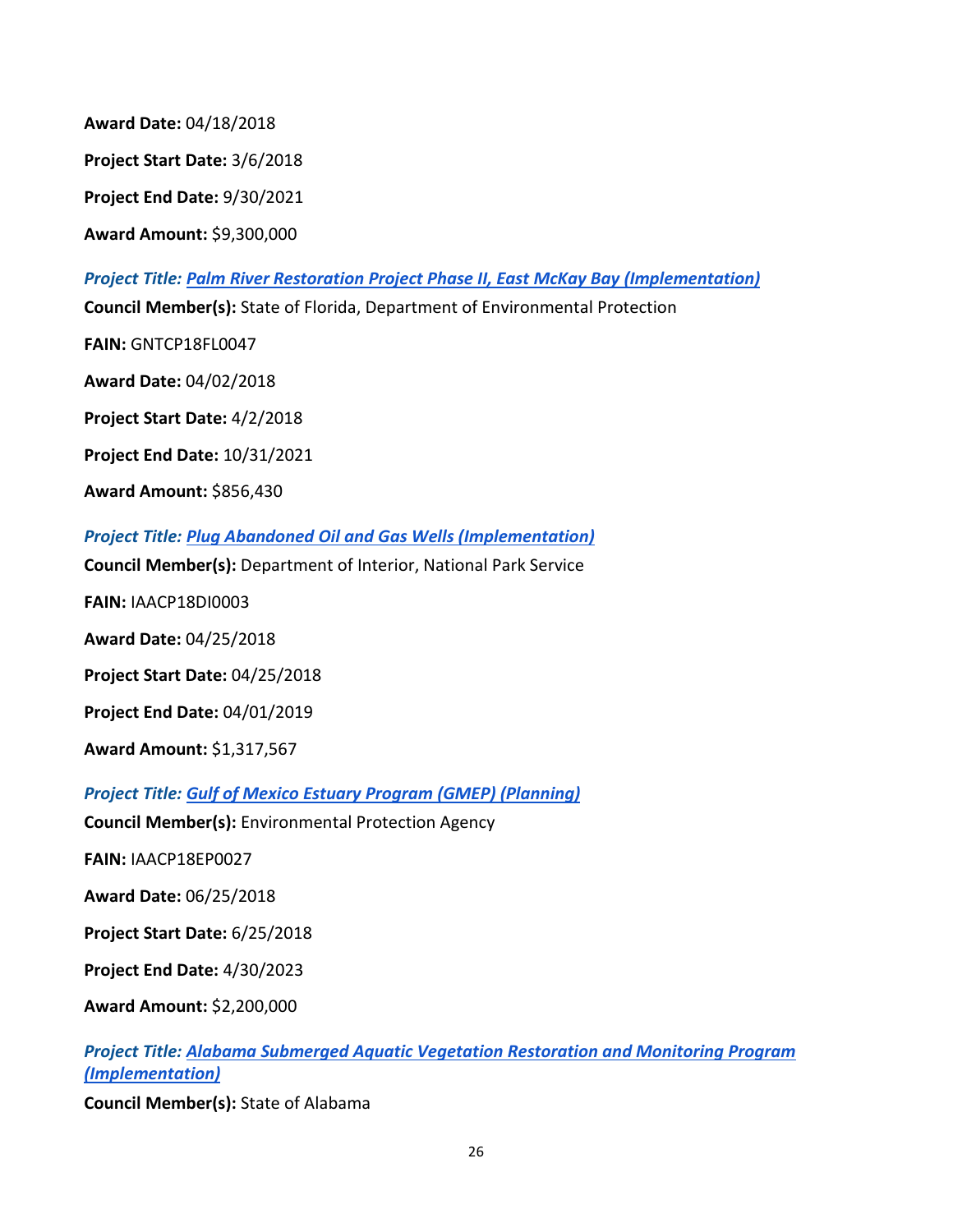**FAIN:** GNTCP18AL0068 **Award Date:** 09/21/2018 **Project Start Date:** 7/30/2018 **Project End Date:** 9/30/2023 **Award Amount:** \$875,000 *Project Title: [Texas Beneficial Use/Marsh](https://www.restorethegulf.gov/sites/default/files/FPL_forDec9Vote_Errata_04-07-2016.pdf#page=58) Restoration*

**Council Member(s):** State of Texas

**FAIN:** GNTCP18TX0012

**Award Date:** 07/27/2018

**Project Start Date**: 7/312108

**Project End Date**: 5/312020

**Award Amount:** \$968,000

*Project Title: [Robinson Preserve Wetlands Restoration \(Implementation\)](https://www.restorethegulf.gov/sites/default/files/FPL_forDec9Vote_Errata_04-07-2016.pdf#page=179)*

**Council Member(s):** Department of Commerce, National Oceanic and Atmospheric Agency

**FAIN:** IAACP18DC0033

**Award Date:** 08/17/2018

**Project Start Date:** 8/17/2018

**Project End Date:** 9/30/2023

**Award Amount:** \$1,790,546

*Project Title: [Marsh Restoration in Fish River, Weeks Bay, Oyster Bay & Meadows Tract \(Planning\) -](https://www.restorethegulf.gov/sites/default/files/FPL_forDec9Vote_Errata_04-07-2016.pdf#page=133) [Fish River and Weeks Bay Marsh](https://www.restorethegulf.gov/sites/default/files/FPL_forDec9Vote_Errata_04-07-2016.pdf#page=133)*

**Council Member(s):** Department of Commerce, National Oceanic and Atmospheric Agency

**FAIN:** IAACP18DC0034

**Award Date:** 08/17/2018

**Project Start Date:** 8/17/2018

**Project End Date:** 7/31/2020

**Award Amount:** \$333,651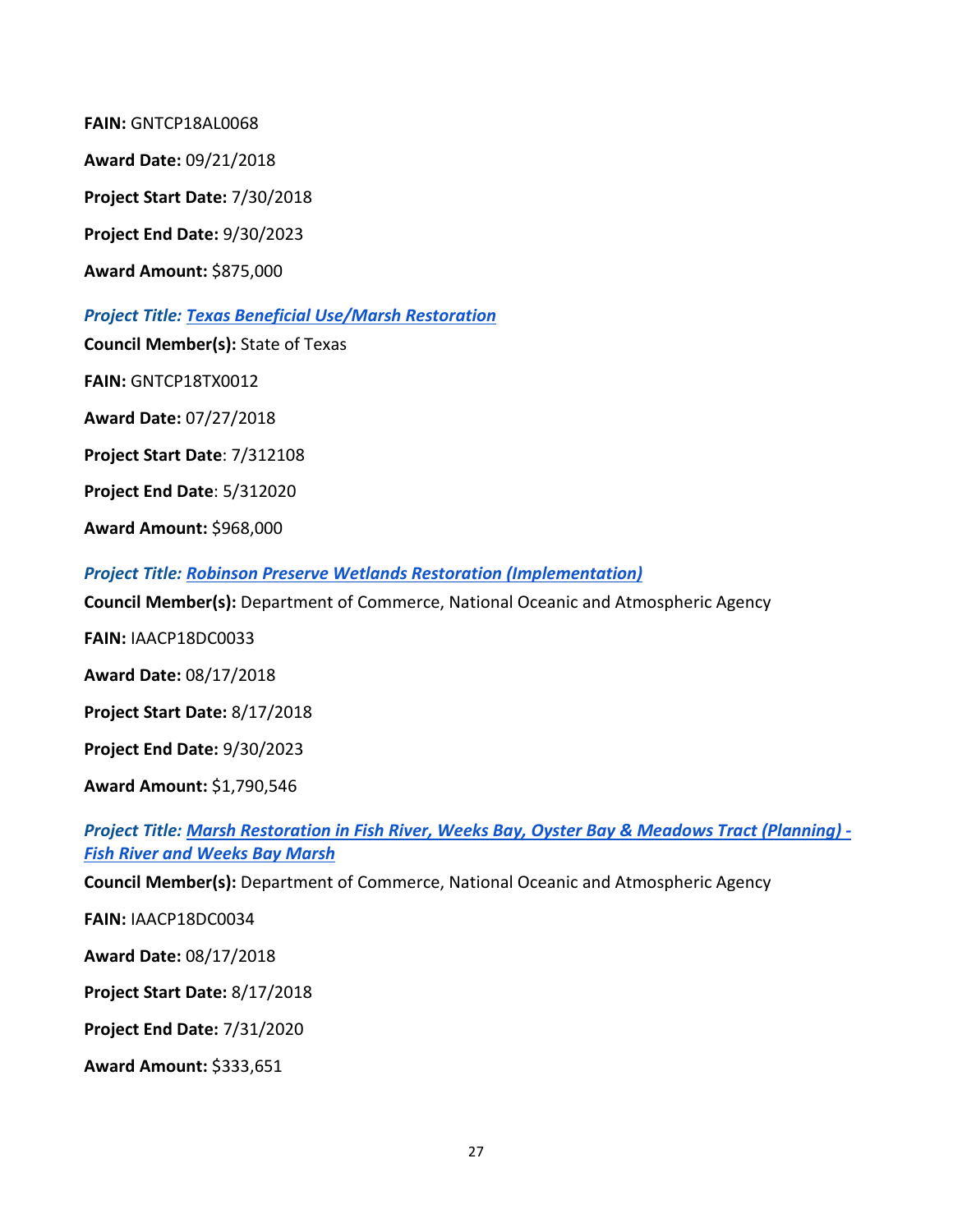*Project Title: [Marsh Restoration in Fish River, Weeks Bay, Oyster Bay & Meadows Tract \(Planning\) -](https://www.restorethegulf.gov/sites/default/files/FPL_forDec9Vote_Errata_04-07-2016.pdf#page=133) [Meadows Tract](https://www.restorethegulf.gov/sites/default/files/FPL_forDec9Vote_Errata_04-07-2016.pdf#page=133)*

**Council Member(s):** Department of Commerce, National Oceanic and Atmospheric Agency

**FAIN:** IAACP18DC0051

**Award Date:** 08/17/2018

**Project Start Date:** 8/17/2018

**Project End Date:** 7/31/2020

**Award Amount:** \$309,651

*Project Title: [NOAA Marsh Restoration in Fish River, Weeks Bay, Oyster Bay & Meadows Tract](https://www.restorethegulf.gov/sites/default/files/FPL_forDec9Vote_Errata_04-07-2016.pdf#page=133)  [\(Planning\) -](https://www.restorethegulf.gov/sites/default/files/FPL_forDec9Vote_Errata_04-07-2016.pdf#page=133) Oyster Bay*

**Council Member(s):** Department of Commerce, National Oceanic and Atmospheric Agency

**FAIN:** IAACP18DC0052

**Award Date:** 08/17/2018

**Project Start Date:** 8/17/2018

**Project End Date:** 7/31/2020

**Award Amount:** \$264,651

*Project Title: [Coastal Alabama Comprehensive Watershed Restoration Planning Project \(Planning\)](https://www.restorethegulf.gov/sites/default/files/FPL_forDec9Vote_Errata_04-07-2016.pdf#page=114)*

**Council Member(s):** State of Alabama

**FAIN:** GNTCP18AL0066

**Award Date:** 09/10/2018

**Project Start Date:** 9/14/2018

**Project End Date:** 9/13/2022

<span id="page-27-0"></span>**Award Amount:** \$4,342,500

### **5.3. Performance Goal 3: Spill Impact Component Performance Excellence**

Spill Impact Component funds will be invested in projects, programs, and activities developed by the States and identified in approved State Expenditure Plans (SEPs). The RESTORE Act allocates 30 percent of the Trust Fund to the Gulf Coast States under a formula established by the Council through a regulation, and spent according to individual SEPs. Each State will develop one or more SEPs describing how it will disburse the amounts allocated to it under the Spill Impact Component. These projects and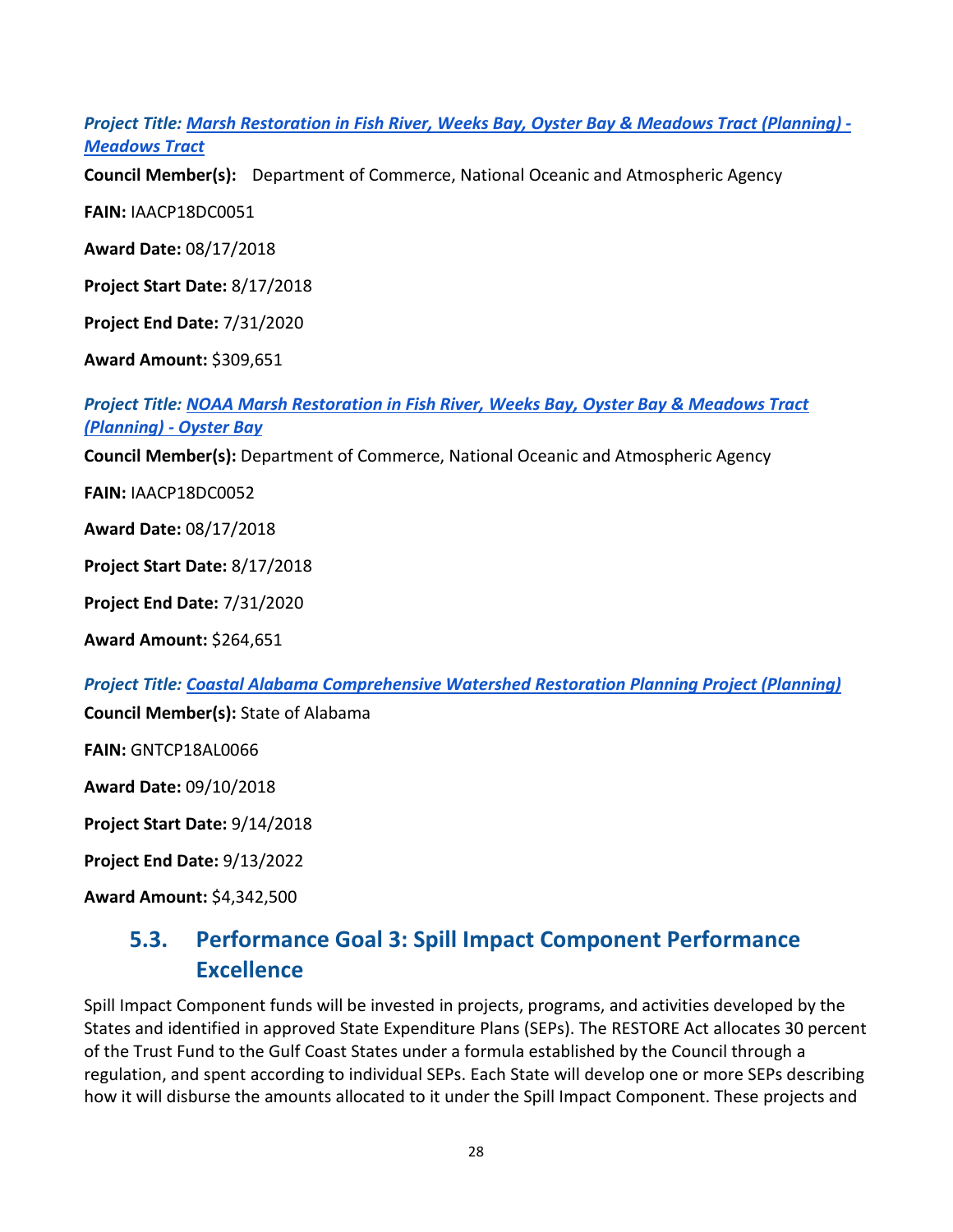programs will be implemented through grants to the States in a manner that is consistent with the requirements of the RESTORE Act as well as the goals and objectives of the Comprehensive Plan.

#### **Performance Indicator 1:**

#### **Timely review (e.g., 60-day review for SEPs) of State Expenditure Plans while ensuring public comment was duly considered and other Council Member input is addressed.**

*The following are elements of this performance Indicator:*

- *a) Programmatic Staff Review of Grant and Interagency Agreements. The programmatic component of the Council staff will review all grant and Interagency Agreement applications for funding under the SEP processes, meeting timelines established by Council Standard Operating Procedures. This will include review of submissions for best available science and environmental compliance with NEPA and other environmental federal regulations.*
- *b) Compliance Staff Review of Grant and Interagency Agreements. The grants and compliance component of the Council staff will review all grant and Interagency Agreement applications for funding under each state's SEP, meeting timelines established by the RESTORE Act, Council Guidelines and the Notice of Funds Availability. The review will ensure compliance with all administrative and regulatory requirements under the RESTORE Act, 2 C.F.R. Part 200 Uniform Administrative Requirements, Cost Principles, and Audit Requirements for Federal Awards, and other federal regulatory requirements.*

Foundational to funding of projects and programs selected under the Spill Impact Component of the RESTORE Act, staff of the RESTORE Council worked with the state members who submitted State Expenditure Plan and associated grant applications during fiscal year 2018 to ensure compliance with programmatic (Performance Indicator 1a) and federal compliance reviews (Performance Indicator 1b). As a result of the completion of these programmatic and compliance reviews during 2018, the Council approved SEPs for Louisiana and Mississippi; the Florida SEP; and planning SEPs for Texas, Mississippi, Alabama and Florida. (Planning SEPs are used to fund the development of SEPs.) The Council has also approved a Stand-Up SEP for Florida, which funds administrative activities for implementation of the Florida SEP. These SEP approvals total \$822,799,088, which is approximately 51 percent of the total funding available to the Gulf States under the Spill Impact Component.

Once a SEP is approved, funding for activities in the SEP is disbursed to the respective State via Council grants when the requisite funds become available in the Trust Fund and upon application by the State. As part of the grant process, all activities for which funding is sought are carefully reviewed to ensure consistency with the approved SEP and compliance with the RESTORE Act and all other applicable requirements. Funding for implementation activities is disbursed to the State after verification of compliance with all applicable federal environmental and other laws. Funding for planning activities in the SEP will be disbursed after verification of a direct relationship to the Spill Impact Component criteria.

In 2018, the Council awarded \$35.6 million in grant funding for implementation of approved SEPs. These 2018 grant awards are detailed below: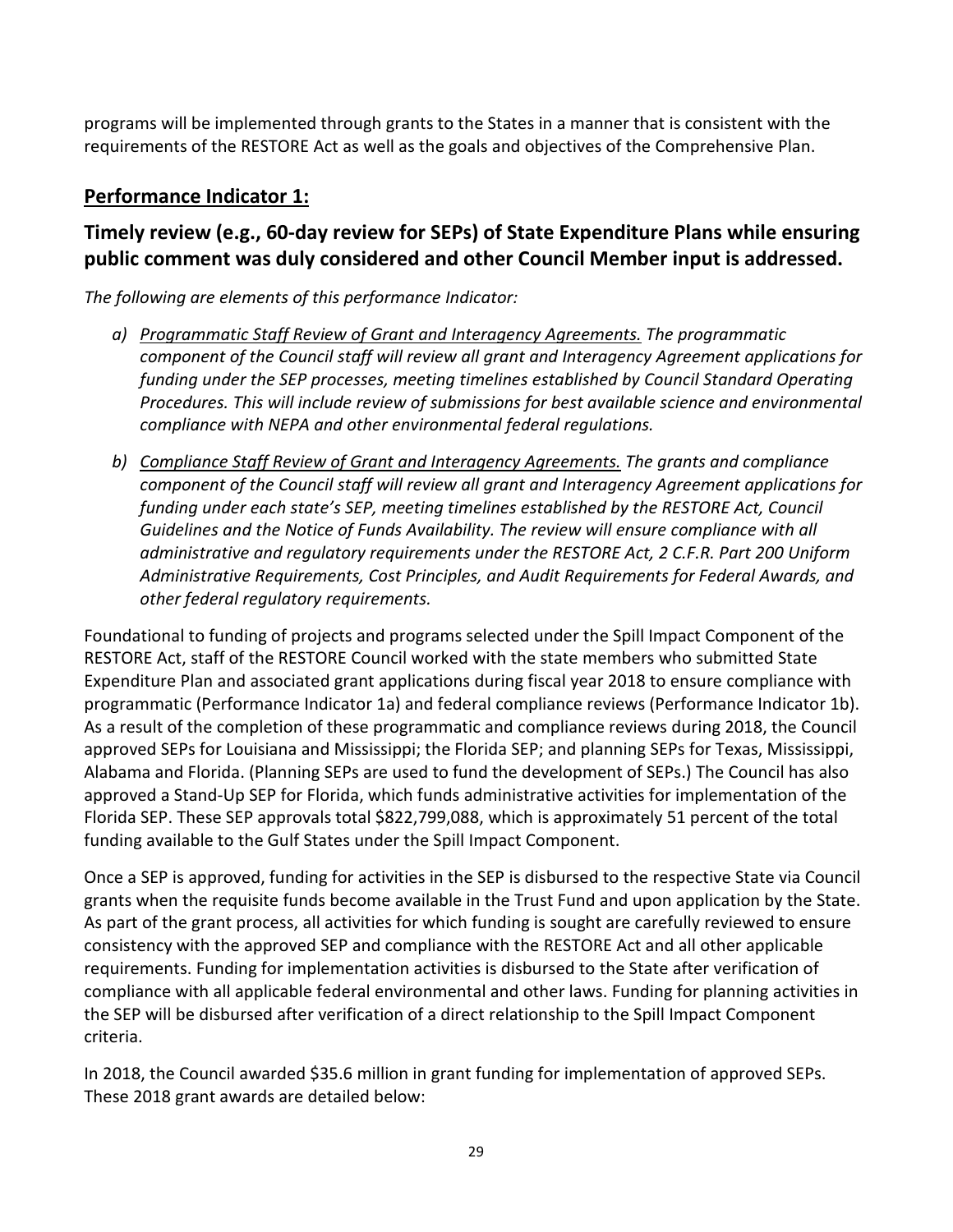*Project Title: [Mississippi Gulf Coast Water Quality Improvement Program](https://restorethegulf.gov/sites/default/files/MS%20State%20Expenditure%20Plan%20Amendment%202017%202.12.18_FINAL_508Compliance.pdf#page=19)*

**Council Member(s):** State of Mississippi

**FAIN:** GNTSP18MS0058

**Award Date:** 09/21/2018

**Project Start Date:** 3/15/2018

**Project End Date:** 7/31/2023

**Award Amount:** \$14,326,789

*Project Title: [Houma Navigation Canal Lock Complex \(Planning\)](https://restorethegulf.gov/sites/default/files/SEP_LA_20170118.pdf#page=38)*

**Council Member(s):** State of Louisiana

**FAIN:** GNTSP18LA0049

**Award Date:** 04/13/2018

**Project Start Date:** 3/19/2018

**Project End Date:** 5/29/2020

**Award Amount:** \$18,520,214

*Project Title: [Compatibility, Coordination and Restoration Planning](https://restorethegulf.gov/sites/default/files/MS%20State%20Expenditure%20Plan%20Amendment%202017%202.12.18_FINAL_508Compliance.pdf#page=19)* 

**Council Member(s):** State of Mississippi

**FAIN:** GNTSP18MS0048

**Award Date:** 07/04/2018

**Project Start Date:** 4/13/2017

**Project End Date:** 4/30/2022

**Award Amount:** \$1,299,806

*Project Title: [Laboratory to Support Mississippi Gulf Coast Water Quality Improvement Program](https://restorethegulf.gov/sites/default/files/MS%20State%20Expenditure%20Plan%20Amendment%202017%202.12.18_FINAL_508Compliance.pdf#page=19)*

**Council Member(s):** State of Mississippi

**FAIN:** GNTSP18MS0053

**Award Date:** 09/07/2018

**Project Start Date:** 9/7/2018

**Project End Date:** 7/31/2020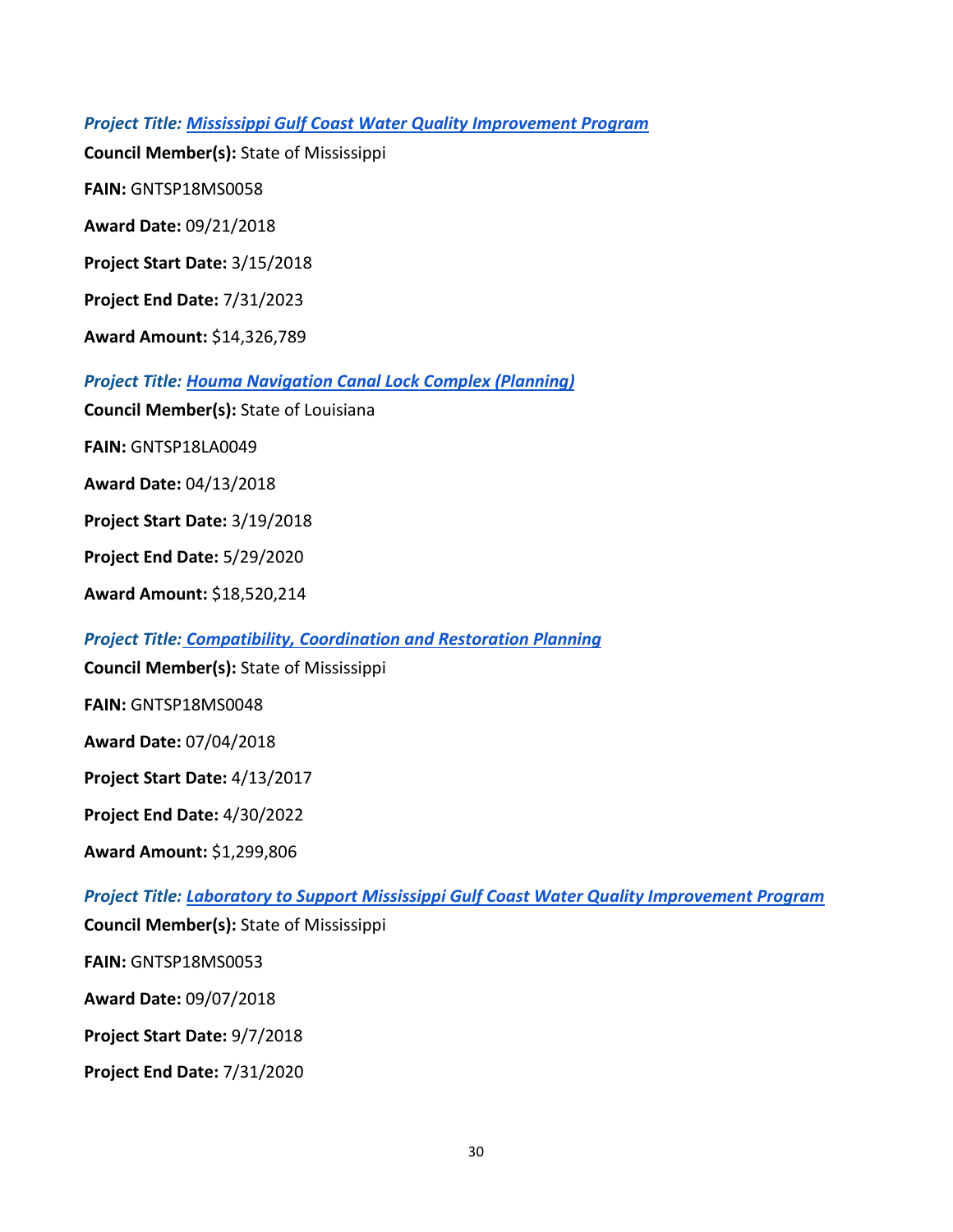<span id="page-30-0"></span>**Award Amount:** \$1,451,147

### **5.4. Performance Goal 4: Operational Excellence**

Maintain an administrative infrastructure that supports team work, collaboration, synergy between functional areas and overall operational excellence to provide excellent services, programs and outcomes to the Gulf Coast region.

#### **Performance Indicator 1:**

**Effective Oversight of Grant and Interagency Agreement Post-Award Cash Disbursement Processes. Grant and IAA drawdowns will be reviewed for compliance with award terms and conditions, and assessed for consistency with the progress achieved and milestones met.** 

All grants to state Council members and Interagency Agreements from federal Council members underwent thorough post-award cash disbursement processes for the awards completed during this reporting period (see the following sections of this report: **Council-Selected Restoration Performance Excellence** and **Spill Impact Component Performance Excellence:** Effective and efficient implementation and administration of the Spill Impact Program to achieve the goals of the Act). All grants and IAAs were reviewed for compliance with all award terms and conditions.

The Council has awarded over \$219 million through 57 grants and interagency agreements under the Council-Selected Restoration and Spill Impact Components of the RESTORE Act. In May 2016, the Council signed its first Council-Selected Restoration Component federal interagency agreement award to the Department of Interior for the first stage of an \$8 million Youth Conservation Corps Gulf-wide habitat restoration project, and in September 2016, the Council made its first grant award to Louisiana for a \$7.26 million West Grand Terre Beach restoration project. The Council will continue to award and administer grants and interagency agreements in both components to achieve the goals and objectives of the Council-Selected Restoration and Spill Impact Components of the Act. Council staff also conduct grants management activities, including technical and financial oversight, for all grants and interagency agreements. During FY 2018 conducted informal meetings with four of the five states to inform them of the Council's ERM roles/responsibilities and how that also impacts/involves them. Staff also conducted Organizational Self-Assessment (OSA), Organizational Internal Controls Review (OICR), and Project Financial reviews in Florida and Louisiana to help ensure those states are in compliance with Federal Regulations and RESTORE Grant requirements. Requisite financial and program reports were reviewed by Council grants and program staff for completeness, accuracy and tracking with scheduled performance metrics.

#### **Performance Indicator 2:**

**Oversight of Objective and Quantifiable Metrics in Each Grant and IAA. These metrics will gauge the success of the project or program and a description of the methodology for quantifying results for each metric and monitoring the achievement of the metrics.**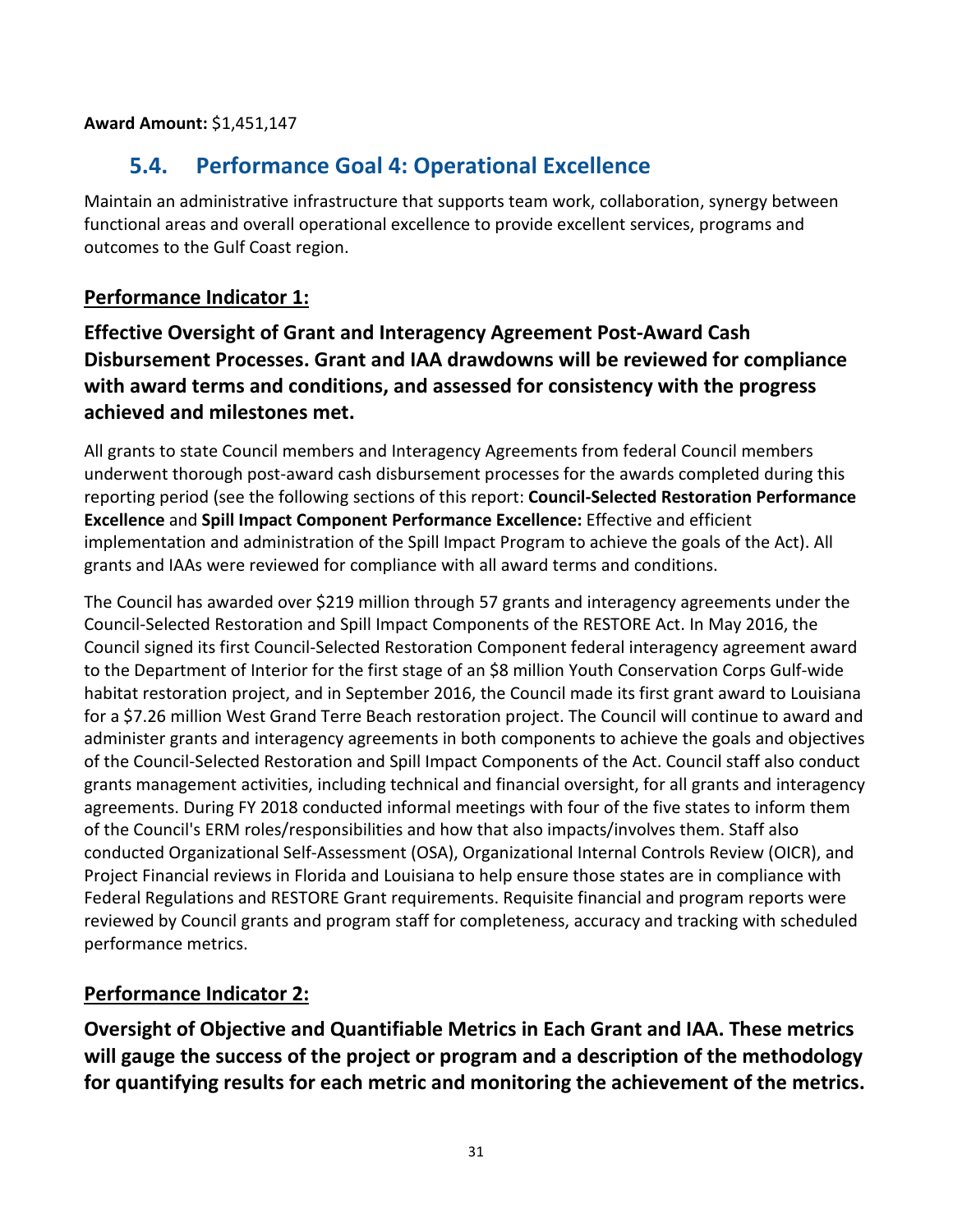#### **The application will be reviewed to confirm the justification of why the metrics were selected and to assess the proposed scientific monitoring for adequacy, and relevancy to the proposed project or program.**

The Council has currently identified 56 performance-level metrics for grants to states and IAAs with the federal members funded through the Council-Funded Component of the RESTORE Act. These metrics [\(RESTORE Council Project Metrics\)](https://www.restorethegulf.gov/sites/default/files/GO-Res_metrics_initial_20170202.pdf) will be used to monitor and evaluate the efficacy of projects and programs in meeting mission goals and objectives of the Council and track annual performance.

All projects funded by the Council are required to monitor the performance of the award toward ecosystem restoration. The Council has currently identified 56 performance-level metrics [\(https://restorethegulf.gov/sites/default/files/GO-Res\\_metrics\\_initial\\_20180510.pdf\)](https://restorethegulf.gov/sites/default/files/GO-Res_metrics_initial_20180510.pdf) for grants to states and Interagency Agreements (IAA) with the federal members funded through the Council-Selected Restoration Component (aka "Bucket 2"), and for grants funded under the Spill Impact Component (aka "Bucket 3") of the RESTORE Act. These metrics are used to monitor and evaluate the efficacy of projects and programs in meeting mission goals and objectives of the Council and track annual performance. The FLP 1 projects funded during 2016 and 2017 (listed above) are already achieving results as shown in Table 1.

| <b>Metric Category</b>                     | <b>Metric Measure</b>                                                                      | <b>Value</b> |
|--------------------------------------------|--------------------------------------------------------------------------------------------|--------------|
| Outreach/Education/Technical<br>Assistance | Number of individuals reached by outreach,<br>training, or technical assistance activities | 263          |
|                                            | Number of users engaged online                                                             | 345          |
|                                            | Number of subgrants/agreements to<br>disseminate education and outreach<br>materials       | 5            |
| Building institutional capacity            | Number of participants that successfully<br>completed training                             | 258          |
| <b>Economic benefits</b>                   | Number of jobs created - temporary jobs                                                    | 75           |
|                                            | Number of local contracts                                                                  | $\mathbf{1}$ |
|                                            | Percentage of program funding to existing<br>local organization(s)                         | 17.5%        |
| Land Acquisition                           | Acres Acquired in fee                                                                      | 7242.9 acres |
|                                            | Miles Acquired                                                                             | 8 miles      |
|                                            | Acres under improved management                                                            | 5164 acres   |

Table 1. *Performance-level metrics results from projects funded under the Initial FPL.*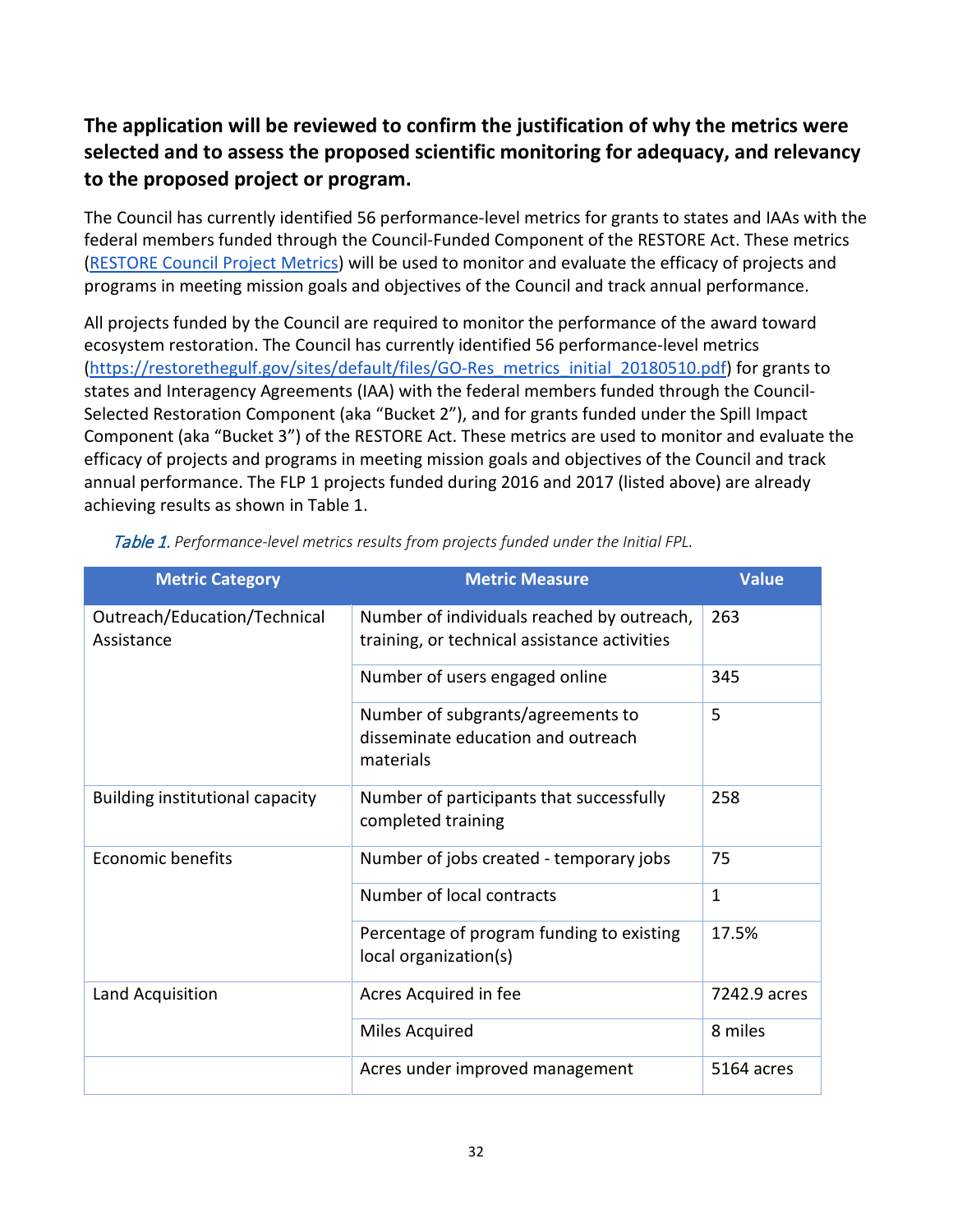| Improved management<br>practices | Miles under improved management                | 8 miles          |
|----------------------------------|------------------------------------------------|------------------|
| Land restoration                 | Acres restored                                 | 1481.48<br>acres |
| Marine habitat restoration       | Acres restored - Oysters habitat               | 317 acres        |
| Removal of Invasive species      | Acres restored                                 | 57.1 acres       |
| Wetland restoration              | Acres restored                                 | 398.1 acres      |
| Research                         | Number of studies used to inform<br>management | 6                |

#### **Performance Indicator 3:**

### **Ensure all Applicant/Recipient Guidance Materials are updated. The Council will publish comprehensive guidance to inform potential applicants of the statutory and administrative requirements for proposals, SEPs, grant applications and IAA applications.**

The Council published, and continuously updates, a library of documents (found at [RESTORE Council](https://www.restorethegulf.gov/gcerc-grants-office/gcerc-grants-resources)  [Grant Resources\)](https://www.restorethegulf.gov/gcerc-grants-office/gcerc-grants-resources) to assist grant and IAA applicants from the Council membership. This information is divided into the following categories:

- Guidance Materials
	- o [Recipient Proposal and Award Guide for Grant Recipients and Federal Interagency](https://www.restorethegulf.gov/sites/default/files/GO-RES%20RPAG%201-01%2012-21-2015.pdf)  [Agreement Servicing Agencies](https://www.restorethegulf.gov/sites/default/files/GO-RES%20RPAG%201-01%2012-21-2015.pdf) *[PDF 162pp 1.1Mb]*
	- o [RAAMS Users' Guide](https://www.restorethegulf.gov/sites/default/files/GO-RES_RAAMS_v1.1_ApplicationTask_ver20160216.pdf) *[PDF 41pp. 1.1Mb]*
	- o [Uniform Guidance \(2 C.F.R. Part 200\) \(link is external\)](http://www.ecfr.gov/cgi-bin/text-idx?SID=07c3e4682e1256b8727cc2ea0824d769&mc=true&tpl=/ecfrbrowse/Title02/2cfrv1_02.tpl#200)
	- o [Financial Assistance Standard Terms and Conditions](https://restorethegulf.gov/sites/default/files/RESTORE%20Council%20STCs%20Final%208-18-2015.pdf) *[PDF 55pp 502Kb]*
	- o [Interagency Agreement Standard Terms](https://www.restorethegulf.gov/sites/default/files/GO-RES_20160505_Council_IAA_STCs.pdf) and Conditions *[PDF 18pp 199Kb]*
- Application Documents
	- o [RAAMS Application Required Documents List](https://www.restorethegulf.gov/sites/default/files/GO-RES_RAAMS_RequiredDocumentList_2-29-2016.pdf) *[PDF 3pp. 119Kb]*
	- o [RAAMS Authorization Letter Template](https://www.restorethegulf.gov/sites/default/files/GO-RES_RAAMS%20Role%20Authorizations%20Letter%20Template%20_rev_2-21-2016.docx) *[DOCX 5pp. 136Kb]*
	- o [RAAMS Data Elements Spreadsheet](https://www.restorethegulf.gov/sites/default/files/Go-RES_RAAMS_Application_DataElements.xlsx) *[XLSX 15Kb]*
	- o Forms
		- [RESTORE Council Applicant Certifications and Assurances](https://www.restorethegulf.gov/sites/default/files/GO-RES_RAAMS_certifications_assurances.pdf) *[PDF 8pp. 456Kb]*
		- [Disclosure of Lobbying Activities Form](https://www.restorethegulf.gov/sites/default/files/GO-RES_RAAMS_SF-LLL.pdf) (SF-LLL) *[PDF 2pp. 29Kb]*
		- **C**rganizational Self-Assessment
			- [Instructions for the Organizational Self-Assessment](https://www.restorethegulf.gov/sites/default/files/GO-RES_self_assessment_instructions_w_addendum_20160311.pdf) *[PDF 4pp 258Kb]*
			- [Organizational Self-Assessment Worksheet](https://www.restorethegulf.gov/sites/default/files/GO-RES_OrgSelfAssessment_04012016.docx) *[MSWord 12pp 82Kb]*
			- [Internal Control Compliance Document](https://www.restorethegulf.gov/sites/default/files/GO-RES_Internal_Control_Document_List_20160225.pdf) List (Addendum to organizational [self-assessment\)](https://www.restorethegulf.gov/sites/default/files/GO-RES_Internal_Control_Document_List_20160225.pdf) *[PDF 2pp 78Kb]*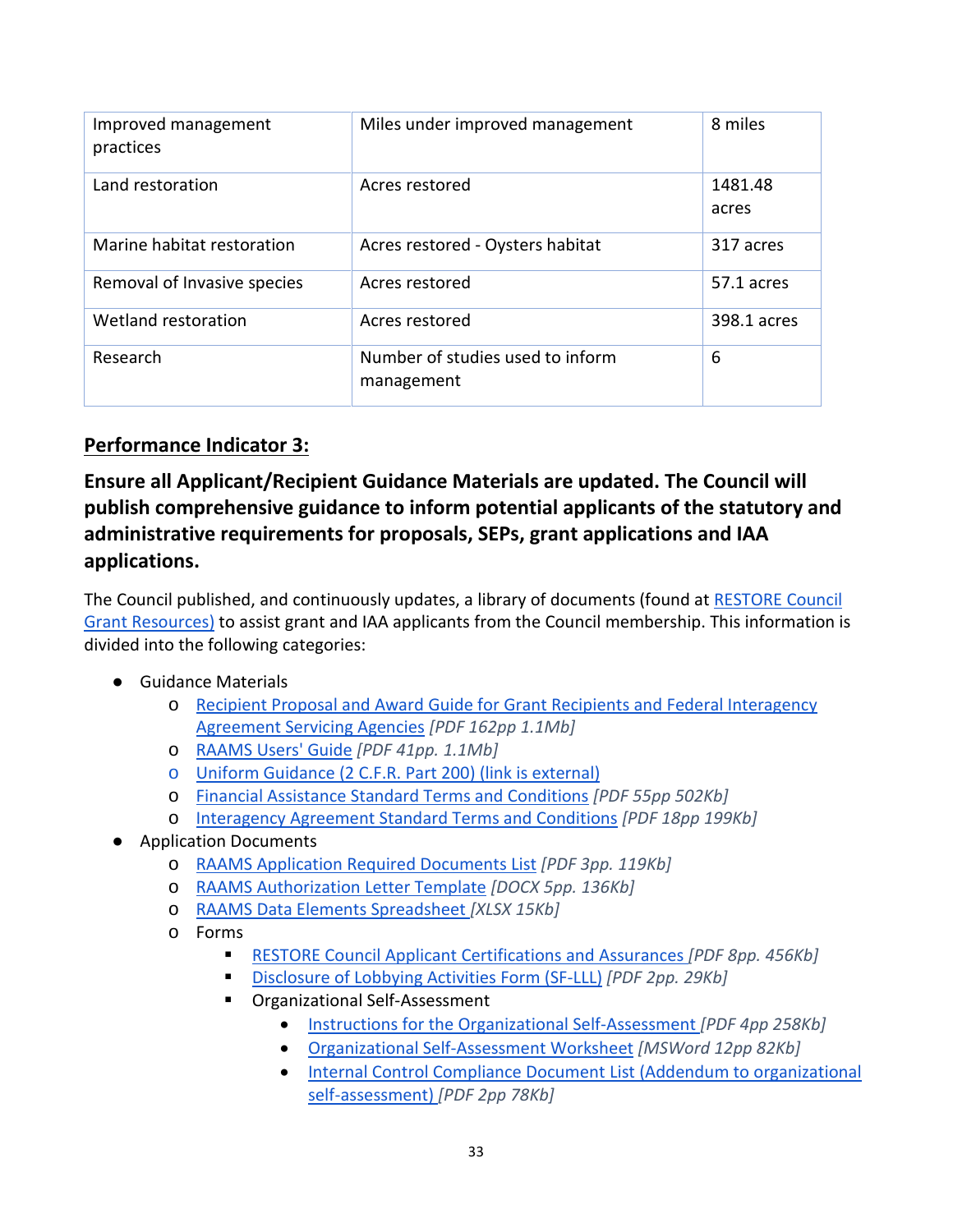- o Project Information Templates
	- [Abstract and Executive Summary Templates](https://www.restorethegulf.gov/sites/default/files/GO-RES_Draft_Abstract_Executive_Summary_20161031.docx) [MSWord 1pp 18Kb]
	- [Project Narrative Template](https://www.restorethegulf.gov/sites/default/files/GO-RES_Draft_Project_Narrative_08082016.docx) *[MSWord 4pp 22Kb]*
	- **Metrics** 
		- [Initial Project/Program Metrics](https://www.restorethegulf.gov/sites/default/files/GO-Res_metrics_initial_20170202.pdf) *[PDF 10pp 109Kb]*
		- [Metrics Template](https://www.restorethegulf.gov/sites/default/files/GO-RES_Metrics_Template_Draft_080116.docx)
	- [Milestones Template](https://www.restorethegulf.gov/sites/default/files/GO-RES_Milestone_Template_Draft_08082016.docx) *[MSWord 1pp 20Kb]*
	- Observational Data Plans and Data Management Plans
		- [Observational Data Plan Guidance](https://www.restorethegulf.gov/sites/default/files/GO-RES_RAAMS_20160828_DraftInterimGuidanceObservationalDataPlan.pdf) *[PDF 27pp 37Kb]*
			- o [Observational Data Plan Checklist](https://www.restorethegulf.gov/sites/default/files/GO-RES_RAAMS_ODPReviewandApprovalChecklist.pdf)
		- [Preliminary Observational Data Management Plan Guidance](https://www.restorethegulf.gov/sites/default/files/GO-RES_RAAMS_20160825_DraftDataManamementGuidancePlan.pdf) *[PDF 12pp 180Kb]*
			- o Observational Data Management Plan Checklists
				- **[Foundational Questions](https://www.restorethegulf.gov/sites/default/files/DMP_FoundationalChecklist_03172016.pdf)**
				- [Data Specific Questions](https://www.restorethegulf.gov/sites/default/files/DMP_Data_Specific_Questions_Checklist_03172016.pdf)
		- [Observational Data Plan and Data Management Plan Frequently Asked](https://www.restorethegulf.gov/sites/default/files/ODP_DMP_FAQs_04252016.pdf)  [Questions](https://www.restorethegulf.gov/sites/default/files/ODP_DMP_FAQs_04252016.pdf) *[PDF 3pp 89Kb]*
	- [Environmental Compliance Checklist](https://www.restorethegulf.gov/sites/default/files/GO-RES_RAAMS_EnvironmentalComplianceChecklist-InitialFPL_2-3-16.docx) *[DOCX 2pp. 7Kb]*
	- **GIS File Submission** 
		- [GIS Submission Instructions](https://www.restorethegulf.gov/sites/default/files/GIS_Instructions_20160428.pdf)*[PDF 1pp. 86Kb]*
		- [GIS Submission Template \[](https://www.restorethegulf.gov/sites/default/files/RESTORE_GIS_Submission_Template.zip)ZIP *51Kb]*
- o Budget Templates
	- [Budget Narrative Template](https://www.restorethegulf.gov/sites/default/files/GO-RES_20160811_Draft_Budget_Narrative_.docx) *[MSWord 20pp 69Kb]*
	- [Subrecipient Budget Template](https://www.restorethegulf.gov/sites/default/files/GO-RES_RAAMS_subrecipient_budget_template_07192016.xlsx) *[XLSX 16Kb]*
	- Instructions for Calculating Allowable Indirect Costs under the three percent (3%) [cap for administrative costs](https://www.restorethegulf.gov/sites/default/files/GO-RES_20160811_Instructions_for_Calculating_Allowable_Indirect_Costs.pdf) *[PDF 4pp 146Kb]*
	- [3% Administrative Cost Spreadsheet](https://www.restorethegulf.gov/sites/default/files/GO-RES_20160811_3percent_%20admin_cap_final_rule_.xlsx) *[MSExcel 30Kb]*
	- [Cash Forecasting Example](https://www.restorethegulf.gov/sites/default/files/Cash_forecasting_example_20160808.xlsx) *[MSExcel]*
- Award Documentation
	- o Interagency Agreements
		- [General Terms and Conditions 7600A](https://www.restorethegulf.gov/sites/default/files/GO-RES%20IAACP-7600A%20template%2020160426.pdf) *[PDF 4pp 180Kb]*
		- [Order Requirements and Funding 7600B](https://www.restorethegulf.gov/sites/default/files/GO-RES%20IAACP-7600B%20template%2020160426.pdf) *[PDF 5pp 667Kb]*
	- o Grants Agreements
		- [Financial Assistance Award 7700](https://www.restorethegulf.gov/sites/default/files/GO-RES_Grant_Award_Doc_20160426.pdf) *[PDF 2pp 111Kb]*

#### **Performance Indicator 4:**

#### **Ensure all RAAMS System Guidance and Technical Resources are current.**

The Council continuously updates the RAAMS User Guide and other supporting technical resources. The Council has also developed internal standard operating procedures to be used in conjunction with the RAAMS System Guidance and associated documentation, and with the Grants Manual.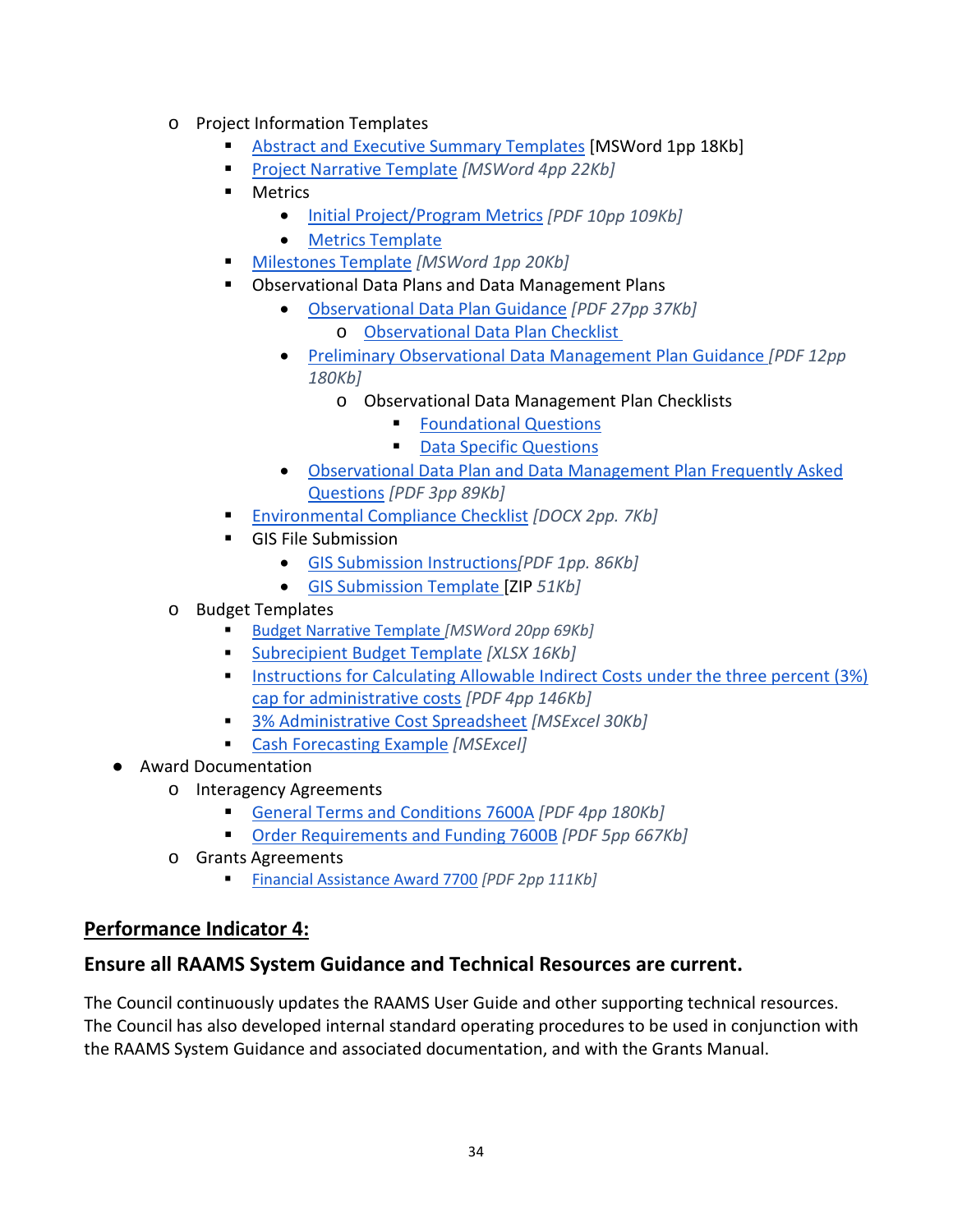## **5.5. Enhancing Efficiency of the Grant System**

<span id="page-34-0"></span>In December 2015, the Council deployed its automated grants management system, the Restoration Assistance and Agreements Management System (RAAMS), and began implementing its grants and IAA program concurrent with the approval of the Initial FPL. The Council is committed to ensuring that the process used for awarding and disbursing funds is as efficient as possible, while also providing the oversight needed for sound fiscal management. As it did with the Initial FPL, after a year of experience the Council initiated a thorough review of its application, disbursement and post-award oversight processes to identify and implement system changes that will lead to greater efficiency and effectiveness.

The RAAMS system is designed to provide information to meet the Council's federal reporting and data management requirements, including requirements mandated by the following:

- GPRA Modernization Act (P.L. 111-352)
- OMB guidance (2 C.F.R. §200.328)
- RESTORE Act (33 U.S.C.  $$1321(t)(2)(C)(vii)(VII)(dd))$
- Digital Accountability and Transparency Act (S.994; i.e., Data Act of 2014)
- OMB Memorandum (9 May 2013): Open Data Policy -Managing Information as an Asset
- White House (22 February 2013) Office of Science and Technology Policy Memorandum.

The system also tracks the following application/award requirements:

- Organizational Assessment
	- o One-time requirement; updated annually
	- o §200.205 Risk Posed by Applicant; §200.302 Financial Management; §200.303 Internal Controls
- Milestones (see Performance Metrics for Council-Funded Programs and Projects section below)/Functional Budget
	- o §200.301 Performance Measurement
- Outcome Metrics
	- o §200.301 Performance Measurement; §200.210 Information Contained in a Federal Award
- Cash Forecast
	- o Informs Trust Fund investment strategy; OMB outlay forecast

The Council published a library of documents [\(RESTORE Council Grant Resources\)](https://www.restorethegulf.gov/gcerc-grants-office/gcerc-grants-resources) to assist grant and IAA applicants from the Council membership (see section: Operational Excellence, Performance Indicator 3).

In early FY2018, the Council was notified by Altum that they were ending the Easygrants (RAAMS) support after October 2021. The Council staff immediately stood up a Grants System Acquisition Task Force to develop requirements, which in addition to the evaluation mentioned above, was used to provide a recommendation to the Council on options for a path forward to meet our federal reporting and data management requirements (also listed above). The purpose of the Task Force was to evaluate and identify the best options for replacement of the current RAAMS electronic grants system through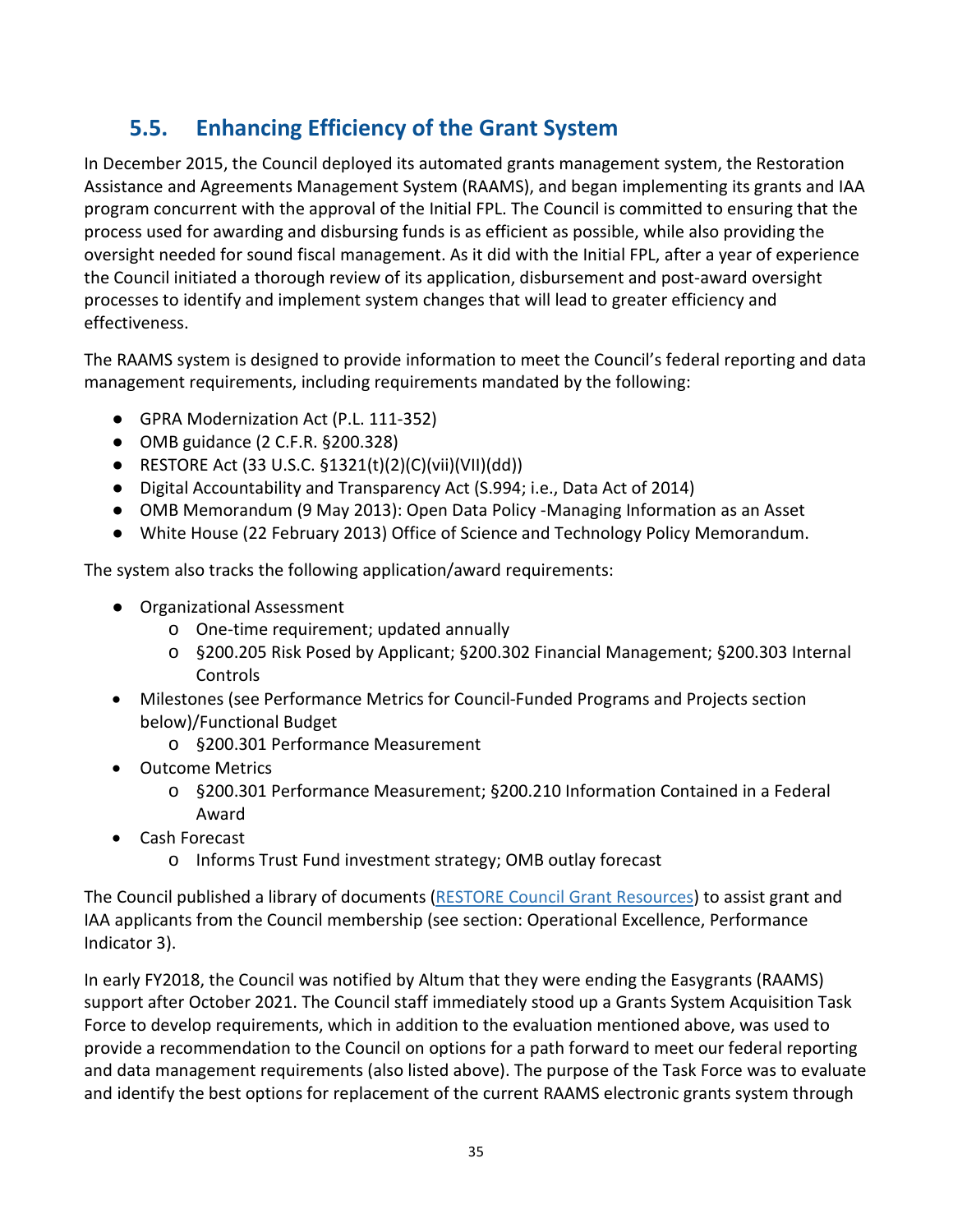the use of a multidisciplinary team of current recipients, grants specialists, and RAAMS administrators. This intensive process was followed to find an alternative system to recommend to the Council. The Council accepted the Task Force's recommendation and Council staff are moving forward with implementation.

### **5.6. Performance Goal 5: Management Excellence:**

<span id="page-35-0"></span>Council staff will provide exceptional service to the Council members and their accompanying state and federal agencies, as well to the many stakeholders associated with restoration of the Gulf of Mexico ecosystem by meeting programmatic, administrative and customer service objectives.

#### **Performance Indicator 1:**

#### **Requisite Reports Submitted in Timely Manner.**

During fiscal year 2018, the Council submitted the following reports in a timely manner:

- Annual Performance Plan;
- Council's Annual Financial Report (AFR)
- Annual Performance Report (APR)
- Annual Report to Congress

#### **Performance Indicator 2:**

#### **OIG Audit Findings and Recommendations Addressed in a Timely Manner**

All Council operations required by the RESTORE Act are monitored and audited by the Department of Treasury OIG and audit recommendations promptly implemented.

The Gulf Coast Ecosystem Restoration Council mission is to effectively manage and execute the Council's RESTORE Act responsibilities with a primary focus of overseeing Trust Fund expenditures in implementation of the Comprehensive Plan and State Expenditure Plans. To provide proper oversight, the U.S. Treasury and other Federal entities audit the Council's programs, financial management and administrative functions to ensure compliance with federal regulatory requirements. The following graphic (Figure 3) provides a summary of audits that were completed (N=17, all with no action), audits in progress (N=2), and audits planned for fiscal year 2019 (N=7).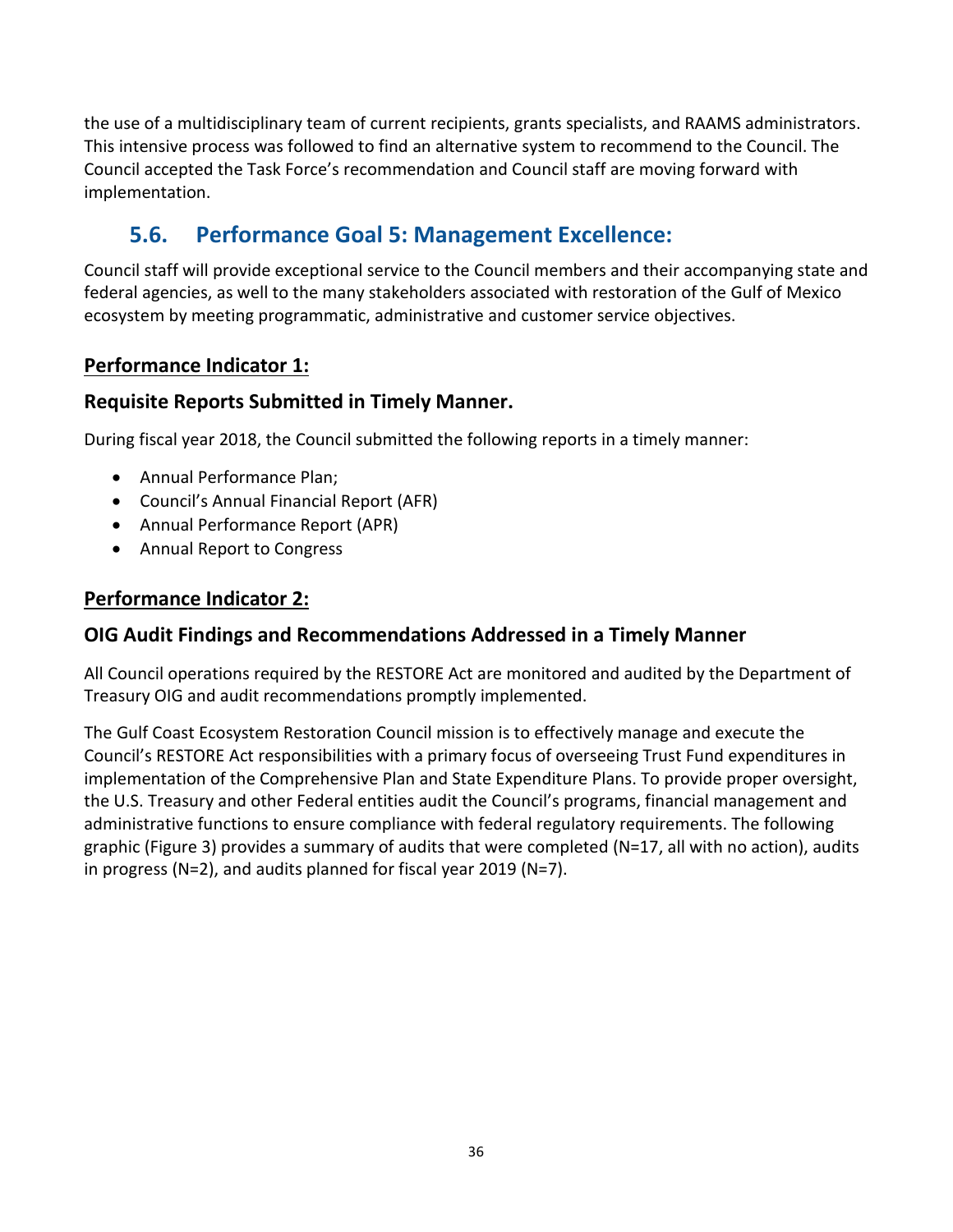

Figure 3. *Summary of audits that were completed, audits in progress and future audits planned.*

The audits have revealed the following information:

- The Council has undergone 25 Audits since 2014 including two in progress. The majority of the audits are from Treasury OIG;
- The Council is in compliance with all Federal Statutory and Regulatory requirements;
- Results from our Annual Audit of Financial Statements show that the Council has adequate financial internal controls and processes in place with Financial Statements accurately reflecting the Council's Financial Position, in accordance with accounting principles generally accepted in the United States of America;
- A certified independent public accountant (IPA), working under OIG supervision, issued an unmodified opinion on the Gulf Coast Ecosystem Restoration Council fiscal years 2018 and 2017 financial statements. The audit did not identify any matters involving internal control and its operation to be considered material weaknesses in internal control over financial reporting. No instances of reportable noncompliance with laws, regulations, contracts, and grant agreements tested were identified. All Financial Statement audits since the Council inception have received unmodified (clean) opinions.

#### **Performance Indicator 3:**

#### **Organizational Risk Assessed and Risk Mitigation Factors Employed.**

- *a) Fully implement the organizational risk assessment recommendations by the end of calendar year 2017 by meeting all OMB Circular A-123 requirements and developing and documenting tactical level risk mitigation activities.*
- *b) Continually review and update administrative and financial policies and procedures.*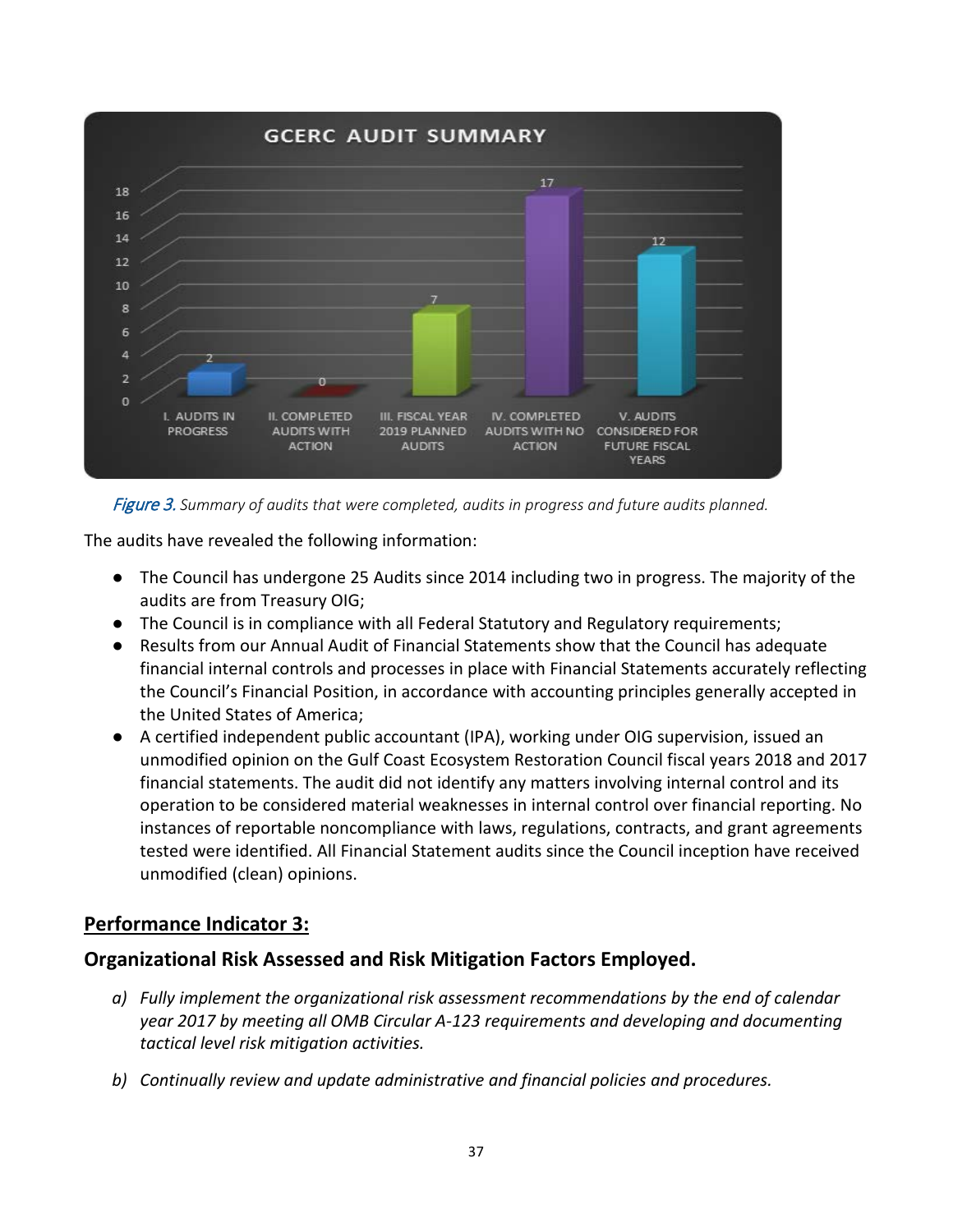*c) Continue to develop and integrate Enterprise Risk Management practices into the Agencies day to day decision-making and management practices. This will enhance the Agencies ability to minimize risk resulting in more effective and efficient fiscal and administrative operations. The goal is to better align the Agencies resources to ensure compliance with applicable laws, regulations, and controls.*

During fiscal year 2016 the Council completed an enterprise risk management (ERM) analysis and risk profile, and in fiscal year 2018 the Council continued implementation of the ERM program to ensure that the Council mitigates high risk areas identified through that analysis. Internal controls have been and continue to be a major consideration in the development and continued refinement of the Council's policies and procedures and automated systems. Administrative, finance, accounting, grants and interagency agreement policies and procedures have been developed and documented and continue to be refined. Post-award grants management and oversight procedures have been developed to mitigate the risk of improper payments and address risks identified in the enterprisewide risk assessment, while also developing information that will enhance the Council's ability to forecast cash requirements and manage its awards in order to ensure positive outcomes.

Completed activities under Management Excellence for 2018 relate to the results of the Risk Assessment and center on risk mitigation strategies that collectively represent actions considered necessary to reduce the impact and likelihood of risks negatively affecting Council reputation and operations. These recommendations provide specifics on responding to strategic, operational, compliance, and financial and reporting risks. Key recommendations to reduce reputational and operational risk to Council from mismanagement or misuse of funds include:

- Expanding Audit Committee function to include Enterprise Risk Management;
- Creating an Enterprise Risk Management staff function;
- Aligning mission objectives with Council partners to optimize outcomes;
- Developing a contingency plan to meet surge requirements; and
- Acquiring sufficient information technology resources to support operations.

To address these key recommendations, the Council moved forward with the following actions in 2018:

- Hired a GS 13 enterprise risk management to staff the ERM program. Accomplishments include:
	- o Updated the Risk Profile and Critical Risk Mitigation Plan;
	- o Completed the 17 Principles of Internal Control Checklist to demonstrate how the Council meets the requirements outlined in the Green Book and OMB Circular A-123;
	- o Updated the Council Risk Profile and Critical Risk Mitigation Plan;
	- o Conducted testing of Internal Controls to help ensure the Council is in compliance with OMB Circular A-123, Green Book Principles, and the Council policies/procedures;
	- o Conducted testing of RAAMS/Financial Reporting and RAAMS/Amendments on grants;
	- o Continually review and update Council policies and procedures through recommendations to staff and/or management; and
	- o Collaborated with Treasury RESTORE Act Compliance (TRAC) team to leverage our separate, but similar, ERM efforts.
- Acquired the technology resources to
	- o Established a VPN in order to access secure Government websites key to operations;